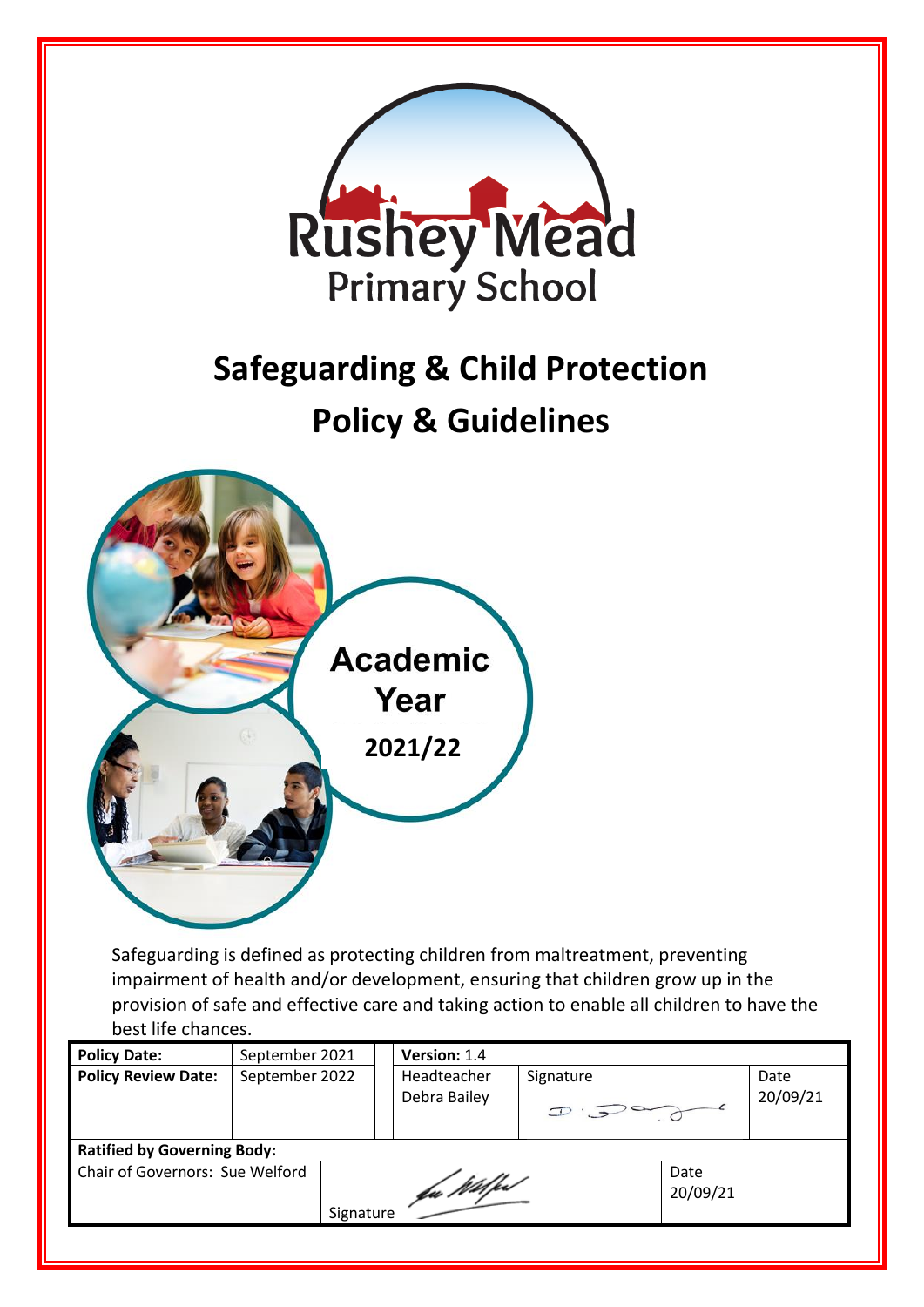# **Contents Page**

|                                                                             | <b>Section</b> |
|-----------------------------------------------------------------------------|----------------|
| <b>Safeguarding Staff Members List</b>                                      |                |
| <b>Introduction</b>                                                         | 1              |
| <b>Overall Aims</b>                                                         | $\overline{2}$ |
| <b>Key Processes</b>                                                        | 3              |
| <b>Expectations;</b>                                                        |                |
| <b>Staff &amp; Visitors</b>                                                 | 4.1            |
| <b>Statement for Parents/Carers</b>                                         | 4.2            |
| <b>Extended School Activities</b>                                           | 5              |
| <b>Procedures</b>                                                           | 6              |
| <b>Responsibilities;</b>                                                    | $\overline{7}$ |
| Designated Safeguarding Lead                                                | 8              |
| Headteacher                                                                 | 8.2            |
| Governing Body                                                              | 8.3            |
| <b>Supporting Children</b>                                                  | 9              |
| Confidentiality                                                             | 10             |
| <b>Supporting Staff</b>                                                     | 11             |
| <b>Allegations Against Staff</b>                                            | 12             |
| Whistleblowing                                                              | 13             |
| <b>Preventing Abuse</b>                                                     | 14             |
| <b>Policy Specifics;</b>                                                    |                |
| <b>Contextual Safeguarding</b>                                              | 16             |
| <b>County Lines</b>                                                         | 17             |
| Serious Crime, Gang Violence & Youth Violence                               | 18             |
| Knife Crime                                                                 | 19             |
| Child Criminal Exploitation (CCE) & Cybercrime Involvement                  | 20             |
| Child Criminal Exploitation & Child Sexual Exploitation (CSE)               | 21             |
| Modern Slavery & Trafficking                                                | 22             |
| Peer on Peer Influence                                                      | 23             |
| Children and the Court System<br>Children with family members in prison     | 24<br>25       |
| Homelessness                                                                |                |
|                                                                             | 26<br>27       |
| Other forms of abuse and neglect<br>Child Sexual Exploitation & Trafficking | 27.1           |
| <b>Grooming &amp; Sexting</b>                                               | 27.8           |
| Sexual Violence, Sexual Harassment & Peer on Peer Abuse                     | 28             |
| Upskirting                                                                  | 29             |
| Domestic Violence & Domestic Violence between young people                  | 30             |
| <b>Child Missing From Education</b>                                         | 31             |
| <b>Honour Based Violence</b>                                                | 32             |
| Female Genital Mutilation & Forced Marriage                                 | 33             |
| Abuse linked to Faith, Beliefs and Culture                                  | 35             |
| Early Help                                                                  | 36             |
| Bullying and Safeguarding/The Law                                           | 37             |
| <b>Our Local Priorities</b>                                                 | 38             |
| <b>Private Fostering</b>                                                    | 39             |
| <b>Online Safety</b>                                                        | 40             |
|                                                                             |                |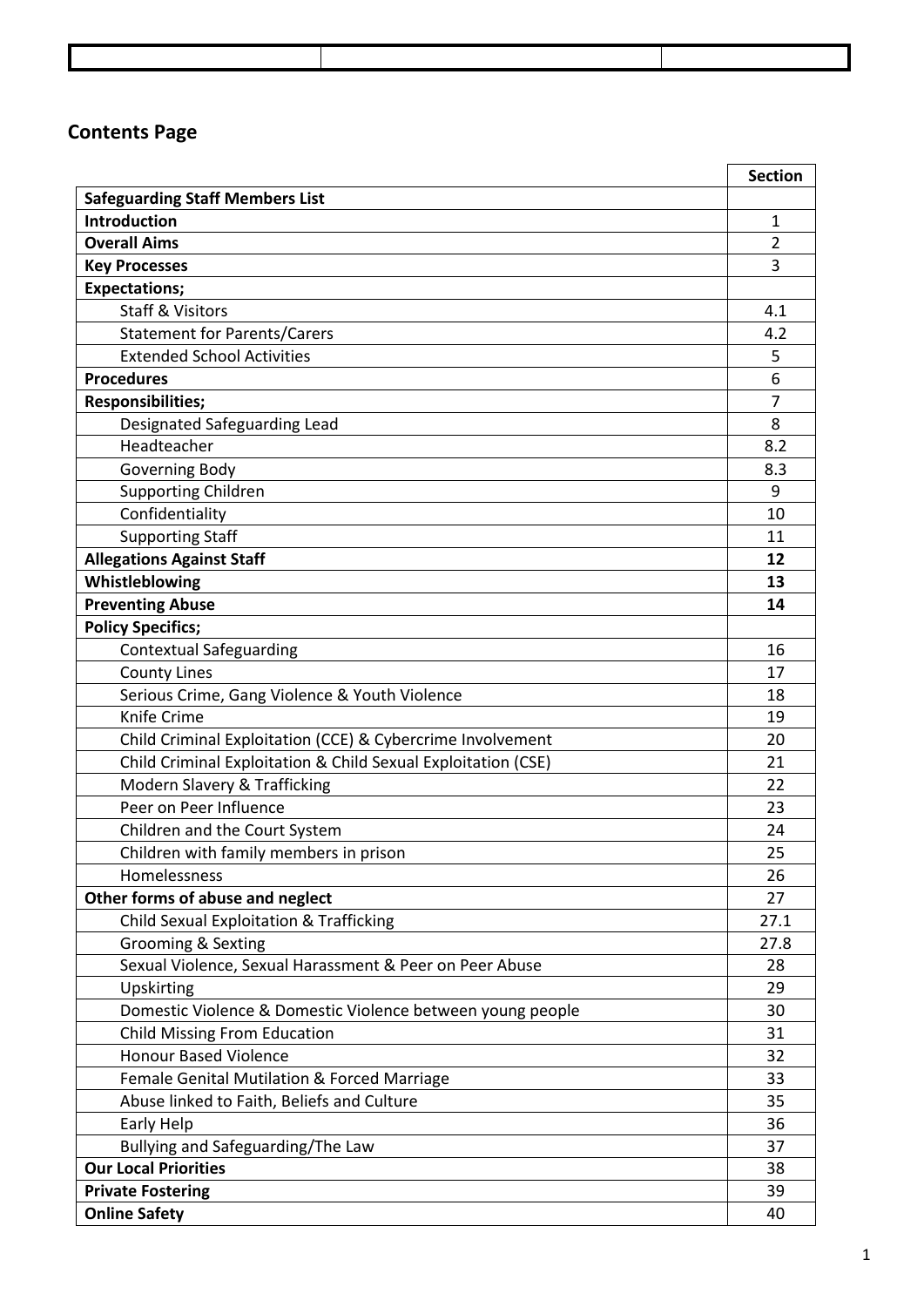| What to do when we are concerned         |  |
|------------------------------------------|--|
| <b>Policy Review</b>                     |  |
| <b>Other Relevant policies in School</b> |  |
| <b>Useful Contacts</b>                   |  |

# **Appendices**

| Appendix 1 - Definition & Indicators of Abuse                              |
|----------------------------------------------------------------------------|
| Appendix 2 - Procedures; If you're concerned about a child                 |
| Appendix 3 - Procedures; Allegations against a staff member                |
| Appendix 4 - Procedures; Avoiding allegations of abuse for Staff/Volunteer |
| Appendix 5 - Indicators of vulnerability to radicalisation                 |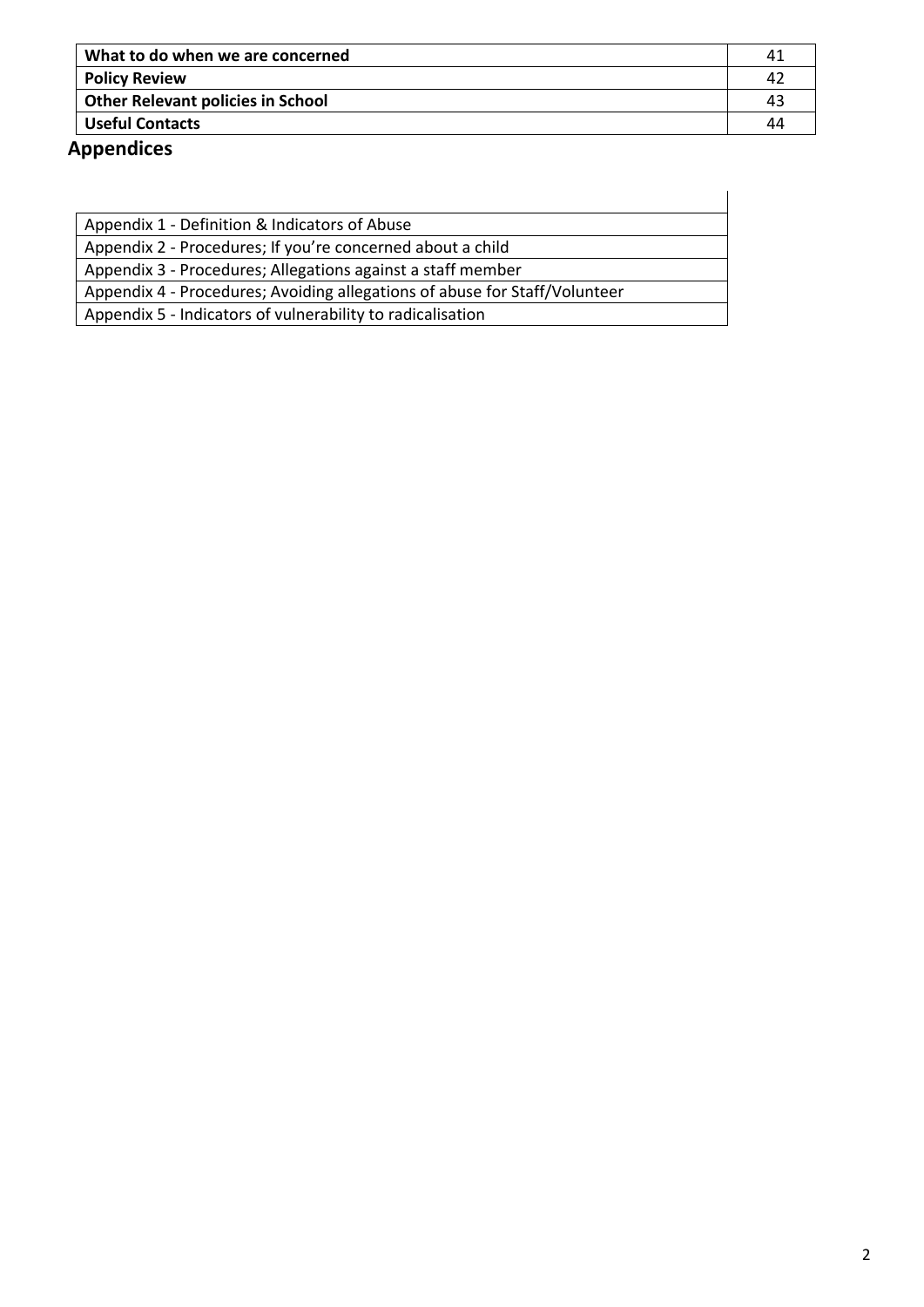## **Safeguarding staff members of Rushey Mead Primary School**

## **Designated Safeguarding Officers**

- Debra Bailey **Headteacher**
- Nitash Odedra Deputy Headteacher
- Natasha Jackson Assistant Headteacher / SENCo

## **Safeguarding Governor**

■ Sue Welford Chair of Governors

## **Key Staff**

- Karen Sheerin Inclusion Manager
- Bhavna Mehta Attendance and Welfare officer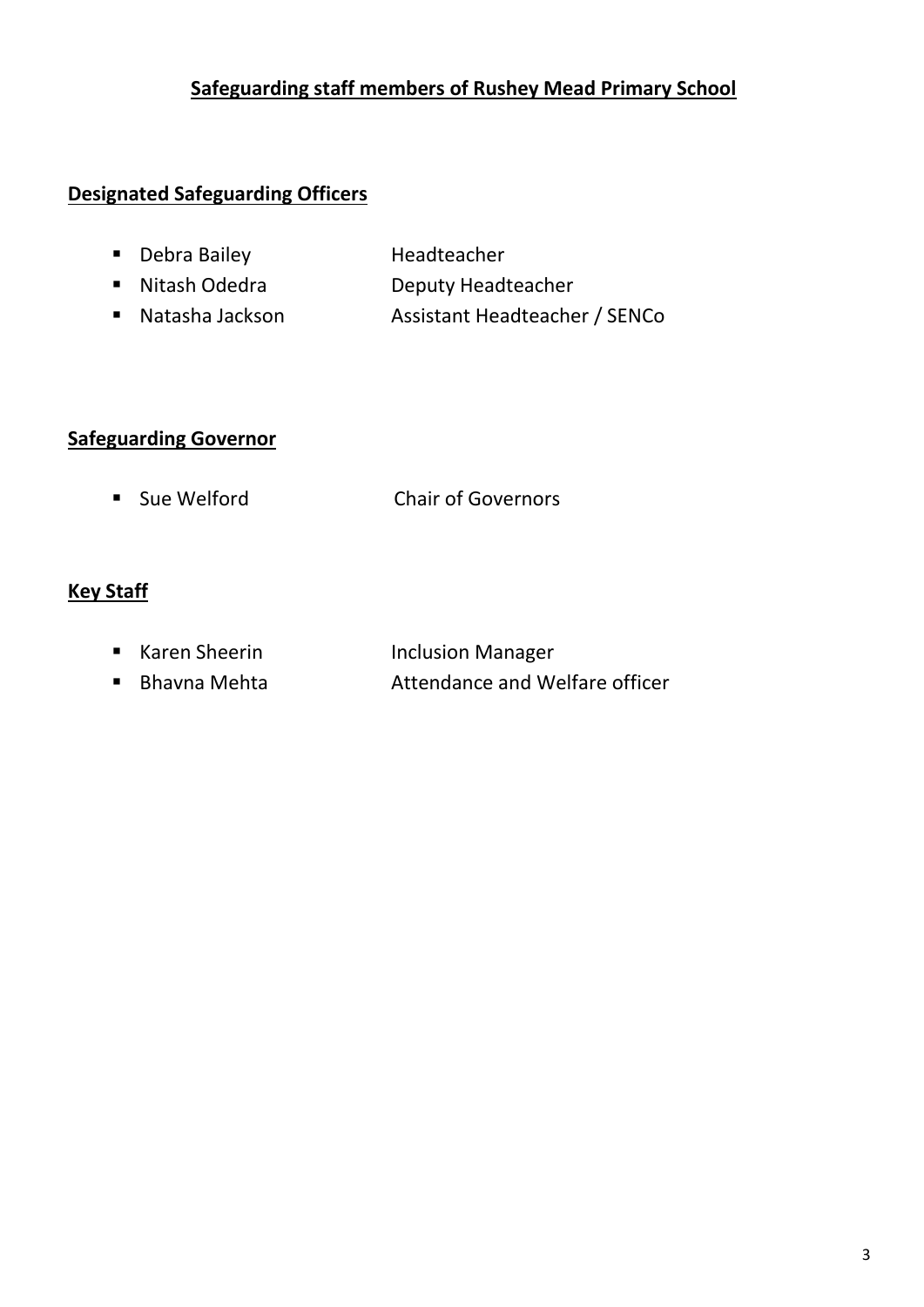1.1 Rushey Mead Primary School fully recognises the contribution it can make to protect children and support pupils in school. Safeguarding and promoting the welfare of children is **everyone's** responsibility. Everyone who comes into contact with children and their families has a role to play. To fulfil this responsibility effectively, all professionals should make sure their approach is child-centred. This means that they should consider, at all times, what is in the **best interests of the child**. (KCSIE20) The aim of this policy is to safeguard and promote our pupil's welfare, safety and health by fostering an honest, open, caring and supportive climate and our staff members working with pupils to maintain an attitude of **'it could happen here'** where safeguarding is concerned. This policy sets out how the school and the governing body discharges its statutory responsibilities relating to safeguarding and promoting the welfare of children who are pupils at the school.

Safeguarding is defined as:

- Protecting children from maltreatment;
- Preventing impairment of children's health or development;
- Ensuring that children are growing up in circumstances consistent with the provision of safe and effective care; and
- Taking action to enable all children to have the best life chances.

1.2 No single professional can have a full picture of a child's needs and circumstances. If children and families are to receive the right help at the right time, **everyone** who comes into contact with them has a role to play in identifying concerns, sharing information and taking prompt action. Rushey Mead Primary School is committed to safeguarding and promoting the welfare of all its students and we believe that:

- All children/young people have the right to be protected from harm
- Children/young people need to be safe and to feel safe in school;
- Our staff consider, at all times, what is in the best interest of the children/ young people
- Children/young people need support which matches their individual needs, including those who may have experienced abuse;
- All children/young people have the right to speak freely and voice their values and beliefs;
- All children/young people must be encouraged to respect each other's values and support each other;
- All children/young people have the right to be supported to meet their emotional, and social needs as well as their educational needs – a happy healthy sociable child/young person will achieve better educationally;
- The staff within our school are prepared to identify children and young people who may benefit from Early Help intervention
- Schools can and do contribute to the prevention of abuse, victimisation, bullying, exploitation, extreme behaviours, discriminatory views and risk taking behaviours;
- All staff and visitors have an important role to play in safeguarding children and protecting them from abuse.

1.3 Rushey Mead Primary School will fulfil local and national responsibilities and accepted best practice as laid out in the following documents: -

- Working Together to Safeguard Children (DfE March 2018)
- Keeping Children Safe in Education**:** Statutory guidance for schools and colleges (DfE Sept 2020)
- The School Staffing (England) Regulations 2009 & Amended Regulations 2015; Safer Recruitment in Education including
- Guidance for Safer Working Practice Rev 2020 (Safer Recruitment consortium)
- Prevent Duty 2015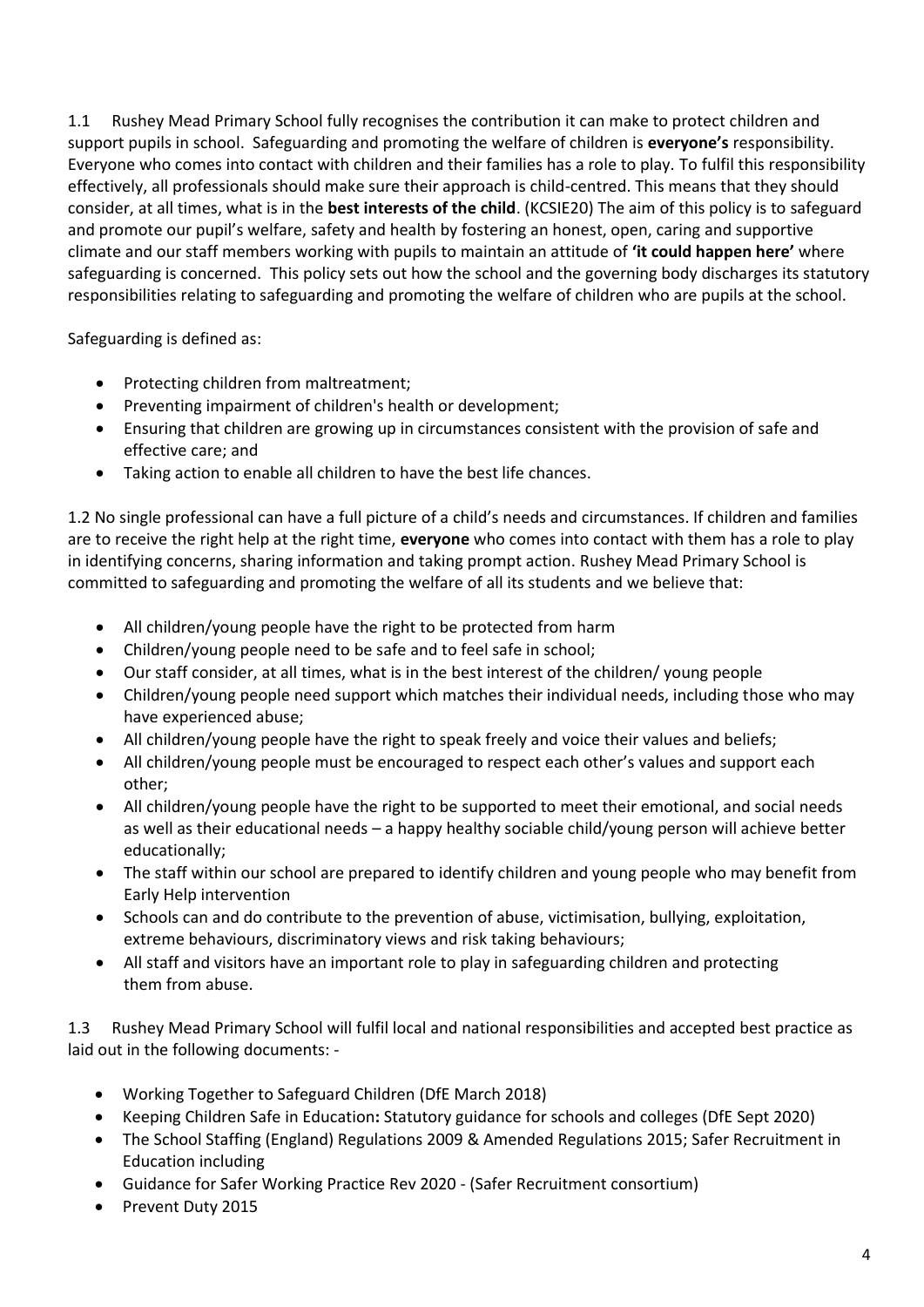- **Information sharing:** Advice for Practitioners providing safeguarding services to children, young people parents and carers**.** (March 2015)
- 'What To Do If You Are Worried A Child Is Being Abused' March 2015
- Leicester Safeguarding Partnership Board procedures
- <http://llrscb.proceduresonline.com/chapters/contents.html>
- The Children Act 1989 and 2004
- The Education Act 2002 s175/s157
- Mental Health and Behaviour in Schools: Departmental Advice (DfE 2014)
- Framework for the Assessment of Children in Need and their Families 2000
- Sexual Offences Act 2003 (Position of Trust offence)
- Sexual Violence and Sexual Harassment between children in schools and colleges May 2018
- Voyeurism (Offences Act) 2020
- Childcare (Disqualification) Regulations 2009
- Counter Terrorism and Security Act 2015
- Female Genital Mutilation Act 2003
- Safeguarding & Child Protection education procedures in Leicester, notes, information, and training for Designated Safeguarding Leads (DSL) in schools
- Children and Families Act 2014
- Safeguarding and Vulnerable Group Act 2006

1.4 The Governing Body takes seriously its responsibility under section 175 of the Education Act 2002 to safeguard and promote the welfare of children; and to work together with other agencies to ensure adequate arrangements within our school to identify, assess, and support those children who are suffering harm.

1.5 We recognise that all staff and governors have a full and active part to play in protecting our pupils from harm, and that the child's welfare is our paramount concern.

1.6 All staff<sup>1</sup> believe that our school should provide a caring, positive, safe and stimulating environment that promotes the social, physical and moral development of the individual child.

## **2 Overall Aims**

**.** 

- This policy will contribute to safeguarding our students and promoting their welfare by supporting the child's development in ways that will foster security, confidence and resilience at the same time considering the best interest of the child.
- Providing an environment in which children and young people feel safe, secure, valued and respected, feel confident and know how to approach adults if they are in difficulties
- Raising the awareness of all teaching and non-teaching staff of the need to safeguard children and of their responsibilities in identifying and reporting possible cases of abuse.
- Providing a systematic means of monitoring children known or thought to be at risk of harm, and ensure we, the school, contribute to assessments of need and support plans for those children including Child Missing from Education.
- Acknowledging the need for effective and appropriate communication between all members of staff in relation to safeguarding pupils.
- Developing a structured procedure within the school which will be followed by all members of the school community in cases of suspected abuse.
- Developing effective working relationships with all other agencies involved in safeguarding children including Early Help and intervention
- Work within the curriculum raising awareness of and promoting safeguarding, on and off line, to our children/young people.

<sup>&</sup>lt;sup>1</sup> 'Staff' covers ALL adult staff on site, including temporary, supply and ancillary staff, and volunteers working with children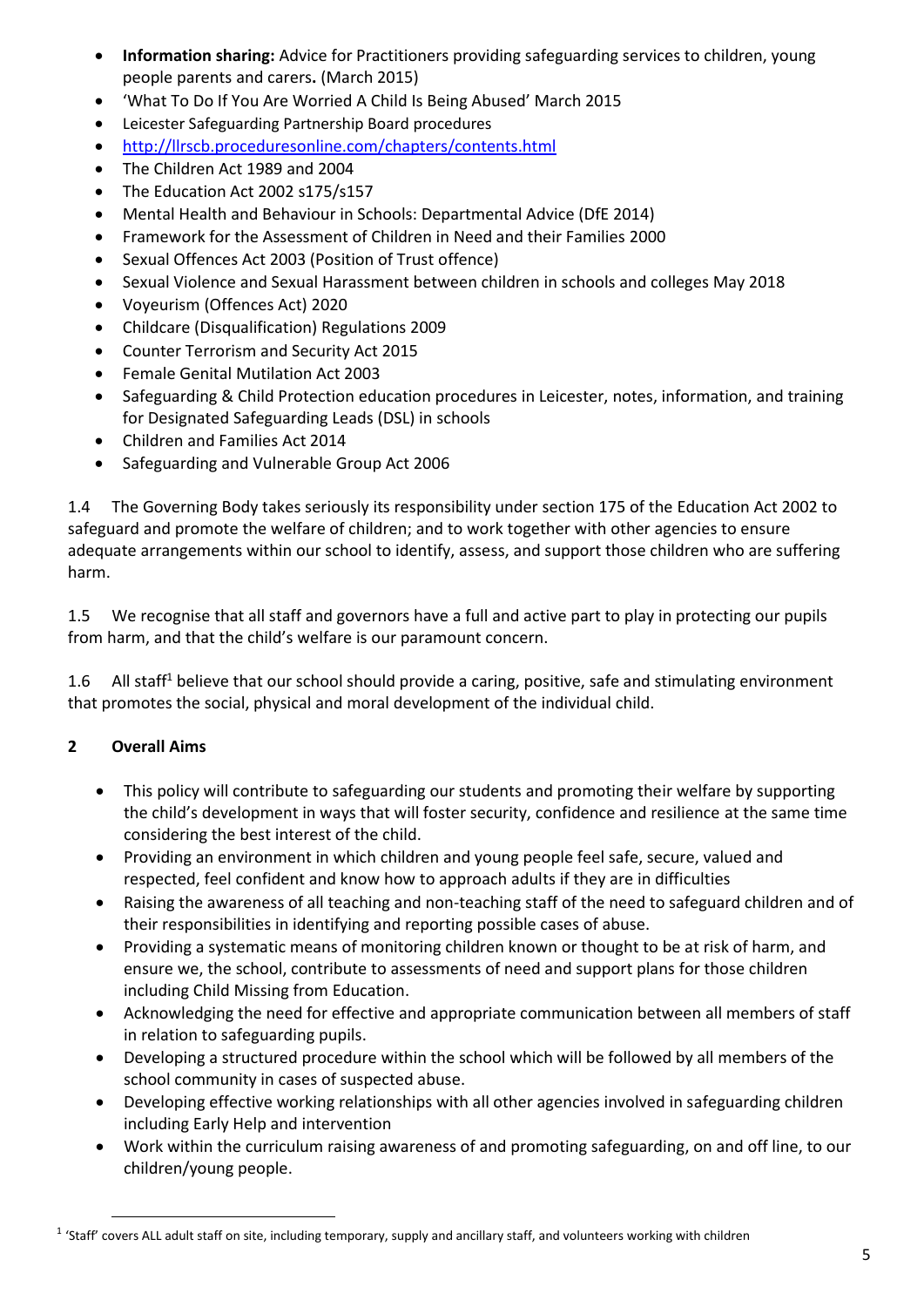• Ensuring that all adults within our school who have access to children have been checked as to their suitability. This includes other community users of our facilities.

## **3 Key processes**

Our school procedures for safeguarding children are in line with the *Leicester Safeguarding Partnership Board, Multi Agency Child Protection/Safeguarding Procedures;*

*[http://llrscb.proceduresonline.com/chapters/contents.html\)](http://llrscb.proceduresonline.com/chapters/contents.html),* in addition to the statutory requirements as outlined in 1.3.

### **4 Expectations**

### **4.1 All staff and visitors will be familiar with this safeguarding policy;**

- Staff will have access to, a copy of, and be well versed in our Child Protection Policy; which will also form part of their induction and revisited annually through Whole School Safeguarding Training.
- Be subject to Safer Recruitment processes and checks, whether they are new staff, supply staff, contractors, volunteers etc.
- For those regular external visitors/providers such as cleaners and caterers; to have shown the school a copy of their H & S and Child Protection Guidelines as best practice and where applicable; and that the school has a statement in main reception notifying external visitors who the Schools DSL is and what to do if they have any concerns about a child's welfare
- Be involved in the implementation of individual education programmes, integrated support plans, child in need plans and interagency child protection plans;
- Be alert to signs and indicators of possible abuse (See Appendix 1)
- Record concerns/disclosures and give the record to the DSL; and
- Deal with a disclosure of abuse from a child in line with our school procedures; informing the DSL immediately, and provide a written account as soon as possible. This includes making the appropriate contact with children's social care (DSL).
- Record safeguarding information using school procedures whether electronic (CPOMS) or in paper form

## **4.2 All parents will be familiar with this safeguarding policy;**

• Parents/Cares will have access to the Child Protection Policy as part of initial information given to perspective/existing Parents/Carers and will be available through our school's website. Additional copies will be issued as and when required including notifying parents of changes within the document i.e. revised annual policy.

## **4.3 Communicating with parents:**

In addition to section 4.2 above, the following statement is provided and highlighted to parents so they are aware of the school's responsibilities:

*'The school ensures children learn in a safe, caring and enriching environment. Children are taught how to keep themselves safe, on and off line, to develop positive and healthy relationships and how to avoid situations where they might be at risk including by being exploited.* 

*The school has a statutory responsibility to share any concerns it might have about a child in need of protection with other agencies and in particular police, health and children's services. Schools are not able to investigate concerns but have a legal duty to refer them. In most instances, the school will be able to inform the parents/carer of its need to make a referral. However, sometimes the school is advised by Children's*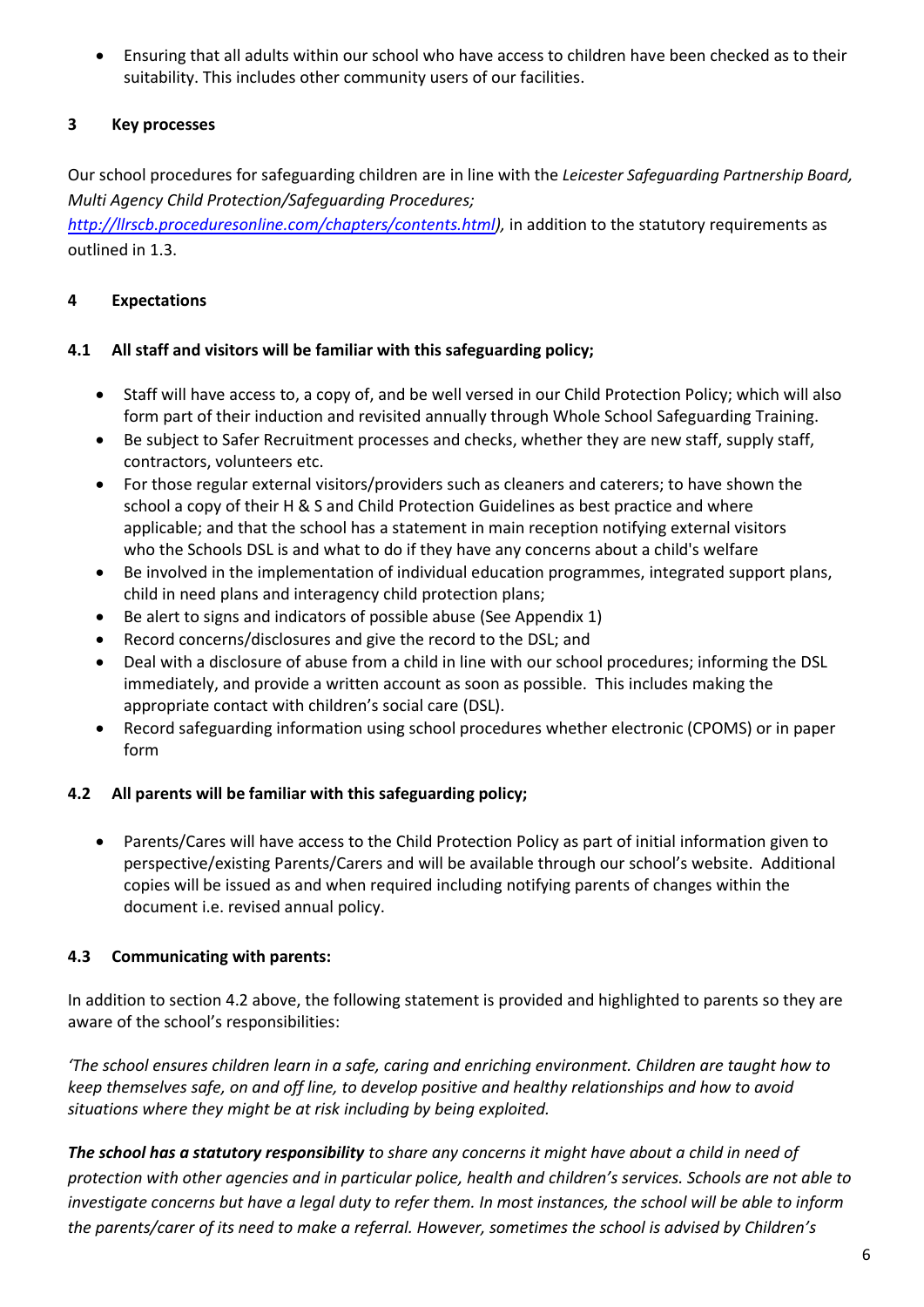*Social Care or police that the parent/carer cannot be informed whilst they investigate the matter. We understand the anxiety parents/carers understandably feel when they are not told about any concerns from the outset. The school follows legislation that aims to act in the best interests of the child.* 

## **5 Extended school and before and after school activities**

5.1 Where the governing body provides services or activities directly under the supervision or management of school staff, the school's arrangements for child protection will apply.

5.2 Where services or activities are provided separately by another body, the governing body should seek assurance in writing that the body concerned has appropriate policies and procedures in place to safeguard and protect children and there are arrangements to liaise with the school on these matters where appropriate

## **6 Procedures**

6.1 Rushey Mead Primary School will ensure that:

- The governing body understands and fulfils its safeguarding responsibilities.
- We have a Designated Safeguarding Lead and a Deputy Designated Safeguarding Lead for child protection and safeguarding, who have undertaken DSL training delivered by Safeguarding in Education, Leicester City Council; of which their training will be refreshed every two years.
- All members of staff are provided with opportunities for annual training updates in order to develop their understanding of safeguarding and child protection; in particular the signs and indicators of abuse.
- All members of staff, volunteers, and governors know how to respond to a pupil who discloses abuse, and the procedure to be followed in appropriately sharing a concern of possible abuse or a disclosure of abuse.
- All parents/carers are made aware of the school's responsibilities in regard to child protection procedures through publication of the school's Safeguarding and Child Protection Policy, and reference to it in our prospectus/brochure and home school agreement.
- Our lettings policy will seek to ensure the suitability of adults working with children on school sites at any time.
- Community users organising activities for children are aware of and understand the need for compliance with the school's child protection guidelines and procedures.
- Rushey Mead Primary School is committed to safer recruitment as outlined in Keeping Children Safe In Education 2020. The school will ensure all appropriate checks are carried out for all staff and volunteers. Appropriate checks will be recorded on the Single Central Record which will be audited termly by the schools Business Manager. School will ensure at least one person who is safer recruitment trained will be part of the recruitment process. All volunteers will undergo a risk assessment. See also the Safer Recruitment policy.
- All governors will undergo a DBS check and a S128 check as outlined in paragraph 173 of Keeping children safe in education 2020.
- The name of any member of staff considered not suitable to work with children will be notified to either the Disclosure and Barring Service or the relevant Government Department/Agency (where appropriate), depending on the nature of the concern, with the advice and support of the Local Authority Designated Officer (LADO)
- Our procedures will be annually reviewed and up-dated and ratified by the Governing Body
- The name of the Designated Safeguarding Lead and Deputy Designated Safeguarding Lead will be clearly shown in the school, with a statement explaining the school's role in referring and monitoring cases of suspected abuse. (Reception, Staff room, Website etc.).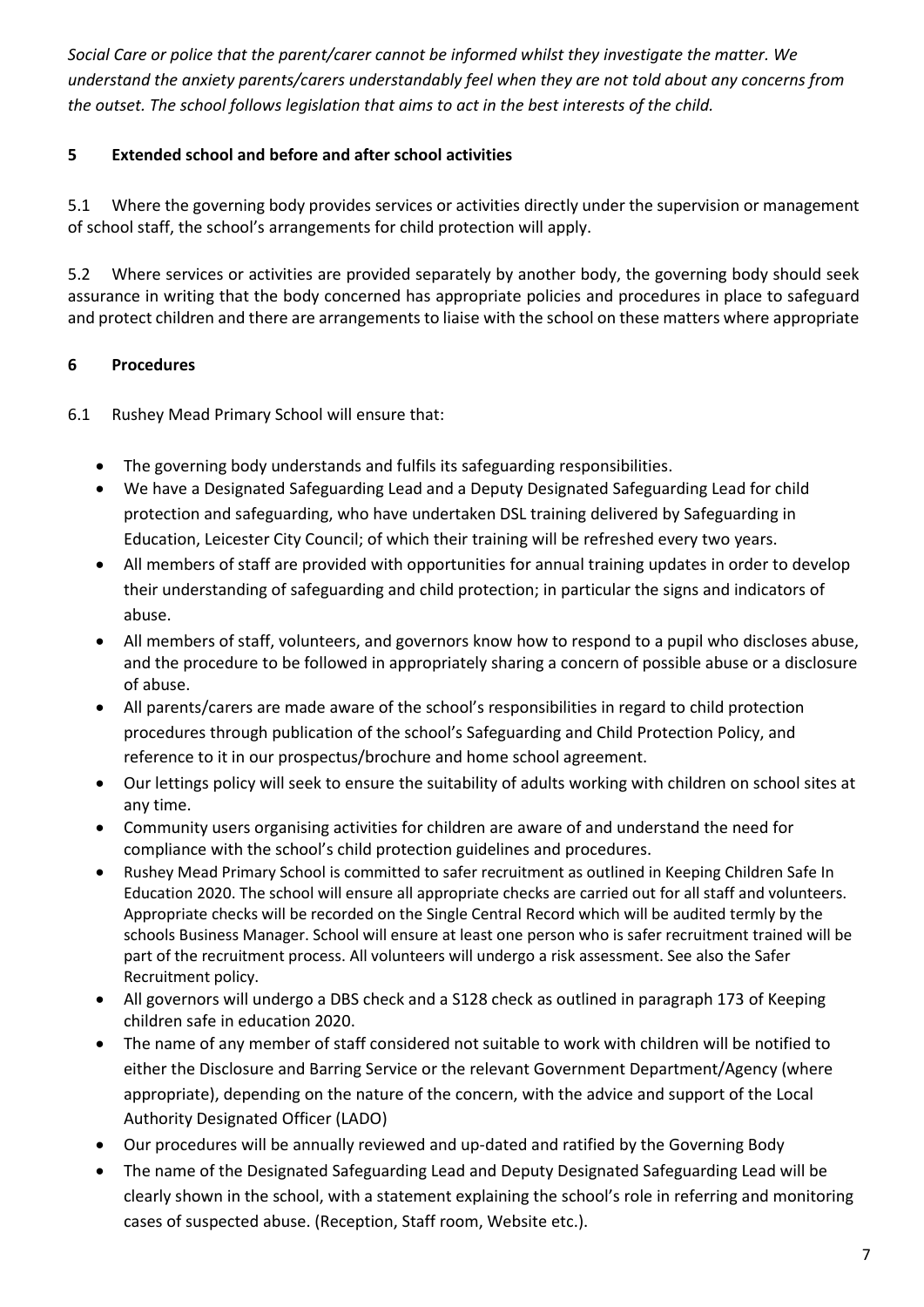• All adults, (including supply teachers, non-teaching staff and volunteers), new to our school will be given or directed to a copy of; our Safeguarding and Child Protection Policy, Staff Code of Conduct, the school's behaviour policy, the school's child missing protocols, the booklet 'What To Do if You're Worried A Child is Being Abused<sup>'2</sup>, Keeping Children Safe in Education 2020 Part 1 and Annex B<sup>3</sup>, and the name and contact details of the Designated Safeguarding Lead will be explained as part of their induction into the school. In addition to this, all such staff and volunteers will be made aware of the 'Guidance for safer working practice for those working with children and young people in education settings, 2020 (Safer Recruitment Consortium).<sup>4</sup>

## **7 Responsibilities**

7.1 We understand that our responsibility to safeguard children requires that we all appropriately share any concerns as soon as a staff member or volunteer suspects/knows of a concern that we may have about children. The first point of contact is the DSL or other members of the Safeguarding Team (in their absence). The DSL will inform the Headteacher of any referrals to be made. If the concerns is in regards to the conduct of a staff member the report is made to the Headteacher. If the concerns is regarding the Headteacher then the Chair of Governors should be informed.

7.2 If a staff member feels they cannot disclose information to their DSL, Headteacher or Governor(s), they must then follow our schools whistleblowing procedures to report their concerns. (Appendix 6 ) 7.3 All staff will be versed in our Whistleblowing procedure, understand when it is appropriate to use the procedures and will be given details of the NSPCC whistleblowing helpline.

7.4 All staff will be well versed in the school's Child Missing protocols and know and understand that any child that is regularly absent or missing can be a cause for concern and a possible indicator that the child is at risk of abuse or in need or help and support

## **8 Designated Safeguarding Lead (DSL) – Roles and Responsibilities<sup>5</sup>**

8.1 Keeping Children Safe in Education September 2020, Annex B, outlines specific responsibilities of the DSL (A member of the School's Leadership Team) and their responsibilities within this role. Our DSL takes **lead responsibility** for safeguarding and child protection and their key areas of responsibilities include: -

## **Manage Referrals:**

- Refer cases of suspected abuse and neglect to children's social care/police
- The Channel programme where there is a radicalisation concern and support staff with this
- Cases in relation to allegations against staff members to LADO including disclosure and barring
- Cases where any crime may have been committed to the Police

## **Work with Others:**

**.** 

• Liaise with the Headteacher or principal to inform him or her of issues especially ongoing enquiries under section 47 of the Children Act 1989 and police investigations;

<sup>2&</sup>lt;br>2[https://www.gov.uk/government/uploads/system/uploads/attachment\\_data/file/419604/What\\_to\\_do\\_if\\_you\\_re\\_worried\\_a\\_child\\_is\\_being\\_abused.pdf](https://www.gov.uk/government/uploads/system/uploads/attachment_data/file/419604/What_to_do_if_you_re_worried_a_child_is_being_abused.pdf) <sup>3</sup> https://assets.publishing.service.gov.uk/government/uploads/system/uploads/attachment\_data/file/811513/DRAFT\_Keeping\_children\_safe\_in\_education\_2020.pdf

<sup>4</sup> https://www.saferrecruitmentconsortium.org/GSWP%20May%202020%20final.pdf

<sup>5</sup>https://assets.publishing.service.gov.uk/government/uploads/system/uploads/attachment\_data/file/811513/DRAFT\_Keeping\_children\_safe\_in\_education\_2020.pdf pdf Annex B, Role of Designated Safeguarding Lead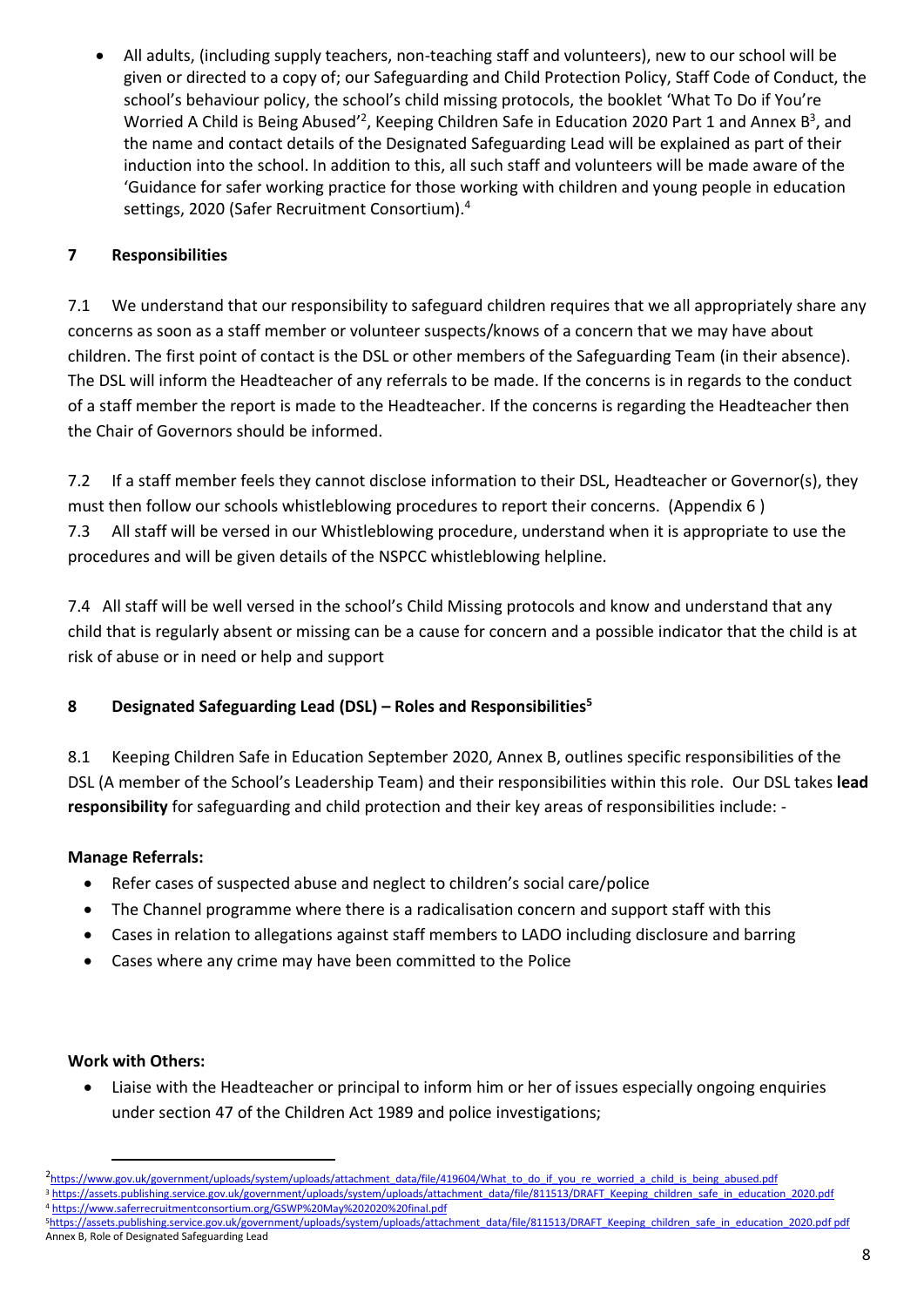- liaise with staff (especially pastoral support staff, school nurses, IT Technicians, and SENCOs or the named person with oversight for SEN in a college) on matters of safety and safeguarding (including online and digital safety) and when deciding whether to make a referral by liaising with relevant agencies; and
- Act as a source of support, advice and expertise for staff.

### **Undertake Training:**

- The designated safeguarding lead (and any deputies) should undergo training to provide them with the knowledge and skills required to carry out the role. This training should be updated at least every two years
- Understand the assessment process for providing early help and intervention,
- Have a working knowledge of how local authorities conduct a child protection case conference
- Ensure each member of staff has access to and understands the school's or college's child protection policy and procedures
- Are alert to the specific needs of children in need, those with special educational needs and young carers;
- Are able to keep detailed, accurate, secure written records of concerns and referrals;
- Encourage a culture of listening to children and taking account of their wishes and feelings,
- Understand and support the school or college with regards to the requirements of the Prevent duty and undertake Prevent Awareness Training
- Recognise the additional risks that children with SEN and disabilities (SEND) face online, for example, from online bullying, grooming and radicalisation and are confident they have the capability to support SEND children to stay safe online;
- Obtain access to resources and attend any relevant or refresher training courses; and
- Encourage a culture of listening to children and taking account of their wishes and feelings, among all staff, in any measures the school or college may put in place to protect them.

#### **Raise Awareness**

- Ensure the school or college's child protection policies are known, understood and used appropriately
- Ensure the school or college's child protection policy is reviewed annually and is available publicly and parents are aware of the fact that referrals about suspected abuse or neglect may be made
- Link with the local Leicester Safeguarding Partnership Board to make sure staff are aware of training opportunities and the latest local policies on safeguarding.

#### **Child Protections Files**

- Where children leave the school or college ensure their child protection file is transferred to the new school or college as soon as possible. This should be transferred separately from the main pupil file, ensuring secure transit and confirmation of receipt should be obtained.
- In addition to the child protection file, the designated safeguarding lead should also consider if it would be appropriate to share any information with the new school or college in advance of a child leaving. For example, information that would allow the new school or college to continue supporting victims of abuse and have that support in place for when the child arrives.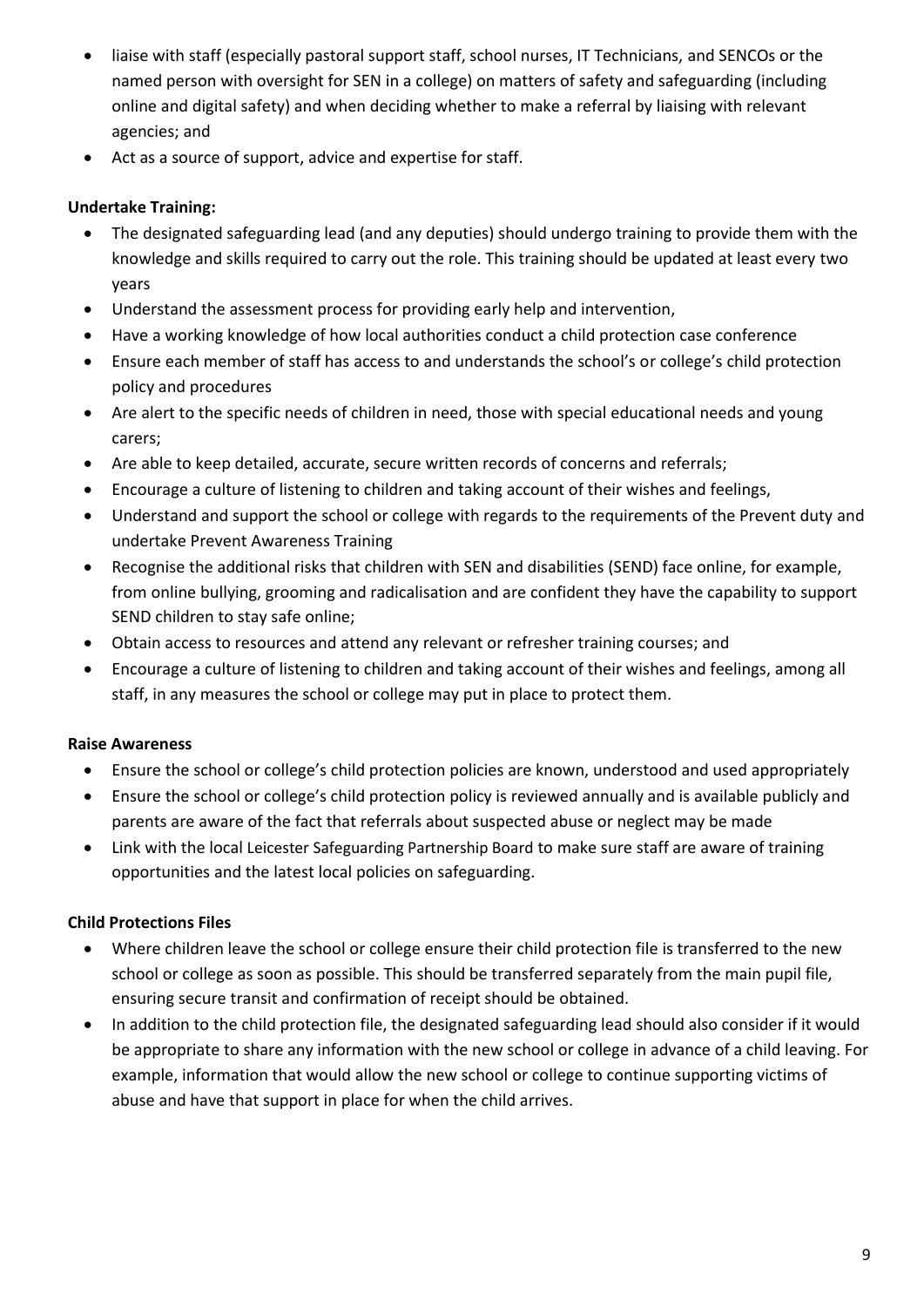### **Availability**

• During term time the designated safeguarding lead (or a deputy) will always be available on school site. The school will arrange adequate and appropriate cover arrangements for any out of hours/out of term activities

## **8.2 Roles and responsibilities of the Headteacher**

The Headteacher of Rushey Mead Primary School will ensure that:

- The policies and procedures adopted by the governing body/ proprietors/ trustees are fully implemented, and followed by all staff
- The Safeguarding & Child Protection Policy and other policies are updated annually, ratified by the Governing body proprietors/ trustees annually and that relevant policies are available publicly either via the school website, parents evening, open days or by other means.
- Sufficient resources and time are allocated to enable DSL's and other staff to discharge their responsibilities; including taking part in inter-agency meetings and contributing to the assessment of children.
- That the Headteacher has attended Safer Recruitment Training and that training is refreshed no later than every 5 years; and that at least 1 member of the Governing body proprietors/ trustees has attended Safer Recruitment Training.
- All staff and volunteers feel able to raise concerns about poor or unsafe practice in regard to children, and such concerns are addressed sensitively and effectively in a timely manner. (Whole school approach and child centred practice)
- All staff consider the best interest of a child and are made aware that they have an individual responsibility for referring child protection concerns, promptly and using the proper channels.
- All staff have an understanding of Early Help and have the ability to identify children who would benefit from Early Help intervention.
- That regular external visitors/providers such as cleaners, caterers have shown the school a copy of their H & S and Child Protection guidelines as best practice and where applicable; and that the school has a statement in main reception notifying external visitors who the Schools DSL is and what to do if they have any concerns about a child's welfare
- The DSL's undergo safeguarding and child protection training which is updated regularly, with advice from the Leicester Safeguarding Partnership Board, Safeguarding in Education and in line with Keeping Children Safe in Education, September 2020, Annex B
- New members of staff, temporary or permanent including volunteers are given a full induction that includes Safeguarding and Child Protection Guidelines and names of DSL's.
- That staff undergo and attend annual Whole School Safeguarding Training (INSET)
- All staff are made aware of their right to whistleblow, have a copy of the whistleblowing procedures, are well versed with the procedures and have been made aware of the NSPCC whistleblowing helpline. (Appendix 6)

## **8.3 Roles and responsibilities of the Governing Body / Proprietors/ Trustees**

The Governors / proprietors/ trustees of Rushey Mead Primary School will ensure that:

• The school has a Safeguarding and Child Protection Policy and procedures in place, and the policy is made available to parents on request and available on the school website [www.rusheymead-pri.leicester.sch.uk](http://www.rusheymead-pri.leicester.sch.uk/)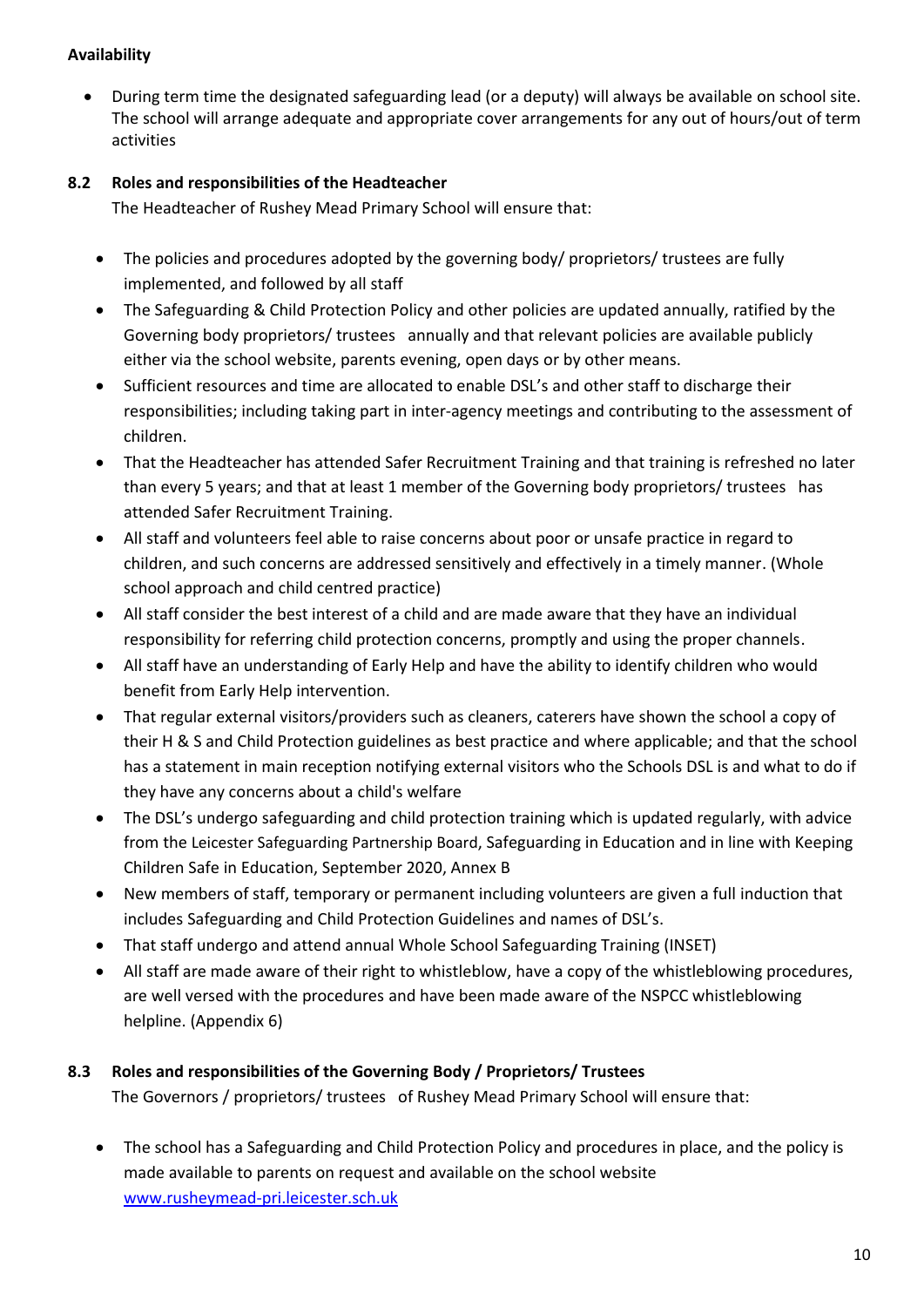- That all school staff members working with children consider the best interests of children and are advised to maintain an attitude of *'it could happen here'* where safeguarding is concerned
- There is a senior member of the school's leadership team who is designated to take lead responsibility for dealing with child protection – DSL.
- There is an appointed deputy(s) for child protection, in the event of the unavailability of the DSL
- The DSL and the appointed deputy(s) for child protection undertakes training for designated safeguarding leads, in addition to inter-agency child protection training, that is provided by, or to standards agreed by, Leicester Safeguarding Partnership Board, and attends refresher DSL training at two-yearly intervals
- The Headteacher, and all other staff and volunteers who work with children, undertake appropriate training which is kept up-to-date through Whole School Training (annually); and that new staff, temporary staff and volunteers who work with children are made aware of the school's arrangements for child protection and their responsibilities. (Through the induction process)
- There are procedures for dealing with allegations of abuse against members of staff and volunteers (Appendix 3 & 6)
- The chair of governors/ proprietors/ trustees (or, in the absence of a chair, the vice chair) deals with any allegations of abuse made against the Headteacher, in liaison with the Local Authority Designated Officer. (Appendix 3 & 6)
- The governing body / proprietors/ trustees nor individual governors / trustees will have a role in dealing with individual cases or a right to details of cases except when exercising their disciplinary functions in respect of allegations against a member of staff
- Any deficiencies or weaknesses brought to the attention of the governing body / proprietors/ trustees are rectified
- Policies and procedures are reviewed annually, and information is provided to the Local Authority on how the governing body / proprietors/ trustees discharges its duties regarding safeguarding and child protection.
- There is an individual member of the governing body / proprietors/ trustees who will champion and lead on issues to do with safeguarding children and child protection within the school, liaise with the DSL, and provide information and reports to the governing body / proprietors/ trustees, and that person is appropriately trained to discharge their responsibilities effectively.
- Will ensure that school creates a culture of safe recruitment and, as part of that, adopts recruitment procedures that help deter, reject or identify people who might abuse children (Part three: Safer Recruitment, Keeping Children Safe in Education September 2020).
- Will ensure that at least 1 member of the Governing body has attended Safer Recruitment Training and that training is regularly refreshed
- That the Chair of the governing body / proprietors/ trustees completes the annual Safeguarding in Education Check List – supporting schools to exercise their duties in relation to Safeguarding & Child Protection and return the document to the local authority in a timely manner

## **9 Supporting Children**

- We recognise that a child who is abused, who witnesses violence or who lives in a violent environment may feel helpless and humiliated, may blame him/herself, and find it difficult to develop and maintain a sense of self-worth
- We recognise that the school may provide the only stability in the lives of children who have been abused or who are at risk of harm
- We accept that research shows that the behaviour of a child in these circumstances may range from that which is perceived to be normal, too aggressive or being withdrawn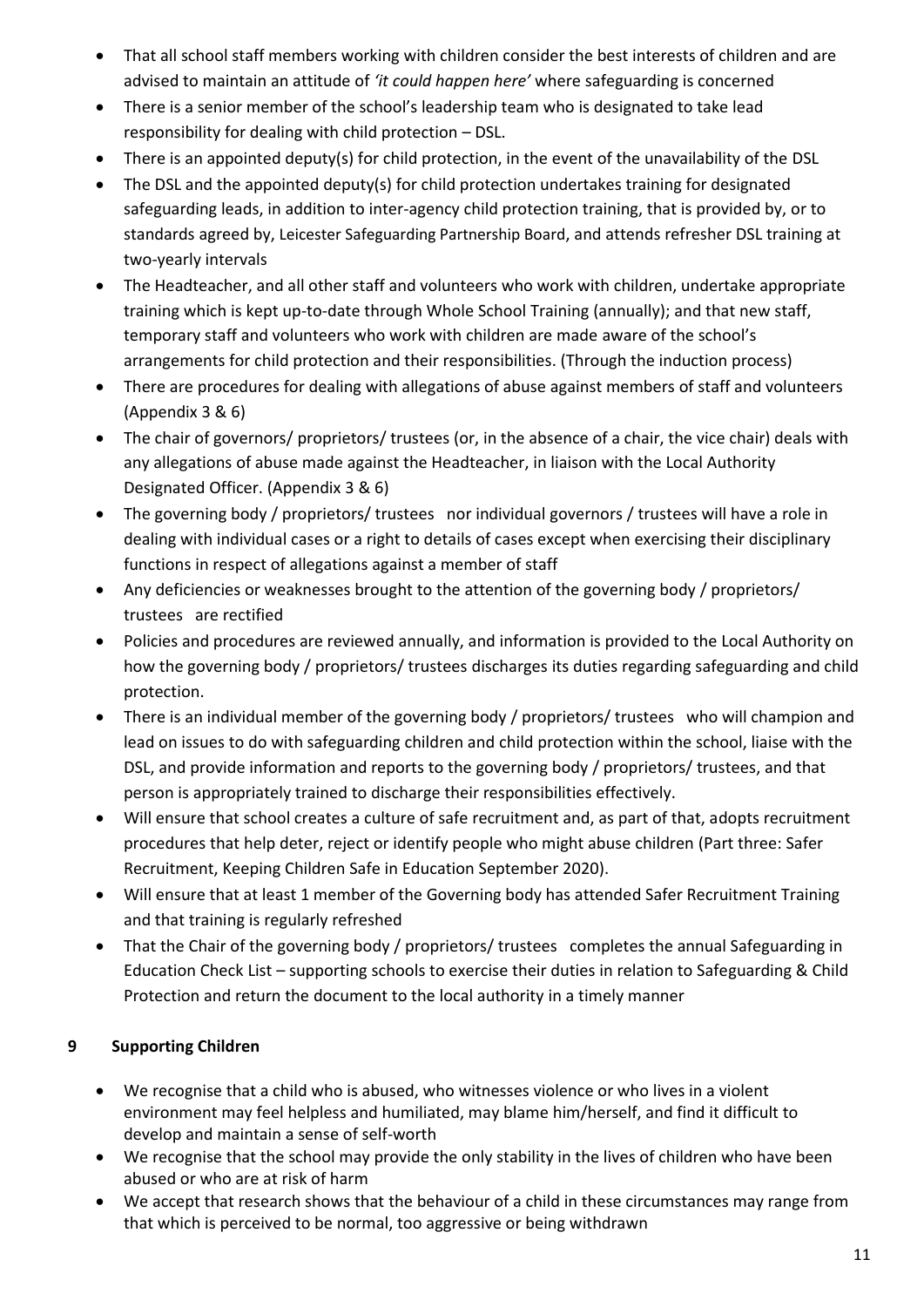## **9.1 Our school will support all students by:**

- Encouraging the development of self-esteem and resilience in every aspect of school life including through the curriculum
- Promoting a caring, safe and positive environment within the school
- Ensure children are taught to recognise when they are at risk and know how to get help when they need it. Both, physically and online.
- Liaising and working together with all other support services and those agencies involved in the safeguarding of children including Early Help
- Notifying Children's Social Care as soon as there is a significant concern
- Ensuring that a named teacher is designated for Looked After Children/Children In Need (LAC & CIN) and that an up to date list of LAC/CIN is regularly reviewed and monitored
- Providing continuing support to a student (about whom there have been concerns) who leaves the school by ensuring that such concerns and school medical records are forwarded under confidential cover to the Head at the pupil's new school as a matter of urgency
- Working with partner agencies to support and safeguard children within; Early Help, Children in Need, Child Protection and Looked After Children
- The school will ensure that children are taught about safeguarding, including online safety this will be a part of a broad and balanced curriculum. This will include covering relevant issues through Relationships Education and Relationships and Sex Education

# **10 Confidentiality**

We recognise that all matters relating to child protection are confidential and the best interest of a child should be considered at all times. However, The Data Protection Act 2018 and GDPR do not prevent, or limit, the sharing of information for the purposes of keeping children safe. Fears about sharing information must not be allowed to stand in the way of the need to promote the welfare and protect the safety of children.

10.1 The Headteacher or DSL will disclose personal information about a pupil to other members of staff on a need to know basis only. Staff will be informed of relevant details only when the DSL feels their having knowledge of a situation will improve their ability to deal with an individual student/family. A written record will be made of what information has been shared, with whom, and when.

10.2 All staff must be aware that they have a professional responsibility to share information with other agencies in order to safeguard children.

10.3 All staff must be aware that they cannot promise a child to keep secrets which might compromise the child's own safety or well-being, or that of another child as this may ultimately not be in the best interest of the child.

10.4 We will always undertake to share our intention to refer a child to Children's Social Care with their parents/carers consent unless to do so could put the child at greater risk of harm, or impede a criminal investigation. If in doubt, we will consult with the Children's Social Care, duty & Advice Service.

# **11 Supporting Staff**

11.1 We recognise that staff working in the school who have become involved with a child who has suffered harm, or appears to be likely to suffer harm may find the situation stressful and upsetting.

11.2 We will support such staff by providing an opportunity to talk through their anxieties and concerns with the DSL and to seek further support where necessary. This could be provided by, for example, the Headteacher, by Occupational Health and/or a teacher/trade union representative as appropriate.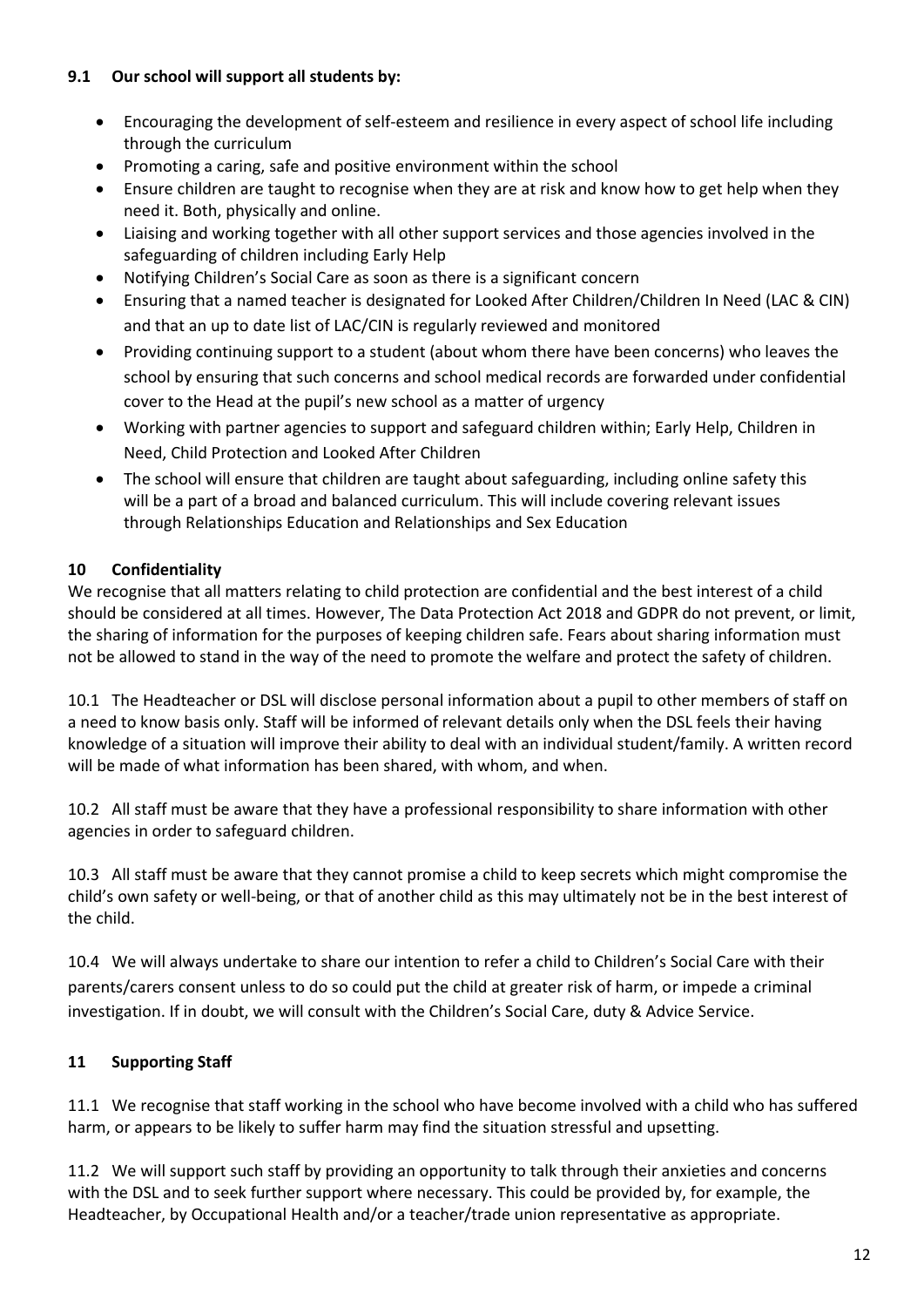11.3 We understand that staff should have access to advice on the boundaries of appropriate behaviour. Guidance for safer working practice for those working with children and young people in education settings, 2020 (Safer Recruitment Consortium).<sup>6</sup> provides advice on this and the circumstances which should be avoided, in order to limit complaints against staff of abuse of trust, and/or allegations of physical or sexual abuse. These matters form part of staff induction and are referred to in the staff handbook/code of conduct.

11.4 We recognise that DSL's should have access to support (as in 11.2) and appropriate workshops, courses or meetings as organised or arranged through the Local Authority/Leicester Safeguarding Partnership Board

## **12 Allegations against staff**

12.1 All school staff should take care not to place themselves in a vulnerable position with a child. It is always advisable for interviews or work with individual children or parents to be conducted in view of other adults.

12.2 All staff should be aware of the Whole School Behaviour Policy and Staff Code of Conduct

12.3 All staff should be aware of the Guidance for Safer Working Practices for Adults who work with Children and Young People 2020<sup>7</sup>

12.4 All staff as part of their annual safeguarding training will receive E Safety Training and will sign the E-Safety Acceptable Use Agreement. This sets out responsibilities for all staff, ensuring they have an up-to-date awareness of e-safety matters and that all digital communications with students/parents/carers should be a professional level and only carried out using official school systems.

12.5 We understand that a pupil may make an allegation against a member of staff;

12.6 If such an allegation is made, the member of staff receiving the allegation will immediately inform the Headteacher or the most senior teacher if the Headteacher is not present.

12.7 The Headteacher/senior teacher on all such occasions will immediately discuss the content of the allegation with the Local Authority Designated Officer (LADO) and follow the process for managing the concern laid down in the Leicester Safeguarding Partnership Board e Procedures ([http://llrscb.proceduresonline.com/chapters/p\\_alleg\\_staff.html](http://llrscb.proceduresonline.com/chapters/p_alleg_staff.html)) and the School's Managing Allegations Policy.

12.8 If the allegation made to a member of staff concerns the Headteacher, the person receiving the allegation will immediately inform the Chair of Governors / trustees who will consult with Children's Social Care, LADO, without notifying the Headteacher first. (0116 454 2440)

12.9 In all occasions identified in 12.7 & 12.8 above, the school will follow the Leicester Safeguarding Partnership Board /Local Authority procedures for managing allegations against staff and volunteers, a copy of which can be found in the School's Managing Allegations Policy.

12.10 Suspension of the member of staff against whom an allegation has been made needs careful consideration, and we will consult (as in 12.8 above) in making this decision.

12.11 In line with this policy and other school procedures for incident reporting/recording, staff and pupils may provide accounts of events which will be stored under our own secure systems and may be produced in

**.** 

<sup>6</sup> https://www.saferrecruitmentconsortium.org/GSWP%20May%202020%20final.pdf

<sup>7</sup> [https://www.saferrecruitmentconsortium.org/GSWP%20May%202020%20final.pdf](https://www.saferrecruitmentconsortium.org/GSWP%20May%202019%20final.pdf)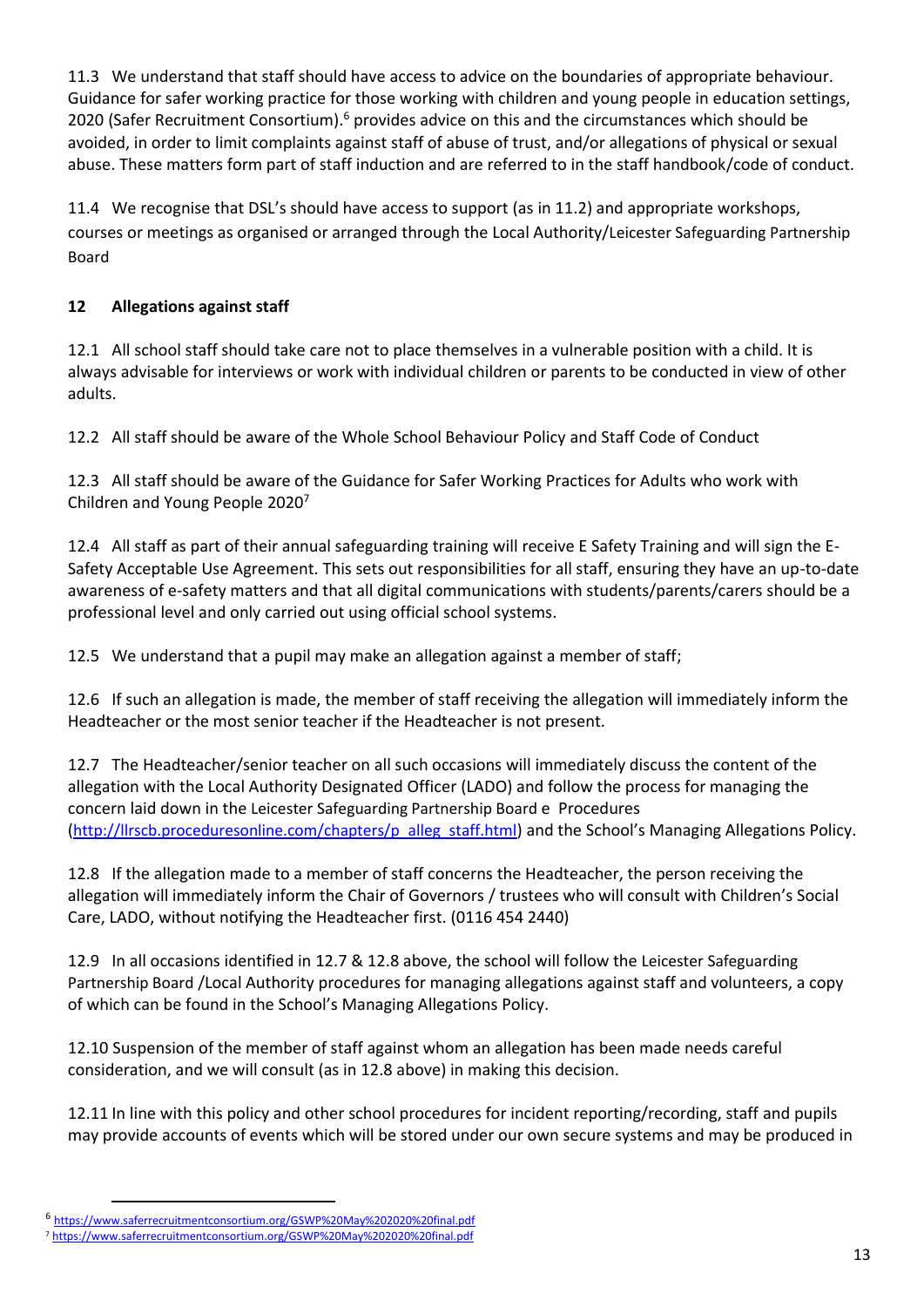the event of any allegation. However, such accounts must not constitute an official statement and the reporting person must not be questioned over their disclosure at this stage.

12.12 Our lettings agreement for other users requires that the organiser will manage the suspension of adults where necessary from school premises.

12.13 Our School staff are aware of and have an understanding of our 'Guidelines for Avoiding Allegations of Abuse' as outlined in Appendix 4.

## **13 Whistleblowing**

13.1 We recognise that children cannot be expected to raise concerns in an environment where staff fail to do so.

13.2 All staff should be aware of their duty to raise concerns about the attitude or actions of colleagues. If necessary, they should speak to the Chair of Governors or the Local Authority Designated Officer.

13.3 All staff are aware of and understand how to use our schools whistleblowing procedures. (Appendix 6)

13.4 All staff have access to the NSPCC Whistleblowing Helpline

## **14 Our role in the prevention of abuse**

14.1 We recognise that the school plays a significant part in the prevention of harm to our pupils by providing pupils with effective lines of communication with trusted adults, supportive friends and an ethos of protection.

## **14.2 The school community will therefore:**

- Establish and maintain an ethos, which is understood by all staff, which enables children to feel secure and encourages them to talk knowing that they will be listened to. This includes considering the best interest of a child and maintaining the ethos of *'it could happen here'*
- Ensure that all children know there is an adult in the school whom they can approach if they are worried or in difficulty.
- We will provide opportunities for students to develop skills, concepts, attitudes and knowledge that promote their safety and well-being.
- Relevant issues will be addressed through the PSHE curriculum, for example self-esteem, emotional literacy, assertiveness, power, sex and relationship education, e-safety and bullying.
- Relevant safeguarding issues will be addressed through other areas of the curriculum, for example, circle time, English, History, Drama, Art, ICT and E Safety (includes online and offline safety)
- Other areas of work
- All our policies which address issues of power and potential harm, for example bullying, equal opportunities, handling, positive behaviour, will be linked to ensure a whole school approach.
- Our safeguarding policy cannot be separated from the general ethos of the school, which should ensure that students are treated with respect and dignity, taught to treat each other with respect, feel safe, have a voice, and are listened to.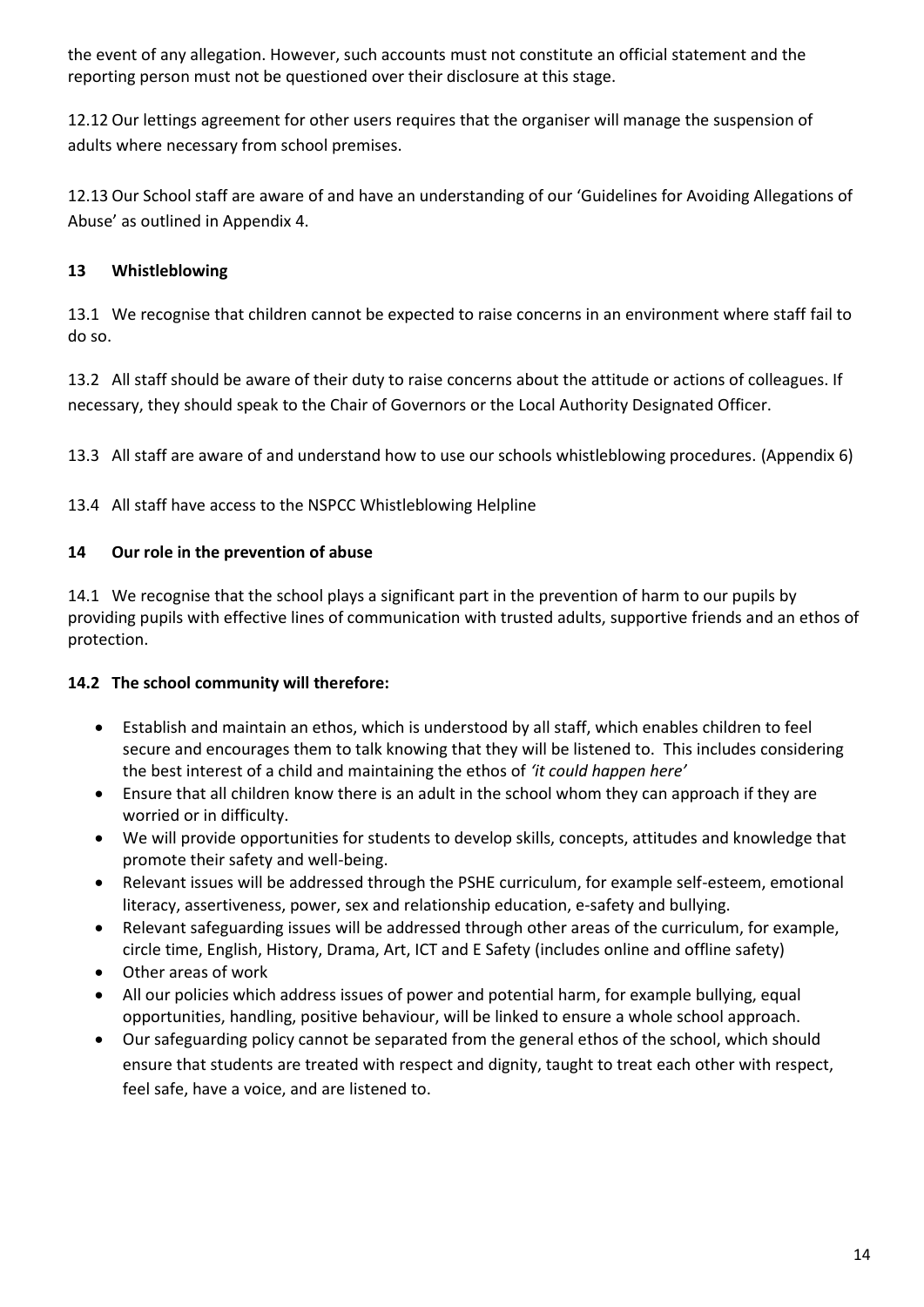#### **15 Safeguarding students who are vulnerable to extremism**

15.1 Since 2010, when the Government published the Prevent Strategy<sup>8</sup> and (Revised Prevent Duty Guidance 2015<sup>9</sup>), there has been an awareness of the specific need to safeguard children, young people and families from violent extremism. There have been several occasions both locally and nationally in which extremist groups have attempted to radicalise vulnerable children and young people to hold extreme views including views justifying political, religious, sexist or racist violence, or to steer them into a rigid and narrow ideology that is intolerant of diversity and leaves them vulnerable to future radicalisation.

15.2 Rushey Mead Primary School values freedom of speech and the expression of beliefs/ ideology as fundamental rights underpinning our society's values. Both students and teachers have the right to speak freely and voice their opinions. However, freedom comes with responsibility and free speech that is designed to manipulate the vulnerable or that leads to violence and harm of others goes against the moral principles in which freedom of speech is valued. Free speech is not an unqualified privilege; it is subject to laws and policies governing equality, human rights, community safety and community cohesion.

15.3 The current threat from terrorism in the United Kingdom may include the exploitation of vulnerable people, to involve them in terrorism or in activity in support of terrorism. The normalisation of extreme views may also make children and young people vulnerable to future manipulation and exploitation. Rushey Mead Primary School is clear that this exploitation and radicalisation should be viewed as a safeguarding concern.

Definitions of radicalisation and extremism, and indicators of vulnerability to radicalisation are in Appendix 5.

15.4 Rushey Mead Primary School seeks to protect children and young people against the messages of all violent extremism including, but not restricted to, those linked to religious ideologies, or to Far Right/Neo Nazi/White Supremacist ideology, Irish Nationalist extremist and Animal Rights movements.

15.5 LOCAL CONTEXT: The local risks to radicalisation around Rushey Mead Primary School are:

- socio economic deprivation
- cultural or religious discrimination
- SEND ie autism
- Social media / safety
- **County Lines**

#### **15.5 Risk reduction**

**.** 

15.6 The school governors/proprietors/trustees, the Headteacher and the DSL's for Safeguarding will assess the level of risk within the school and put actions in place to reduce that risk. Risk assessment may include consideration of the school's RE curriculum, SEND policy, assembly policy, the use of school premises by external agencies, integration of students by gender and SEN, anti-bullying policy and other issues specific to the school's profile, community and philosophy.

15.7 When any member of staff has concerns that a student may be at risk of radicalisation or involvement in terrorism, they should speak with the DSL in the first instance

15.8 Numerous factors can contribute to and influence the range of behaviours that are defined as violent extremism, but most young people do not become involved in extremist action. For this reason, the appropriate interventions in any particular case may not have any specific connection to the threat of radicalisation, for example they may address mental health, relationship or drug/alcohol issues.

<sup>8</sup> *Prevent Strategy 2011* - [https://www.gov.uk/government/uploads/system/uploads/attachment\\_data/file/97976/prevent-strategy-review.pdf](https://www.gov.uk/government/uploads/system/uploads/attachment_data/file/97976/prevent-strategy-review.pdf) &

*CONTEST Strategy 2011* - [https://www.gov.uk/government/uploads/system/uploads/attachment\\_data/file/97994/contest-summary.pdf](https://www.gov.uk/government/uploads/system/uploads/attachment_data/file/97994/contest-summary.pdf)

<sup>9</sup> *Revised Prevent Duty Guidance 2015*<https://www.gov.uk/government/publications/prevent-duty-guidance>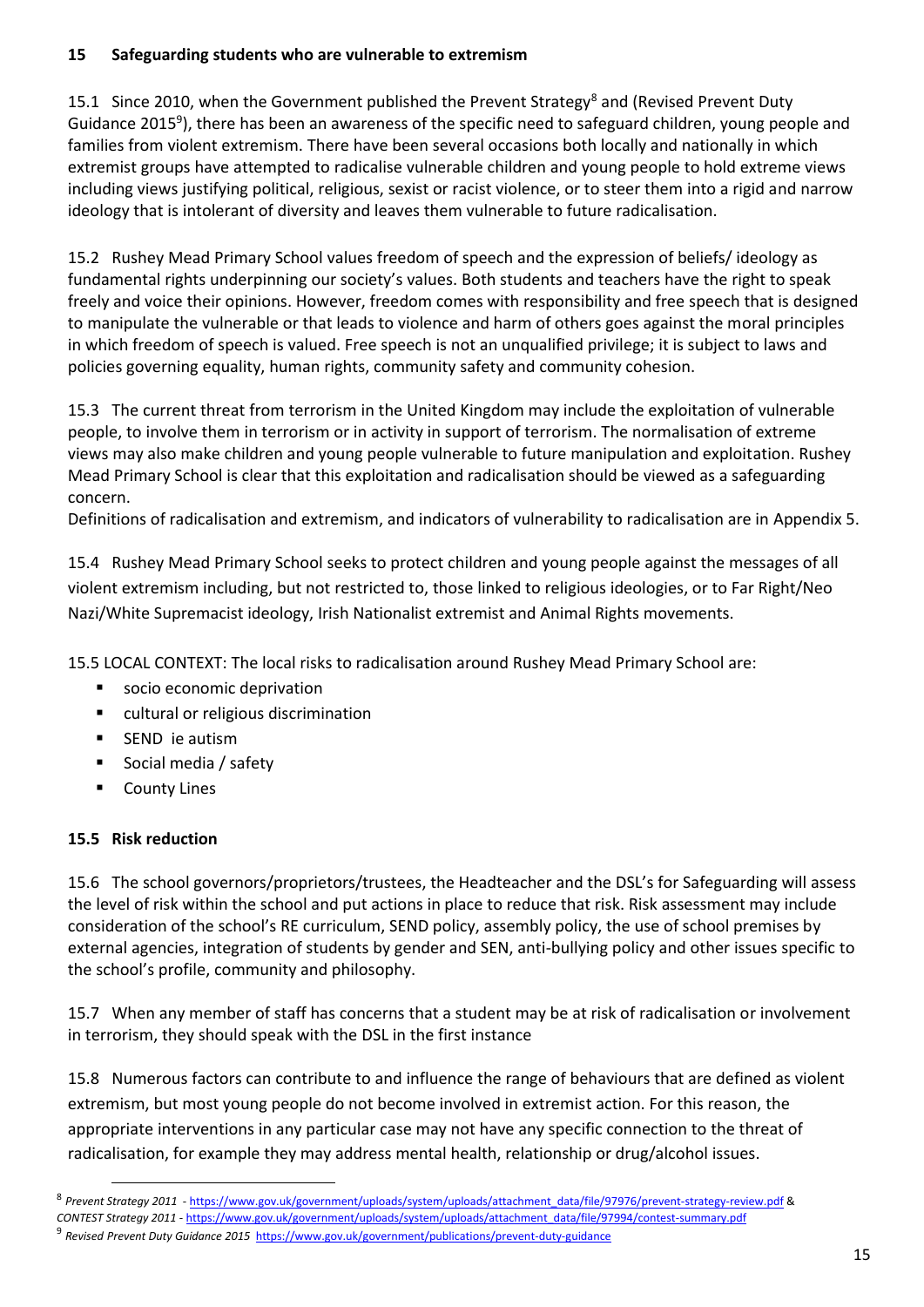15.9 Our staff have undergone Prevent Awareness Training and understand the steps to follow, via discussions with the DSL, if a referral to the Channel Programme is required

## **16 Contextual Safeguarding and other forms of abuse**

16.1 Safeguarding incidents can be associated with factors outside the school or college and or can occur between children outside the school or college. Rushey Mead Primary School Staff including our DSL's endeavour to consider the context within which such incidents and/or behaviours occur. This is known as contextual safeguarding, which simply means Rushey Mead Primary School staff will take into consideration wider environmental factors that may be present in a child's life that are a threat to their safety and or welfare. This way, schools and colleges are able to provide as much information as possible as part of the referral process to Children's Social Care as necessary. (KCSIE 2020). Environmental factors within Contextual Safeguarding include but not exclusive;

## **17 County Lines**

17.1 Criminal exploitation of children is a widespread form of harm that is a typical feature of county lines criminal activity: drug networks or gangs groom and exploit children and young people to carry drugs and money from urban areas to suburban and rural areas, market and seaside towns. County Lines is a term used when drug gangs from big cities expand their operations to smaller towns, often using violence to drive out local dealers and exploiting children and vulnerable people to sell drugs.

17.2 Common feature in county lines drug supply is the exploitation of young and vulnerable people. The dealers will frequently target children and adults - often with mental health or addiction problems - to act as drug runners or move cash so they can stay under the radar of law enforcement.

17.3 People exploited in this way will quite often be exposed to physical, mental and sexual abuse, and in some instances will be trafficked to areas a long way from home as part of the network's drug dealing business.

## **18 Serious Violence, Gang Violence & Youth Crime**

18.1 A gang is group of individuals that spends time in public and engages in criminal activity and violence. The group may also be territorial or in conflict with other gangs. Young people involved in gangs have an increased risk of experiencing violence and other types of abuse including sexual exploitation. Gang crime and serious youth violence is also often synonymous with knife crime and other serious violence.

18.2 The vast majority of young people and education establishments will not be affected by serious violence or gangs. However, where these problems do occur there will almost certainly be a significant impact.

18.3 Gangs specifically target children who have been excluded from school to groom them as drug dealers in towns across the UK. Exclusion from school appears to be a highly significant trigger point for the escalation of County Lines involvement for children who might be on the fringes of such activity or who are easily manipulated.

## **19 Knife Crime**

19.1 Knife crime has been receiving countrywide attention after being recognised as a contemporary national treat in the UK. There have been a number of high-profile incidents where teenagers have been killed or injured by someone using a knife as a weapon. Knife crime simply put is any crime that involves a knife. This includes: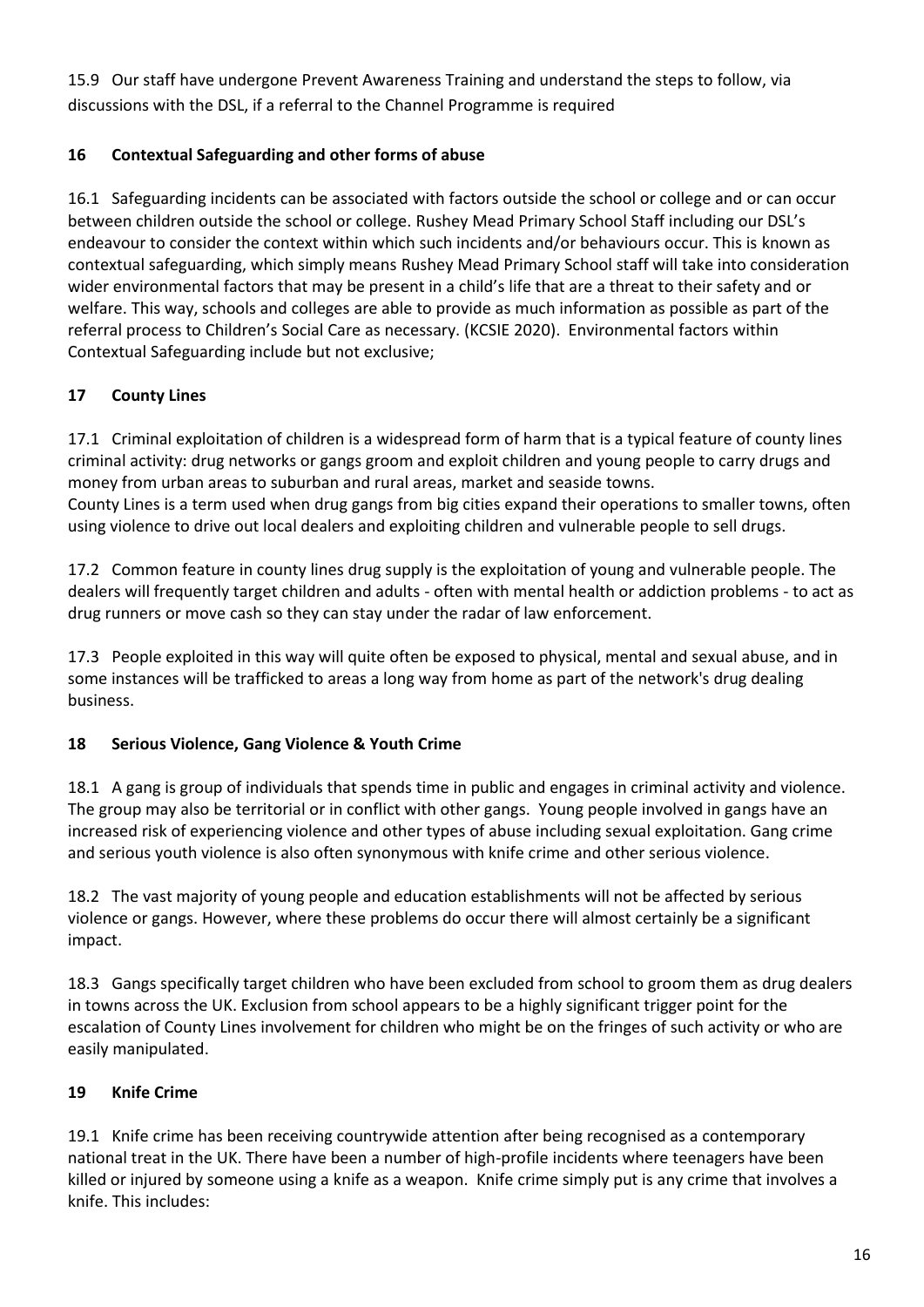- carrying a knife or trying to buy one if you're under 18
- threatening someone with a knife
- carrying a knife that is banned
- a murder where the victim was stabbed with a knife
- a robbery or burglary where the thieves carried a knife as a weapon
- Within Leicester, May 2020 saw 237 reported incidents involving a knife or bladed instrument which was an increase of 30 from the previous month

## **20 Child Criminal Exploitation and Cybercrime Involvement**

20.1 Organised criminal groups or individuals exploit children and young people due to their computer skills and ability, in order to access networks/data for criminal and financial gain. There are a number of signs that may indicate a pupil is a victim or is vulnerable to being exploited which include;

- Missing from education
- Show signs of other types of abuse/aggression towards others
- Have low self-esteem, and feelings of isolation, street or fear
- Lack trust in adults and appear fearful of authorities
- Have poor concentration or excessively tired
- Become anti-social
- Display symptoms of substance dependence
- Excessive time online computer/gaming forums
- Social Isolation in school with peers
- High-functioning with an interest in computing

## **21 Child Criminal Exploitation and Child Sexual Exploitation (CSE)**

21.1 County Lines criminal exploitation is also synonymous with Child Sexual Exploitation. Criminal activity and Gang Association can lead into CSE through situations such as initiation, peer pressure in addition to sexual favours. Although county lines is mainly criminal, all our staff are aware of the definitions of CSE, signs and impact on vulnerable children. This is further outlined in section 17.1 of this Policy.

## **22 Modern Slavery & Trafficking**

22.1 Slavery is an umbrella term for activities involved when one person obtains or holds another person in compelled service. The number of British children identified as potential victims of modern slavery has more than doubled in a year, prompting fresh concerns about child exploitation by county lines drugs gangs.

## **Someone is in slavery if they are:**

- forced to work through mental or physical threat
- owned or controlled by an 'employer', usually through mental or physical abuse or the threat of abuse
- dehumanised, treated as a commodity or bought and sold as 'property'
- physically constrained or have restrictions placed on his/her freedom
- 'slavery' is where ownership is exercised over a person
- 'servitude' involves the obligation to provide services imposed by coercion
- 'forced or compulsory labour' involves work or service extracted from any person under the menace of a penalty and for which the person has not offered himself voluntarily
- 'human trafficking' concerns arranging or facilitating the travel of another with a view to exploiting them.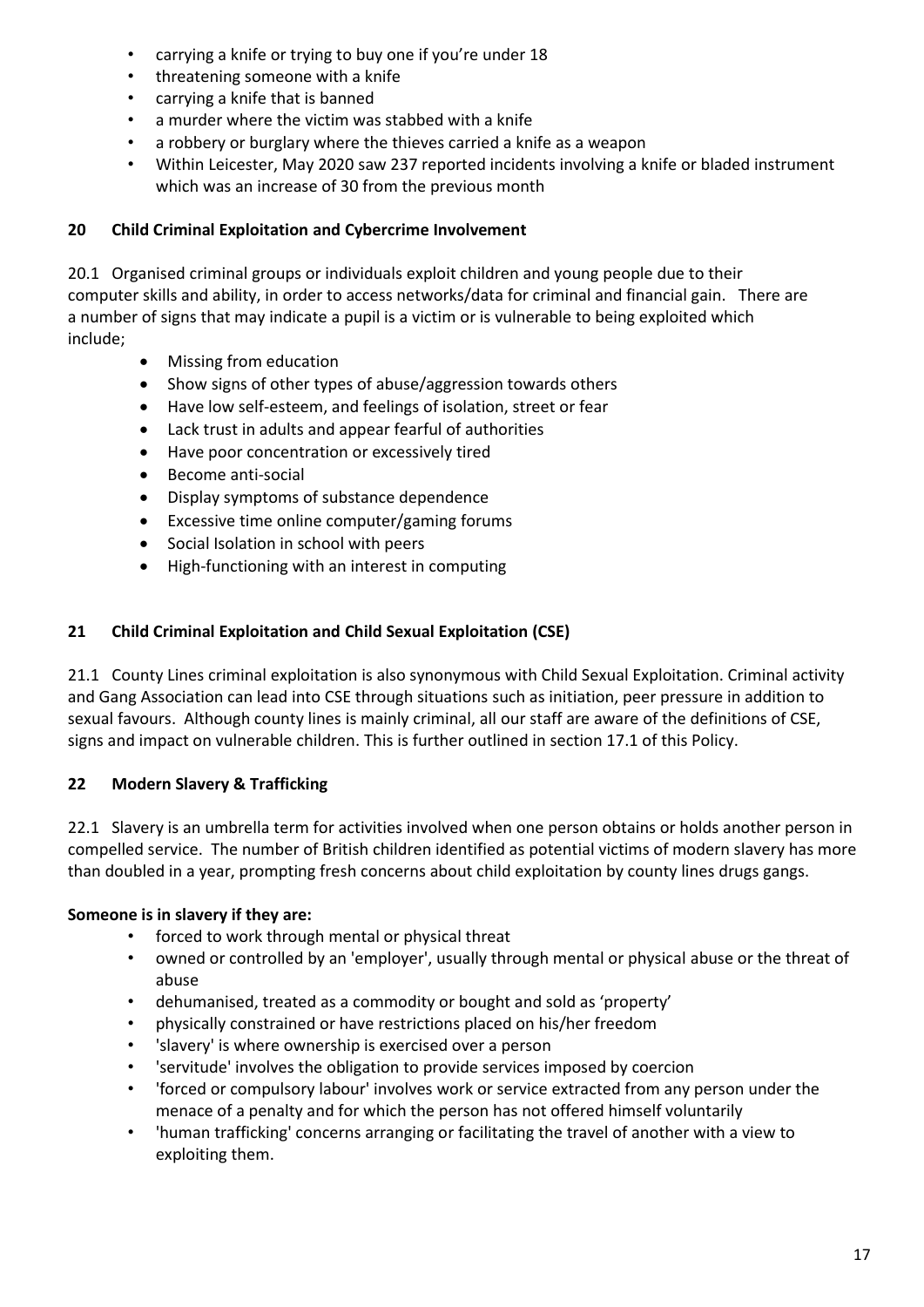## **22.2 Human trafficking;**

22.3 Recruitment, transportation, transfer, harbouring or receipt of persons by means of threat or use of force or other forms of coercion, of abduction, of fraud, of deception, of the abuse of power or of a position of vulnerability or of the giving or receiving of payments or benefits to achieve the consent of a person having control over another person; (where a child is involved, the above means are irrelevant). For the purposes of exploitation, which includes (but is not exhaustive):

- **Prostitution**
- Other sexual exploitation
- Forced labour
- Slavery (or similar)
- Servitude etc.
- Removal of organs

**23 Peer on Peer Abuse/Peer Influence -** KCSIE 2020 is explicit in their definition of Peer on Peer abuse and its forms. However, within the context of contextual safeguarding, peer on peer abuse and peer influence has a massive impact on the child and young person (CYP). If CYP are exposed to other CYP who are known for being exploited, they are more likely to experience peer on peer abuse and be 'influenced' /swayed' to participate in illegal activity, criminal activity and sexual activity. Further information on Peer on Peer abuse is outlined in section 18.3 of this Policy.

### **24 Children and the court system**

24.1 Children are sometime required to give evidence in criminal courts, either for crimes committed against them or for crimes they have witnessed. There are two age appropriate guides to support children 5 11-year olds and 12-17 year olds. <https://www.gov.uk/government/publications/young-witness-booklet-for-12-to-17-year-olds> and <https://www.gov.uk/government/publications/young-witness-booklet-for-5-to-11-year-olds>

24.2 Making child arrangements via the family courts following separation can be stressful and entrench conflict in families. This can be stressful for children. The Ministry of Justice has launched an online child arrangements information tool with clear and concise information on the dispute resolution service. This may be useful for some parents and carers. If a child or young person from our school is in a situation where they are required to give evidence, school staff members will support the child and family members where appropriate.

## **25 Children with family members in prison**

25.1 The imprisonment of a household member is one of ten adverse childhood experiences known to have a significant negative impact on children's long-term health and wellbeing, their school attainment, and later life experiences. Children may have to take on extra responsibilities at home, including becoming young carers in some situations.

25.2 These children are at risk of poor outcomes including stigma, isolation and poor mental health. Parental imprisonment is also associated specifically with negative school experiences, such as truanting, bullying and failure to achieve in education and children of prisoners are at a higher risk of mental ill health and have an increased likelihood of experiencing poverty compared to their peers.

25.3 Approximately 200,000 children have a parent sent to prison each year and as such, Rushey Mead Primary School Staff members will support children and their family members if children from our school have family members in prison. In such cases, Rushey Mead Primary School will remain non-judgemental and supportive towards the child and family so that they can achieve the best whilst in our environment. Furthermore, as if a parent of carer finds themselves in this situation, we encourage you to speak with our DSL so that support can be given as necessary.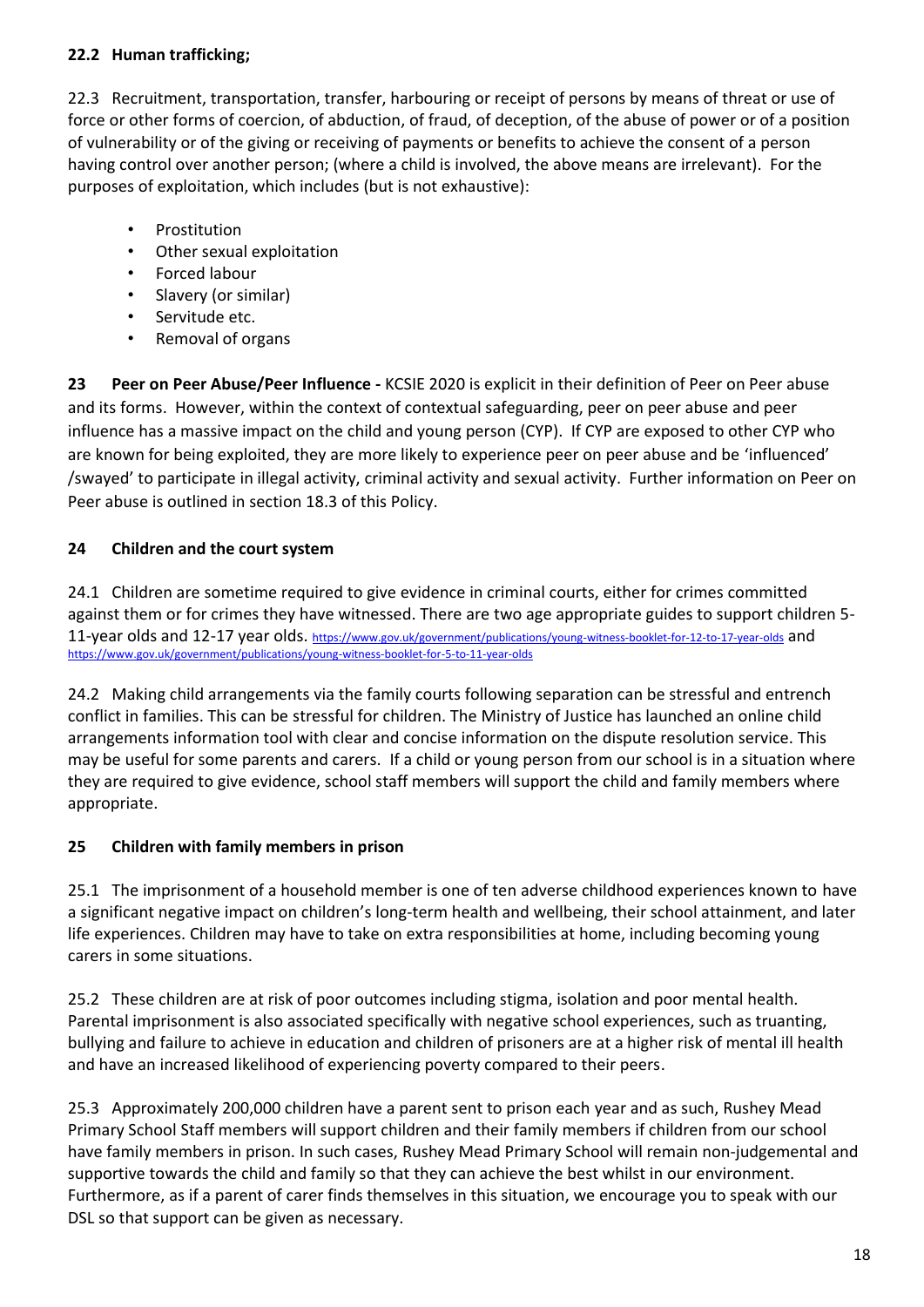### **26 Homelessness**

26.1 Being homeless or being at risk of becoming homeless presents a real risk to a child's welfare. Our DSL are aware of contact details and referral routes in to the Local Housing Authority so they can raise/progress concerns at the earliest opportunity if our children and family are experiencing homelessness. Indicators that a family may be at risk of homelessness include household debt, rent arrears, domestic abuse and anti-social behaviour, as well as the family being asked to leave a property.

26.2 Whilst referrals and or discussion with the Local Housing Authority will be progressed as appropriate, and in accordance with local procedures, this does not, and should not, replace a referral into children's social care where a child has been harmed or is at risk of harm.

26.3 The Homelessness Reduction Act 2017 places a new legal duty on English councils so that everyone who is homeless or at risk of homelessness will have access to meaningful help including an assessment of their needs and circumstances, the development of a personalised housing plan, and work to help them retain their accommodation or find a new place to live.

26.4 Furthermore, Rushey Mead Primary School staff also promote Early Help and Support (Section 24) so that children and families can be identified and supported at an early stage. If a parent or carer and/or their children find themselves in this situation, we strongly urge you to speak to our DSL or member of school staff so that support can be provided.

26.5 Safeguarding CYP is a local and national priority and within Rushey Mead Primary School, protecting children from abuse, harm and neglect is a priority. Our Safeguarding and Child Protection Policy along with the school's values, ethos and behaviour policies, provides the basic platform to ensure children and young people are given the support to respect themselves and others, stand up for themselves and protect each other. Our staff are well versed with local and national guidance and are aware of emerging safeguarding concerns that could productionally harm our children and young people;

- Our school keeps itself up to date on the latest advice and guidance provided to assist in addressing specific vulnerabilities and forms of exploitation
- Our staff are supported to recognise warning signs and symptoms in relation to specific issues, and include such issues in an age appropriate way in their curriculum
- Our staff are aware of emerging issues and contextual safeguarding and take this into consideration when assessing children and young people's needs
- Our school works with and engages our families and communities to talk about such issues
- Our school staff are supported to talk to families about sensitive concerns in relation to their children and to find ways to address them together wherever possible.
- Our DSL knows where to seek and get advice as necessary.
- Our school brings in experts and uses specialist material to support the work we do
- Our school staff fully understand how to raise a concern using the appropriate channels

26.6 As Rushey Mead Primary School staff are aware that safeguarding issues can manifest themselves in many different ways, our staff have received annual safeguarding training and additional information to better equip themselves in the knowledge of other forms of abuse as per Keeping Children Safe in Education 2020. These are outlined in **Appendix 1.**

## **27 Other Forms of Abuse and neglect**

27.1 **Child Sexual Exploitation & Trafficking.** CSE involves young people receiving something in exchange for sexual acts. Sexual exploitation can take many forms ranging from seemingly consensual relationships to serious gang and group exploitation.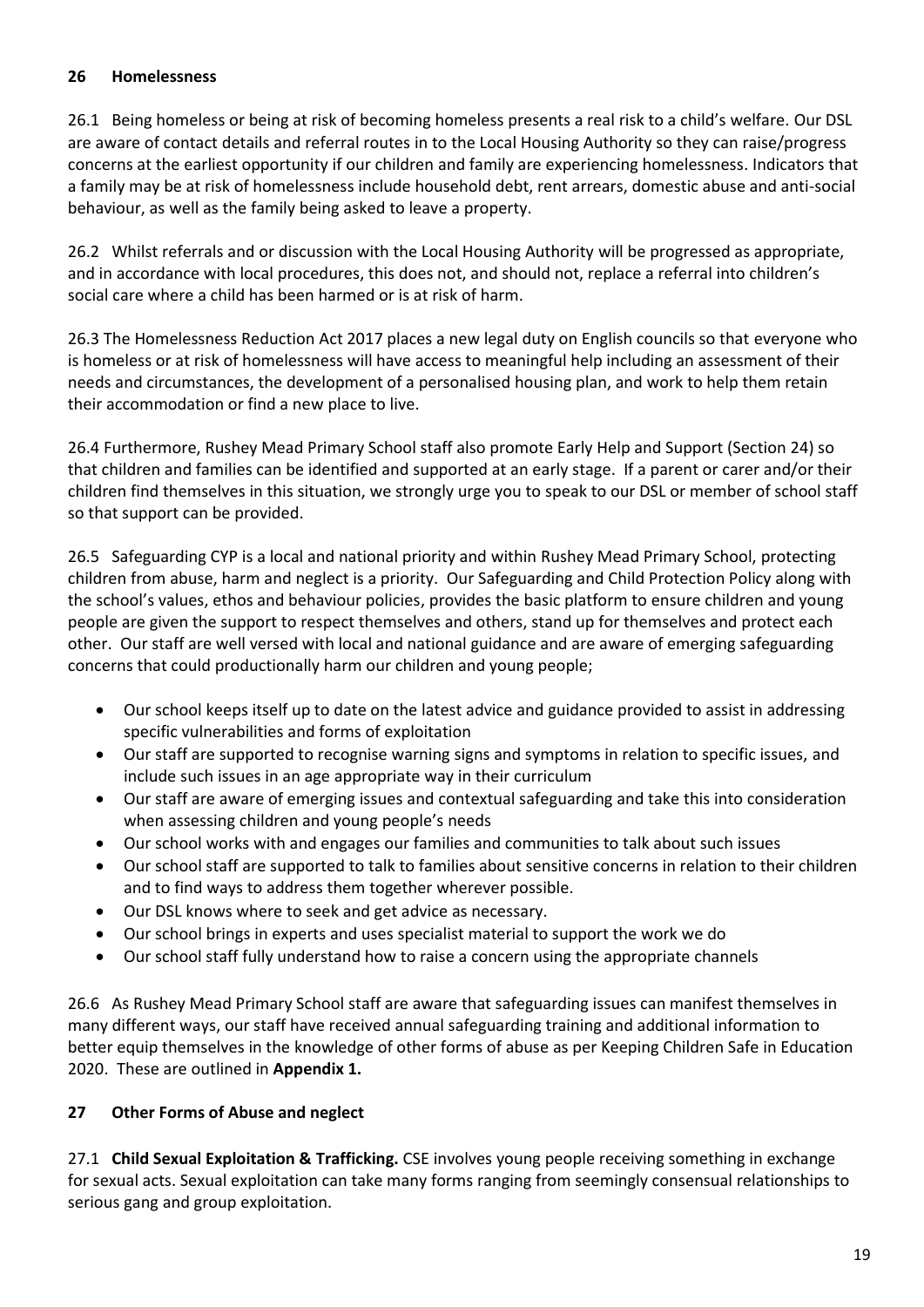27.2 Rushey Mead Primary School staff are aware that sexual exploitation can take many forms and that pupils may not exhibit external signs of abuse. Our staff are also aware that it is an offence carrying a maximum sentence of two years imprisonment where an adult (any adult) intentionally communicates (for example, by e-mail, text message, written note or orally) with a child under 16 (whom the adult does not reasonably believe to be aged 16 or over) for the purpose of obtaining sexual gratification. This act forms part of Section 67 of the Serious Crime Act 2015<sup>10</sup> (offence of Sexual Communication with a Child) and came into force on 3 April 2017. [https://www.gov.uk/government/uploads/system/uploads/attachment\\_data/file/604931/circular-commencement-s67-serious-crime-act-2015.pdf](https://www.gov.uk/government/uploads/system/uploads/attachment_data/file/604931/circular-commencement-s67-serious-crime-act-2015.pdf)

27.3 our staff are vigilant for the less obvious signs of exploitation, such as lots of new electronic equipment, when before there was none, seeming to have extra money to spend, moving away from established friendship groups, and the use of language appropriate/inappropriate for the child's age.

27.4 Our school staff are also aware of some of the signs and symptoms of CSE through Leicester Safeguarding Partnership Board Leaflets<sup>11</sup>, staff induction and as part of annual Whole School Safeguarding Training which in addition to the CSE & Trafficking Course delivered though Children's Workforce Matters<sup>12</sup> that the DSL has attended.

27.5 Our school staff follow guidance and procedures as outlined in 'Safeguarding Children and Young People from Sexual Exploitation in Leicester, Leicestershire and Rutland<sup>13'</sup> available on the Leicester Safeguarding Partnership Board website.

27.6 Our school staff are aware that if a disclosure is raised in reaction to CSE, that it will be reported straight to the DSL/SLT or Duty & Advice in their absence.

## **27.8 Grooming & Sexting can also form part of CSE both online and offline**

27.9 Child sexual exploitation can occur in different ways and in different situations. Many young people are 'groomed' by their abuser, online or face-to-face. Grooming is an action deliberately undertaken with the aim of befriending and establishing an emotional connection with a child, to lower the child's inhibitions with the intention to sexually abuse them.

27.10 Groomers will hide their true intentions and may spend a long time gaining a child's trust though a range of mediums including social media platforms. Section 67 of the Serious Crime Act 2015 (offence of Sexual Communication with a Child) which came into force on 3 April 2017 also applies to Sexting and Grooming and our staff are fully aware of the legislation<sup>14</sup>.

#### **Grooming Models include;**

- The relationship / peer model
- Organised / network model & trafficking model
- Inappropriate relationship model
- Gangs model

1

• Online Gaming / Social Networks

27.11 Our staff are aware of the types of grooming which take place, including grooming models through their annual safeguarding training and information from our DSL.

<sup>10</sup> <https://www.gov.uk/government/publications/circular-201701-sexual-communication-with-a-child-implementation-of-s67-of-the-serious-crime-act-2015>

<sup>11</sup> <http://www.lcitylscb.org/information-for-practitioners/safeguarding-topics/child-sexual-exploitation/>

<sup>12</sup> [http://www.childrensworkforcematters.org.uk](http://www.childrensworkforcematters.org.uk/)

<sup>13</sup> [http://llrscb.proceduresonline.com/pdfs/cse\\_guidance.pdf#search="CSE"](http://llrscb.proceduresonline.com/pdfs/cse_guidance.pdf#search="CSE)

<sup>14</sup> [https://www.gov.uk/government/uploads/system/uploads/attachment\\_data/file/604931/circular-commencement-s67-serious-crime-act-2015.pdf](https://www.gov.uk/government/uploads/system/uploads/attachment_data/file/604931/circular-commencement-s67-serious-crime-act-2015.pdf)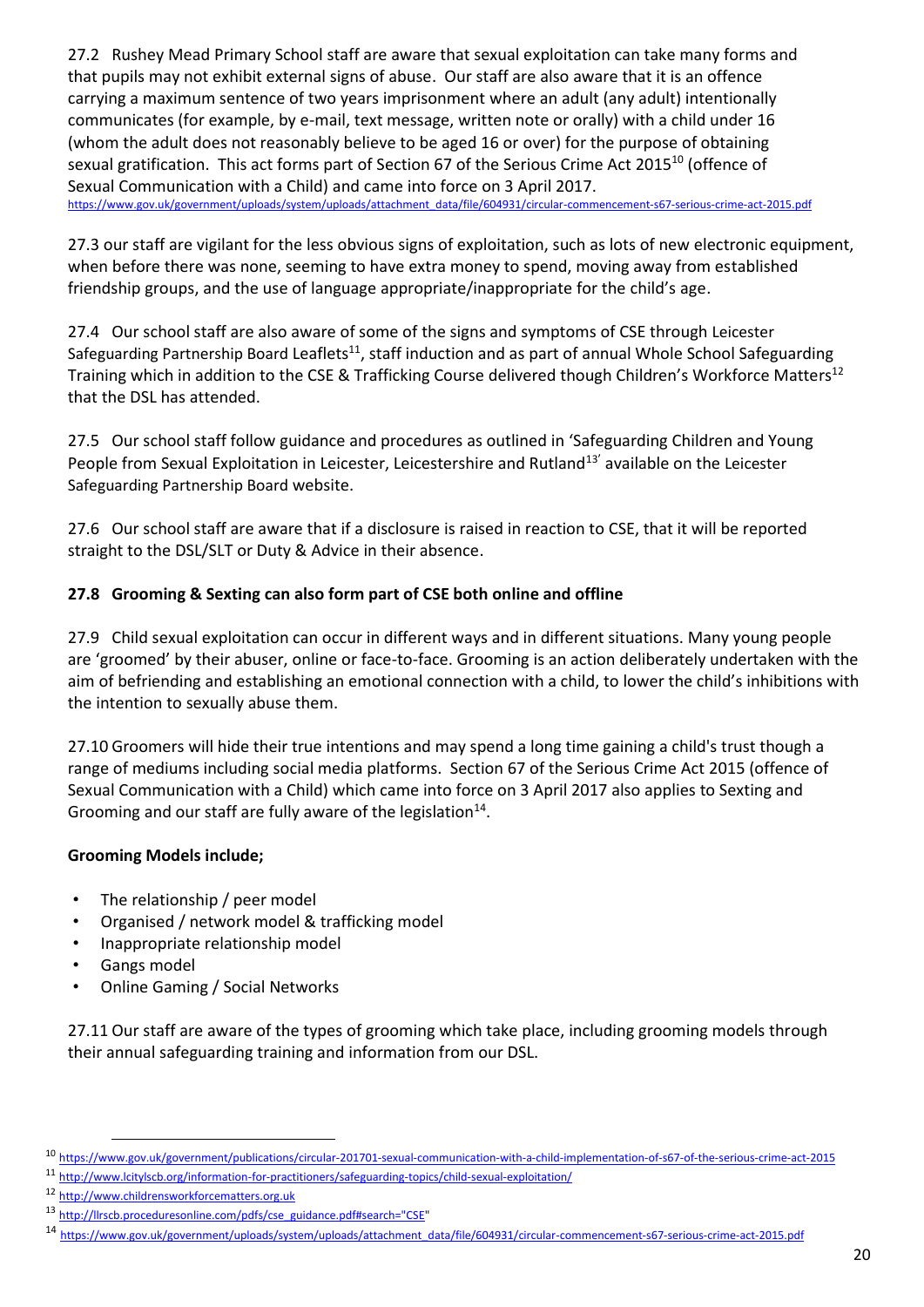27.12 Sexting is when someone sends or receives a sexually explicit text, image or video. This includes sending 'nude pics', 'rude pics' or 'nude selfies'. This can be via Peer on Peer or other adults. As recently as June 2017, figures show there have been more than 4,000 cases since 2013 where children have taken explicit pictures of themselves and sent them to others, the youngest being 5 years old and research from Child Line suggest six out of ten teenagers say they have been asked for sexual images or videos. It is illegal to possess, take or distribute sexual images of someone who is under 18, even if the young person under the age of 18 has taken the image themselves and passed it on themselves.

RUSHEY MEAD PRIMARY SCHOOL takes a zero-tolerance approach if children are found to be sending sexual images of themselves or others whether intentionally or maliciously in our school. Rushey Mead Primary School has a duty of care to inform the Police and Children's Social Care if such a case occurs. We will also notify parents directly if their children are involved. In addition to supporting our children with being safe in a digital world and highlighting the dangers, our staff have also been issued with the government guidance on sexting 'Sexting in Schools and Colleges' 2016.

[https://www.gov.uk/government/uploads/system/uploads/attachment\\_data/file/551575/6.2439\\_KG\\_NCA\\_Sexting\\_in\\_Schools\\_WEB\\_\\_1\\_.PDF](https://www.gov.uk/government/uploads/system/uploads/attachment_data/file/551575/6.2439_KG_NCA_Sexting_in_Schools_WEB__1_.PDF)

27.13 Rushey Mead Primary School staff follow school procedures in reporting such concerns and promote E Safety and dangers of Sexting, Grooming and CSE through lessons, PSHE and assemblies. Our pupils are taught how to keep safe on and off line and E Safety is promoted throughout the school and home environment. Our school have also discussed local and national cases where grooming of young children has taken place such as the Kayleigh Haywood Story to highlight the dangers.

27.14 Our E safety policy is highlighted to staff, pupils and parents and is available on our school's website including our acceptable usage policy.

#### **28 Sexual violence, Up skirting and Sexual harassment between children including Peer on Peer Abuse/Children using Abusive Behaviour<sup>15</sup> (CUSAB)**

All staff should be aware that safeguarding issues can manifest themselves via peer on peer abuse. This is most likely to include, but may not be limited to:

- bullying (including cyberbullying);
- physical abuse such as hitting, kicking, shaking, biting, hair pulling, or otherwise causing physical harm;
- sexual violence and sexual harassment;
- sexting (also known as youth produced sexual imagery); and
- Up skirting

 $\overline{\phantom{a}}$ 

• initiation/hazing type violence and rituals

28.1 Sexual violence and sexual harassment<sup>16</sup> can occur between two children of any age and sex. It can also occur through a group of children sexually assaulting or sexually harassing a single child or group of children. Children who are victims of sexual violence and sexual harassment will likely find the experience stressful and distressing. This will, in all likelihood, adversely affect their educational attainment.

28.2 Sexual violence and sexual harassment exist on a continuum and may overlap, they can occur online and offline (both physical and verbal) and are never acceptable. It is important that **all** victims are taken seriously and offered appropriate support. Staff should be aware that some groups are potentially more at risk. Evidence shows girls, children with SEND and LGBTQ children are at greater risk.

<sup>&</sup>lt;sup>15&17</sup> LSCB CUSAB Procedures - [http://llrscb.proceduresonline.com/chapters/p\\_abuse\\_child\\_yp.html#\\_refer](http://llrscb.proceduresonline.com/chapters/p_abuse_child_yp.html#_refer)

<sup>&</sup>lt;sup>16</sup>[https://assets.publishing.service.gov.uk/government/uploads/system/uploads/attachment\\_data/file/719902/Sexual\\_violence\\_and\\_sexual\\_harassme](https://assets.publishing.service.gov.uk/government/uploads/system/uploads/attachment_data/file/719902/Sexual_violence_and_sexual_harassment_between_children_in_schools_and_colleges.pdf) [nt\\_between\\_children\\_in\\_schools\\_and\\_colleges.pdf](https://assets.publishing.service.gov.uk/government/uploads/system/uploads/attachment_data/file/719902/Sexual_violence_and_sexual_harassment_between_children_in_schools_and_colleges.pdf)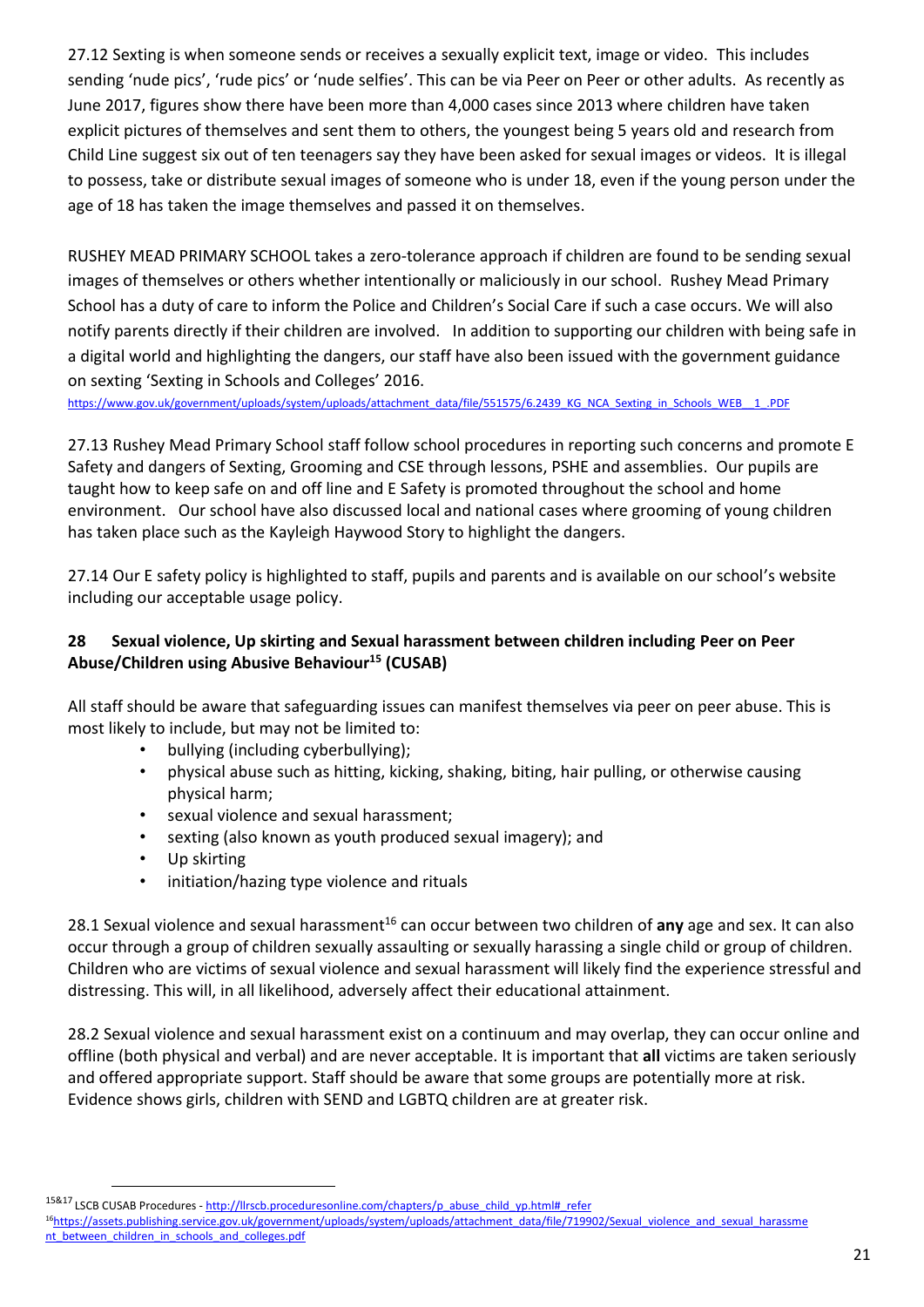28.3 Rushey Mead Primary School takes Peer on Peer abuse seriously and we understand that some children are more vulnerable to physical, sexual and emotional bullying and abuse by their peers. In our school, this kind of abuse will always be taken as seriously as abuse perpetrated by an adult and as seriously as a child who is suffering or likely to suffer [significant harm.](http://trixresources.proceduresonline.com/nat_key/keywords/significant_harm.html)

28.4 Our staff understand that a significant proportion of sexual related offences are committed by teenagers and, on occasion, such offences are committed by younger children. Our staff therefore understand not to dismiss some abusive sexual behaviour as 'normal' between young people and not to create high thresholds in such cases before appropriate action is taken.

28.5 Staff and carers of children living away from home need clear guidance and training to identify the difference between consenting and abusive, and between appropriate and exploitative peer relationships. Our school will provide information, guidance and training to relevant staff members to support them with this.

28.6 Children and young people who abuse others should be held responsible for their abusive behaviour, while being identified and responded to in a way that meets their needs as well as protecting others and our school has clear guidelines around this.

28.7 Our school also referrers to the Leicester Safeguarding Partnership Board procedures (Chapter 2.2)<sup>17</sup> which are written with particular reference to sexually abusive and inappropriate behaviours. Keeping Children Safe in Education 2018 (Part 5) also makes reference to Peer on Peer abuse and Sexual Harassment and Violence and where there are serious child protection concerns, as a result of non-sexual violence by a child or young person, leading to actual or possible significant harm, our safeguarding and child protection measures will be implemented.

## **29 Up skirting**

**.** 

29.1 Up skirting is the act of taking a photograph underneath a person's skirt without their consent. It's often performed in a public place; public transport or on an escalator, with crowds of people making it harder to spot people taking these photos. It could also happen on the way to and from school and within a school. Being victim to such an incident can cause emotional distress for the young child or young person involved. Rushey Mead Primary School staff take these types of incidents seriously and our staff are aware of the law against 'Up skirting' which came into force on April 12, 2020 in England and Wales. If our staff are made aware of such incidents, the schools will follow its safeguarding procedures in addition to seeking advice from the Police.

29.2 At Rushey Mead Primary School, all our staff are aware of the importance of:

- making clear that sexual violence and sexual harassment is not acceptable, will never be tolerated and is not an inevitable part of growing up;
- not tolerating or dismissing sexual violence or sexual harassment as "banter", "part of growing up", "just having a laugh" or "boys being boys"; and
- challenging behaviours (potentially criminal in nature), such as grabbing bottoms, breasts and genitalia, flicking bras, Up skirting and lifting up skirts. Dismissing or tolerating such behaviours risks normalising them and serious action will be taken

29.3 If our staff have a concern that a child might have been abused by another child and/or is displaying inappropriate sexualised behaviour, staff will in the first instance refer their concerns to the DSL. The DSL will then directly contact Children's Social Care/DAS in accordance with the Leicester Safeguarding Partnership Board [Referrals Procedure](http://llrscb.proceduresonline.com/chapters/p_referr.html)<sup>18</sup> to decide how the incident will be managed. Furthermore, our DSL will also seek

<sup>17</sup> [http://llrscb.proceduresonline.com/chapters/p\\_abuse\\_child\\_yp.html?zoom\\_highlight=cusab](http://llrscb.proceduresonline.com/chapters/p_abuse_child_yp.html?zoom_highlight=cusab)

<sup>16</sup> LSCB CUSAB Procedures - [http://llrscb.proceduresonline.com/chapters/p\\_abuse\\_child\\_yp.html#\\_refer](http://llrscb.proceduresonline.com/chapters/p_abuse_child_yp.html#_refer)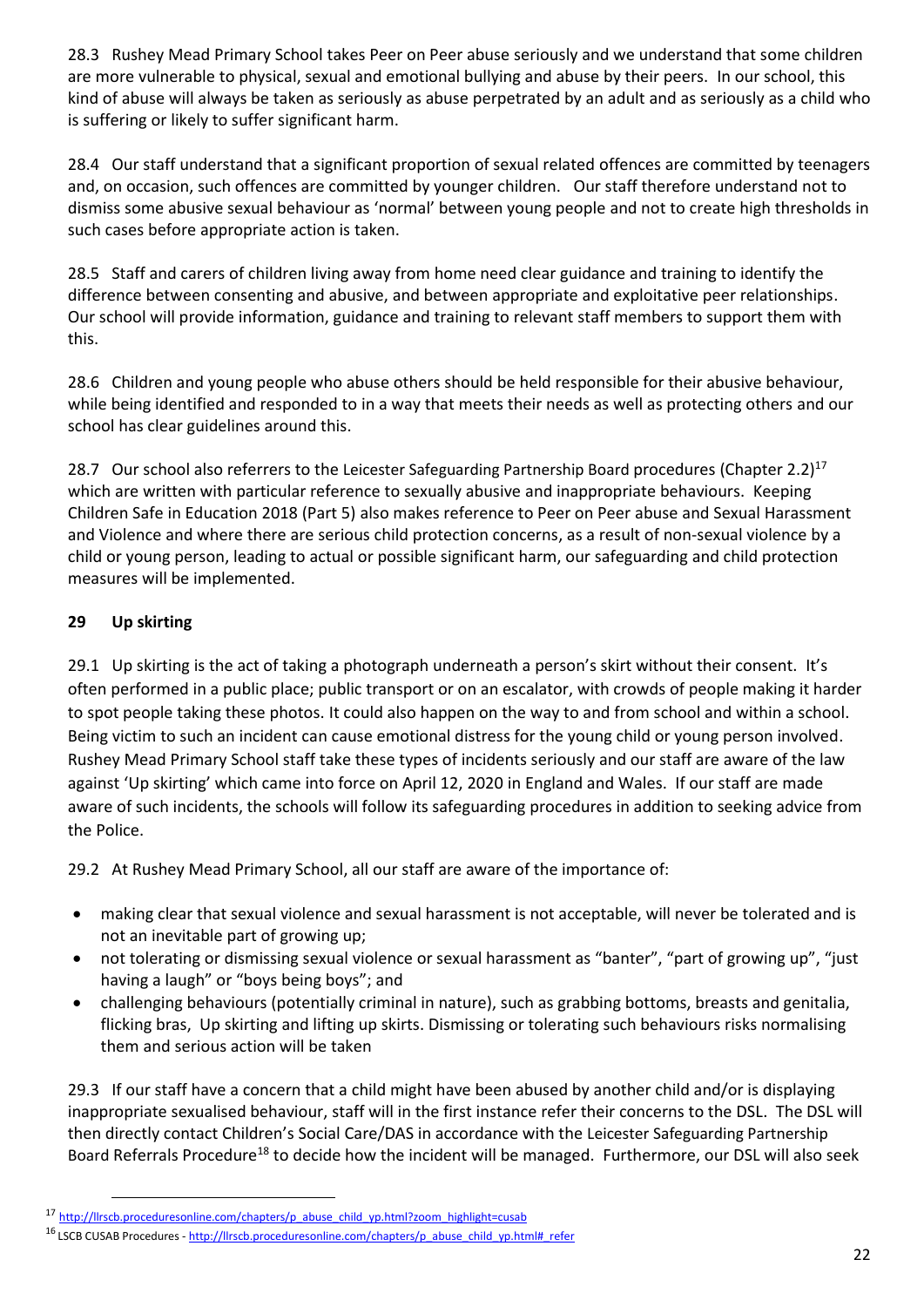advice from the Police where necessary. Our staff are aware of what Peer on Peer abuse and Sexual Violence/Harassment is at national and local levels through our annual Whole School Training and our DSL has attended CUSAB Training delivered by Safeguarding in Education to enhance their knowledge in this area further.

#### **30 Domestic Violence and Abuse & Violence between young people (Teen relationships)**

30.1 The cross-government definition of domestic violence and abuse is  $19$ :

Any incident or pattern of incidents of controlling, coercive, threatening behaviour, violence or abuse between those aged 16 or over who are, or have been, intimate partners or family members regardless of gender or sexuality. The abuse can encompass, but is not limited to:

- psychological
- physical
- sexual
- financial
- emotional

30.2 There have been a number of high profiles cases both locally and nationally where domestic violence and abuse has had a significant and direct impact on the child and their wellbeing. If the school is made aware of incidents of domestic violence which is impacting on a child within the school, (suspicions and allegations of abuse, harm and significant risk to a child), the school will follow Local Authority and Leicester Safeguarding Board guidelines in reporting such concerns to Children's Social Care, Duty and Advice or the Police and will also seek further guidance where necessary.

30.3 Domestic abuse is not limited to adults; there is an increasing awareness of violence from one teenager to another;

- 1 in 5 teenage girls have been assaulted by a boyfriend
- Young women are more likely to experience sexual violence then other age groups
- Young women with older partners are at increased risk of victimisation
- Recent surveys (including NSPCC<sup>20</sup>, Zero Tolerance and End Violence Against Women campaign) reveal that approximately 40% of our young people are already being subjected to relationship abuse in their teenage years

30.4 If Rushey Mead Primary School is made aware of children behaving this way with other children within our school, and violence is apparent between the young people's intimate relationship; this includes issues around the use of social media and Sexting, we will view this as a significant child welfare concern and where necessary, the appropriate agencies will be informed. This includes Children Social Care and the Police.

30.5 If such cases are prevalent within our school, whether the incident involves Adult Relationships or Teen Relationships, the school will also work closely with the child and the Headteacher/DSL will endeavour to support the child who has been exposed to this type of violence and abuse with the involvement of (where appropriate) their parents/carers and their boyfriend/girlfriend.

30.6 Furthermore, involvement through the Early Help Offer can also support the child and parents/carers and the school will ensure communications and multiagency working with Social Care and Early Help is maintained to fully support the child and their family. (Victims). Staff will also work with all the children in

**.** 

<sup>19</sup> <https://www.gov.uk/guidance/domestic-violence-and-abuse>

<sup>20</sup> <https://www.nspcc.org.uk/services-and-resources/research-and-resources/pre-2013/partner-exploitation-and-violence-in-teenage-intimate-relationships/>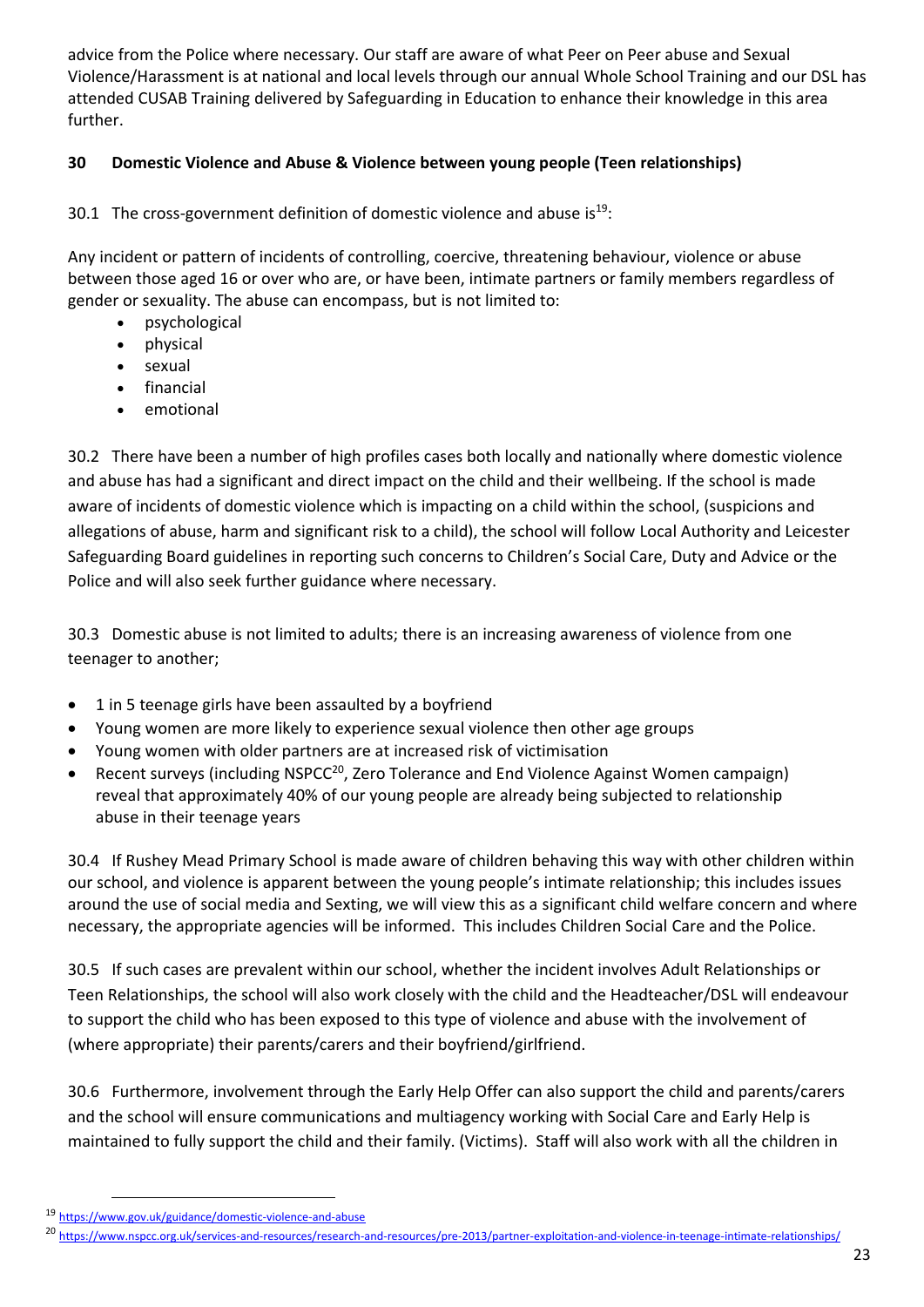our school to ensure information and the importance of healthy relationships is highlighted through assemblies, circle time and PSHE lessons.

## **31 Child Missing From Education**

31.1 A Child Missing from Education forms part of the wider Leicester Safeguarding Partnership Board procedures<sup>21</sup> (Chapter 2.10) for children who go missing from School, Home, Care Education and includes Families who go missing.

31.2 A pupil missing from education on a number of occasions is a potential indicator of abuse and neglect.

31.3 Should a pupil go missing from Rushey Mead Primary School our Attendance Officer will inform the DSL/SLT and contact the Educational Welfare Service. The DSL will consider further actions and/or support should it be required and to ensure they help identify the any risk of abuse and neglect, including sexual exploitation and to help prevent the risks of them going missing in future.

31.4 At Rushey Mead Primary School if a child is no longer coming to our school where the parent/carer has removed them, we will ensure that appropriate steps are taken and measures are in place. I.e. we will follow our school guidelines in monitoring those parents/carers home tutoring, follow procedures where a child is taken out of school to go on holiday, where a child is removed from school as the family are moving away;

31.5 We will notify All relevant partner agencies/services including Education Welfare, correct forms will be completed, information will be recorded and child folders/information will be passed on to the appropriate person (where applicable).

## **32 Honor based violence**

32.1. Honour-based Violence is a term that embraces a variety of crimes of violence (mainly but not exclusively against women) including domestic abuse, which is perpetrated in the name of so called 'honour'. The honour code which it refers to is set at the discretion of male relatives and women who do not abide by the 'rules' are then punished for bringing shame on the family. Infringements may include a woman having a boyfriend; rejecting a forced marriage; pregnancy outside of marriage; interfaith relationships; seeking divorce, FGM, forced marriage, abuse linked to faith and culture, breast ironing, inappropriate dress or make-up and even kissing in a public place.

32.2 HBV can exist in any culture or community where males are in position to establish and enforce women's conduct. However, males can also be victims, sometimes as a consequence of a relationship which is deemed to be inappropriate, if they are gay, have a disability or if they have assisted a victim.

## **33 Female Genital Mutilation**

**.** 

33.1 Female Genital Mutilation is an illegal operation under the Female Mutilation Act 2003, is a form of child abuse and as such, is dealt with under the school's Child Protection & Safeguarding Policy.

33.2 Definition of Female Genital Mutilation<sup>22</sup> (FGM):

<sup>21</sup> <http://llrscb.proceduresonline.com/chapters/contents.html> <sup>22</sup> *Multiagency Practice Guidelines: FGM Revised April 2016*  [https://www.gov.uk/government/uploads/system/uploads/attachment\\_data/file/512906/Multi\\_Agency\\_Statutory\\_Guidance\\_on\\_FGM\\_\\_-\\_FINAL.pdf](https://www.gov.uk/government/uploads/system/uploads/attachment_data/file/512906/Multi_Agency_Statutory_Guidance_on_FGM__-_FINAL.pdf)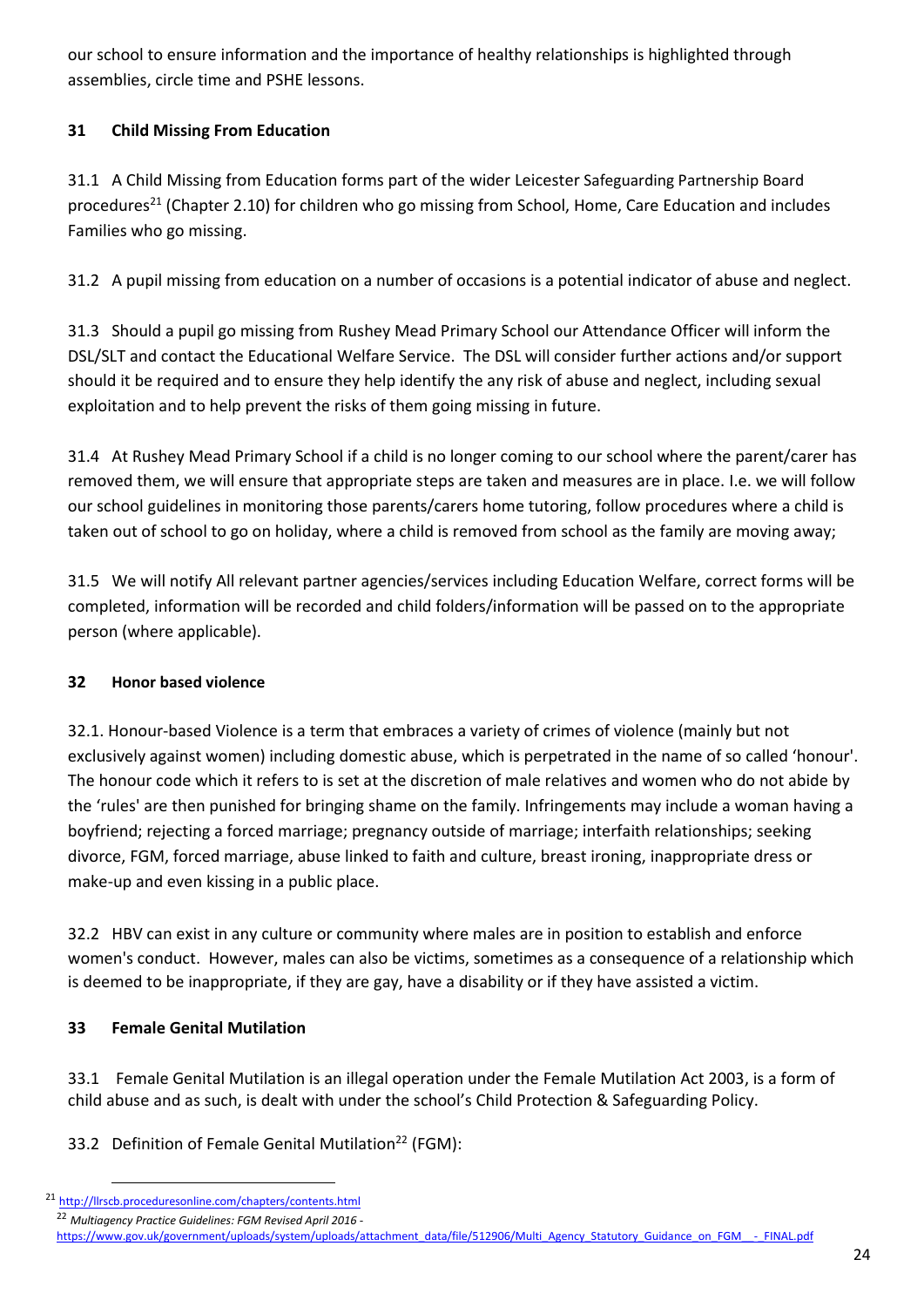FGM comprises of all procedures involving partial or total removal of the external female genitalia or other injury to the female genital organs whether for cultural or non-therapeutic reasons.

Professionals in all agencies, and individuals and groups in relevant communities, need to be alert to the possibility of a girl being at risk of FGM, or already having suffered FGM. Therefore, our staff have been briefed on the importance of FGM through our annual Whole School Safeguarding training, and are aware of some of the signs and symptoms.

Responding to FGM - The school will ensure;

- We raise awareness of staff in regard to the issues of FGM through Whole School Training
- Staff have a clear understanding of what FGM is
- FGM is within the schools Safeguarding Policy
- Sex and Health curriculum supports pupils understanding of their bodies and keeping themselves safe
- Monitoring absences

33.3 As of October 2015, it became a mandatory responsibility of all staff members to report any suspicion of FGM to the police if the child is under 18 years of age. If any of our staff at Rushey Mead Primary are aware of such concerns, staff will, in the first instance, report their concerns to the DSL and/or Headteacher and then take appropriate steps to either directly contact the Police or seek advice from Duty & Advice, Children's Social Care.

33.4 Any concerns raised including any referrals made will be; monitored closely and recorded following our school's procedures by the staff members raising the concern, the DSL or both.

#### **34 Forced Marriage**

34.1 A forced marriage is a marriage that is performed under duress and without the full and informed consent or free will of both parties. Duress cannot be justified on religious or cultural grounds. Victims of forced marriage may be the subject of physical violence, rape, abduction, false imprisonment, enslavement, emotional abuse, and murder. It is important not to confuse 'forced' marriage with 'arranged' marriage. In the instance of an 'arranged' marriage both parties freely consent.

## **34.2 The Governments definition of a Forced Marriage<sup>23</sup> is;**

A forced marriage is where one or both people do not (or in cases of people with learning disabilities, cannot) consent to the marriage and pressure or abuse is used. It is an appalling and indefensible practice and is recognised in the UK as a form of violence against women and men, domestic/child abuse and a serious abuse of human rights.

34.3 Rushey Mead Primary School staff, through induction and Whole School Training are aware of the importance and impact on a child/student who is involved in such situations.

34.4 In addition, the Forced Marriage Unit have issued guidance on Forced Marriage and vulnerable adults due to an emerging trend of cases where such marriages involve people with learning difficulties. This is not a crime which is perpetrated by men only, sometimes female relatives will support, incite or assist. It is also not unusual for younger relatives to be selected to undertake the abuse as a way to protect senior members of the family. Sometimes contract killers and bounty hunters will also be employed.

**.** 

<sup>23</sup> <https://www.gov.uk/guidance/forced-marriage>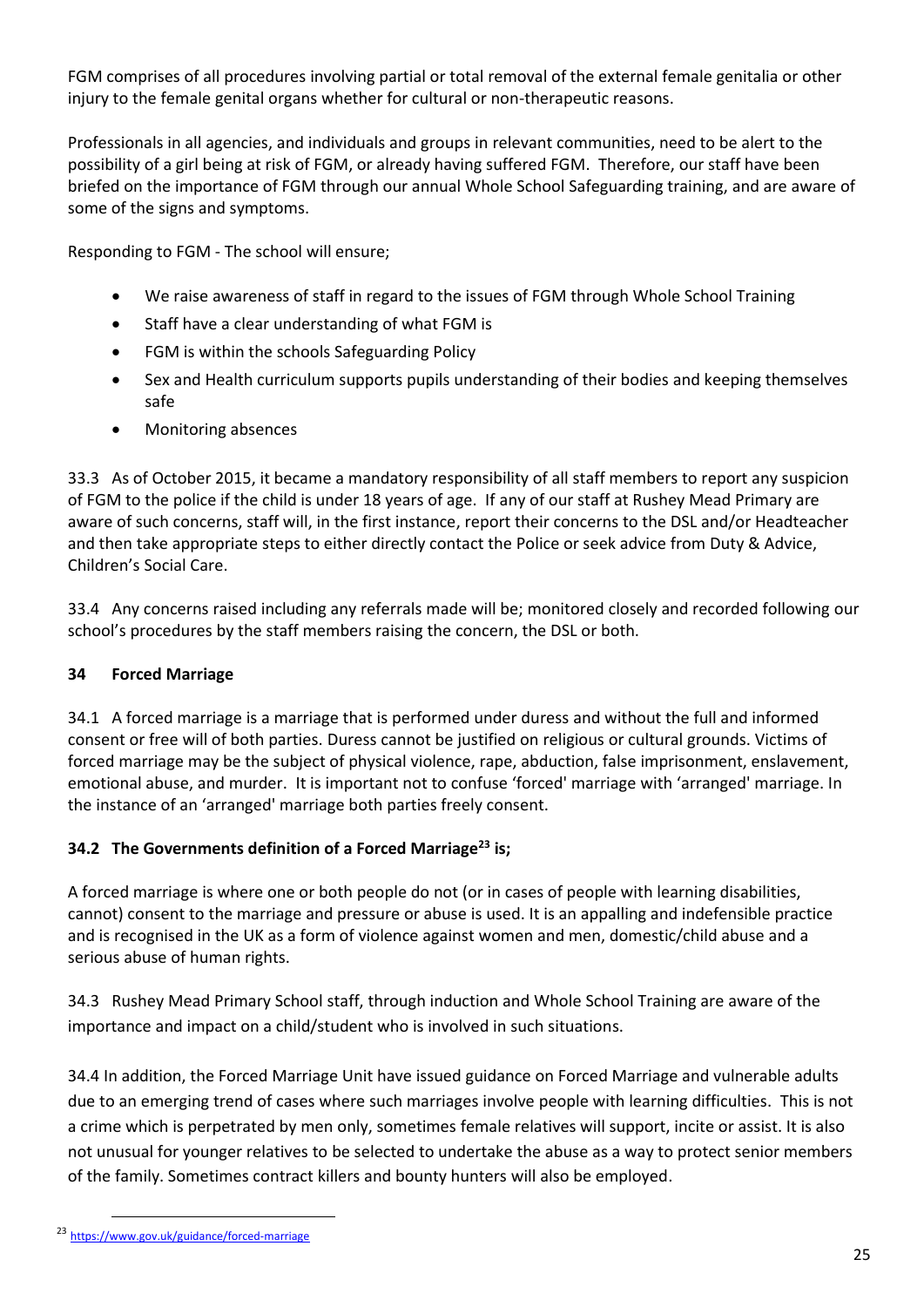34.5 In such cases, disclosures and concerns relating to Forced Marriage/Honour Based Violence will be reported directly to the DSL and the Police due to the impact it could have on the child/student in the wider community. Information will be sought from Children's Social Care Duty & Advice and where appropriate and Police and the Forced Marriage Unit.

## **35 Abuse linked to faith, beliefs and culture**

35.1 Child abuse is never acceptable in any community, in any culture, in any religion, under any circumstances. However, some children are subject to certain kinds of child abuse linked to their faith, belief or culture and this includes abuse that might arise through a belief in spirit possession or other spiritual or religious beliefs.

This kind of abuse can also include;

- Belief in concept of witchcraft, magic or voodoo
- Demons or the devil acting through children or leading them astray
- The evil eve or diinns and dakini
- Ritual or muti murders
- Breast Ironing
- Female Genital Mutilation
- Honour based violence and Forced Marriage
- Chastisement of a child in a Place of Worship

35.2 Whilst this is not an exhaustive list, Rushey Mead Primary School recognises that sadly, such cases are on the increase within the community and as a school, we take such incidents as seriously as any other kind of abuse perpetrated by an adult on a child.

35.3 If the school has been made aware of such a case, the school will follow Leicester Safeguarding Partnership Board procedures and where appropriate, report the incident to Children Social Care and/or the Police.

35.4 As a school, our staff are aware of some of the signs of this kind of abuse and have attended training to support them further. We also work closely with all our children to promote healthy relationships and British Values. Our code of conduct (Children/Teachers/Parents & Carers), also teaches our children mutual respect of other faith, beliefs and cultures in a positive manner rather than negative. We believe and respect each other in our school and maintain this ethos throughout the teaching and learning environment.

#### **36 Early Help and Supporting Children and their Families**

36.1 Early Help and prevention is about how different agencies work together to help children, young people and their families at any point in their lives to prevent or reduce difficulties. This means providing support as soon as a problem emerges at any point in a child's life, from the foundation years through to the teenage years.

36.2 At Rushey Mead Primary School, key staff members and DSL's have attended our Leicester Safeguarding Partnership Board's Early Help and Early Help Assessment Training and our staff are prepared to identify any children who may benefit from Early Help. (signpost/refer accordingly).

## **37 Bullying and Safeguarding**

37.1 **The Law** - Some forms of bullying are illegal and should be [reported to the police.](http://www.police.uk/) These include: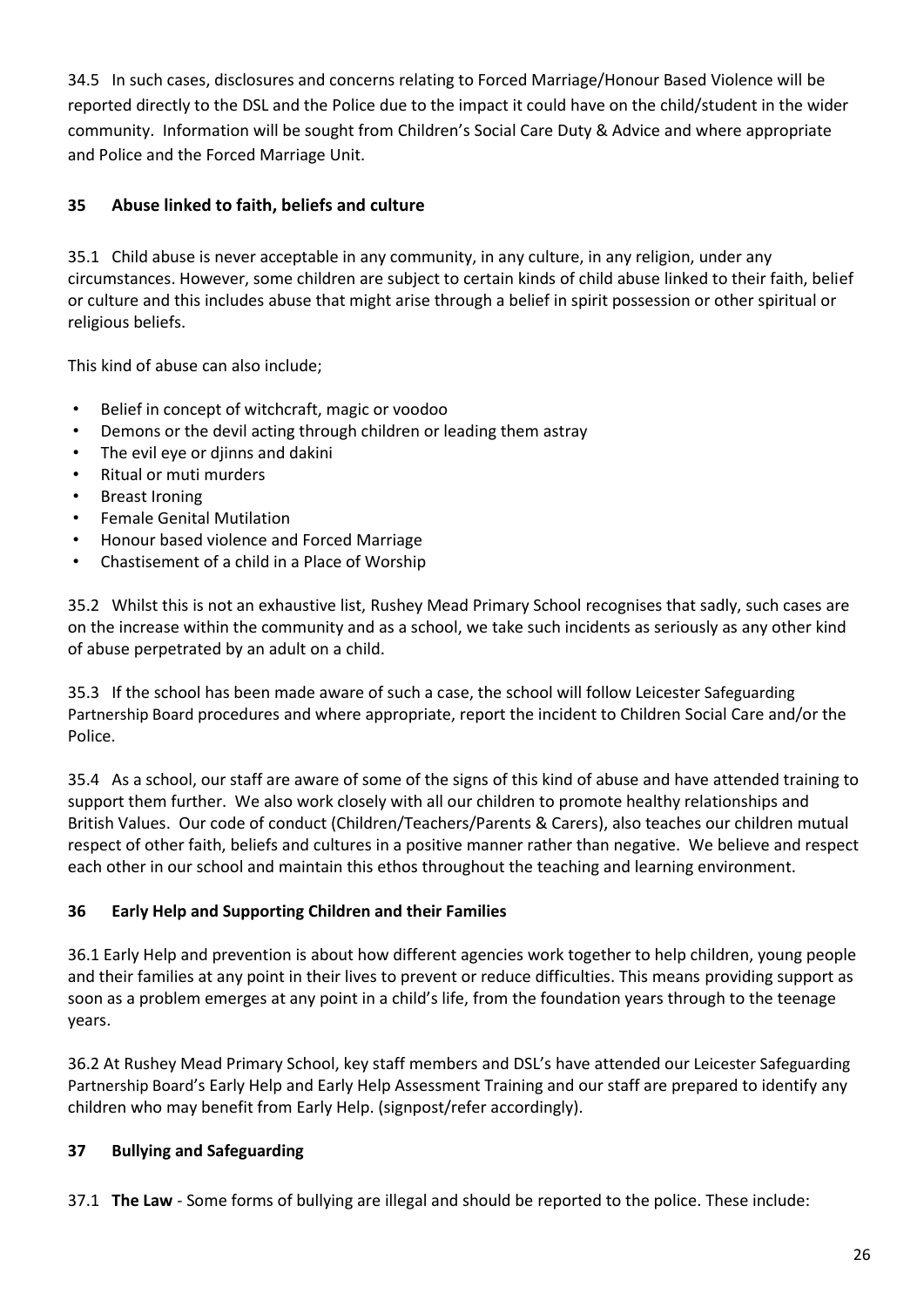- violence or assault
- theft
- repeated harassment or intimidation, for example name calling, threats and abusive phone calls, emails or text messages
- hate crimes

37.2 Bullying is defined as 'behaviour by an individual or group, usually repeated over time, which intentionally hurts another individual or group either physically or emotionally'. Repeated bullying usually has a significant emotional component, where the anticipation and fear of being bullied seriously affects the behaviour of the victim.

37.3 It can be inflicted on a child by another child or an adult. Bullying can take many forms (for instance, cyber-bullying via text messages or the internet), and is often motivated by prejudice against particular groups, for example on grounds of race, religion, gender, sexual orientation, or because a child is adopted or has caring responsibilities. It might be motivated by actual differences between children, or perceived differences.

37.4 Rushey Mead Primary School has a legal duty to ensure we have an Anti-Bully Policy in place and that all staff, children and parents/carers are made aware of it. This document can be accessed on our school's website [www.rusheymead-pri.leicester.sch.uk](http://www.rusheymead-pri.leicester.sch.uk/) and sets out clear procedures in managing such incidents within the school. We also deliver work in school about anti-bullying though assemblies and lessons and our staff are trained in appropriately dealing with such incidents.

37.5 However, at times, bullying such as Peer on Peer abuse; sexualised behaviour, serious incidents of harm, homophobic behaviours, cyber bullying and Sexting/Use of mobile phones will be taken seriously and as a serious safeguarding concern especially if the child is at risk of significant harm. In such cases, our Designated Safeguarding Lead and the Headteacher will assess the situation and seek advice and guidance from Children's Social care or the Police especially in relation to illegal activity.

## **38 Local Priorities**

38.1 Within Leicester City, the Local Authority and Leicester Safeguarding Partnership Board has had their own priorities which reflect the area in which Rushey Mead Primary School is based. Some of these include being aware of Knife Crime, Gang Related Issues, Radicalisation, County Lines, Criminal Activity, Antisocial Behaviour, FGM and Contextual Safeguarding. (This is not an exhaustive list).

38.2 Within our local community area, our priorities are:

- Racial / Religious discrimination
- Knife crime
- Anti-social behaviour / drug use

38.3 Our SLT, DSL's and staff are aware of these priorities and we aim to raise awareness through a whole school approach and staff training to ensure our children and young people are aware of such issues and that we implement the correct policies and procedures to ensure that our children and young people are safe within school and within the community we serve. We work closely with other agencies including the Police, Community Groups and Social care and where appropriate, Parents and Carers will also be a part of this whole school and whole community approach process.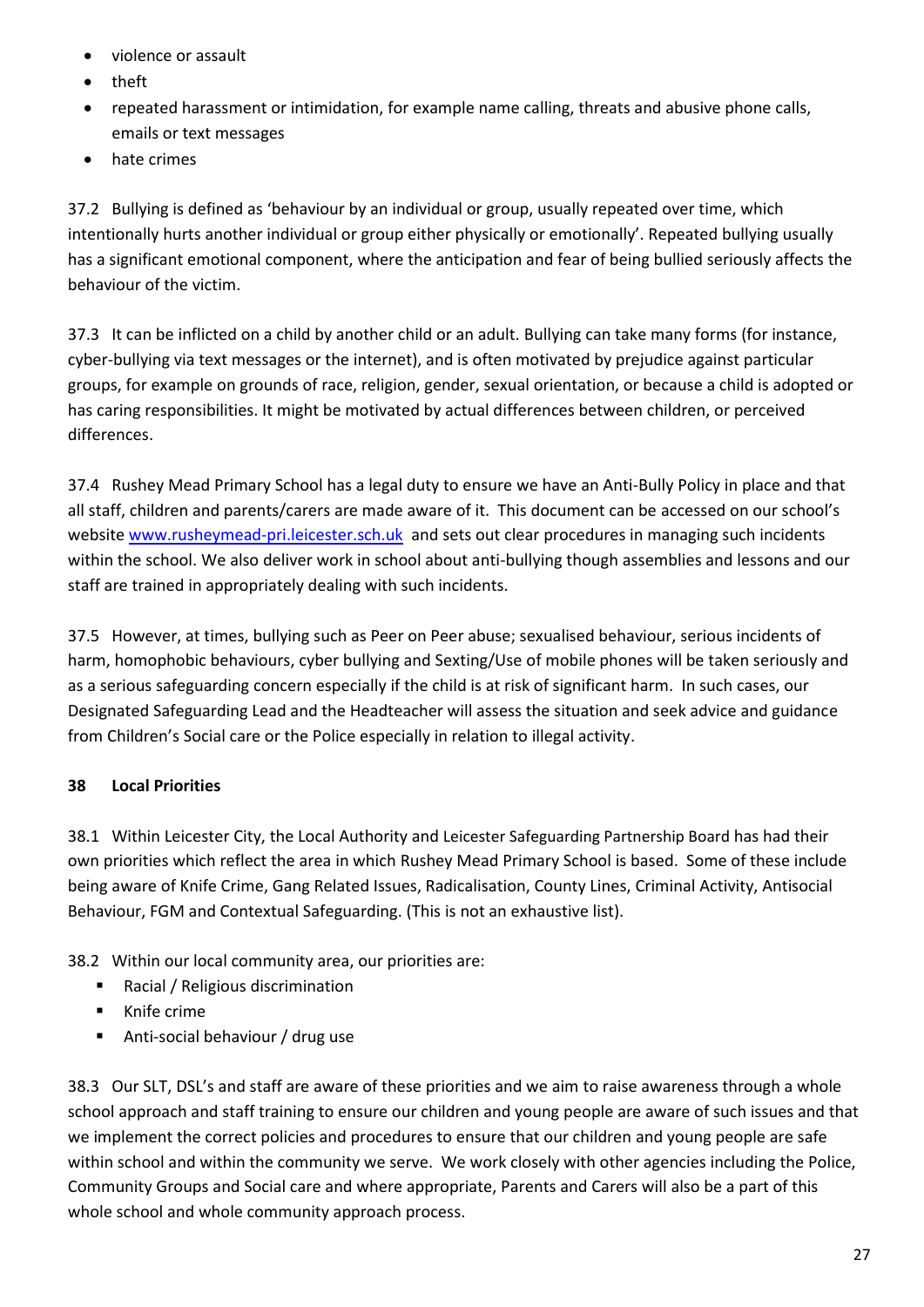### **39 Private Fostering**

39.1 A private fostering arrangement is one that is made without the involvement of the local authority to look after a child under the age of 16 (or under 18 if disabled) by someone other than a parent or close relative, for 28 days or more and can include those living with extended family members. So, this could be a child living with people as stated below:

| Private Fostering includes a child living with:                                             | Private Fostering does not include a child living<br>with:                |
|---------------------------------------------------------------------------------------------|---------------------------------------------------------------------------|
| Godparents                                                                                  | Mother/Father                                                             |
| <b>Great Grandparents</b>                                                                   | <b>Brothers/Sister</b>                                                    |
| <b>Great Aunts or Uncles</b>                                                                | Grandparents                                                              |
| <b>Family Friends</b>                                                                       | Aunts/Uncles                                                              |
| Step parents where a couple isn't married or in a<br>civil partnership                      | Step Parents where a couple is married or in a civil<br>partnership       |
| Cousins                                                                                     | Children and young people who are being looked<br>after by the Authority. |
| A host family which is caring for a child from<br>overseas while they are in education here |                                                                           |

39.2 It's a legal duty (Children Act 1989) for parents or the private foster carer to notify the local authority of whenever a child is not living with a close relative. This should be done six weeks before the arrangement takes place or immediately if it is unplanned or already happening. This is so the local authority can work with private foster carers to keep children safe and also support anyone who is privately fostering.

39.2 Rushey Mead Primary School staff are aware of what Private Fostering is and staff in our school understand their legal duty under the Children Act 1989 to notify the Local Authority/Children's Social Care, they are made aware of such cases. Rushey Mead Primary School understands the apprehension some carers may feel is raising such concerns and the difficulty that some carers may have if faced with this situation. As such, the school and staff will endeavour to support the carers and the child to ensure the wellbeing of the child is maintained and help and advice is made available.

## **40 Online safety**

40.1 The use of technology has become a significant component of many safeguarding issues. Child sexual exploitation; radicalisation; sexual predation: technology often provides the platform that facilitates harm. An effective approach to online safety empowers a school or college to protect and educate the whole school or college community in their use of technology and establishes mechanisms to identify, intervene in, and escalate any incident where appropriate.

The breadth of issues classified within online safety is considerable, but can be categorised into three areas of risk:

- content: being exposed to illegal, inappropriate or harmful material; for example, pornography, fake news, racist or radical and extremist views;
- contact: being subjected to harmful online interaction with other users; for example, commercial advertising as well as adults posing as children or young adults; and
- conduct: personal online behaviour that increases the likelihood of, or causes, harm; for example, making, sending and receiving explicit images, or online bullying.

#### 40.2 Education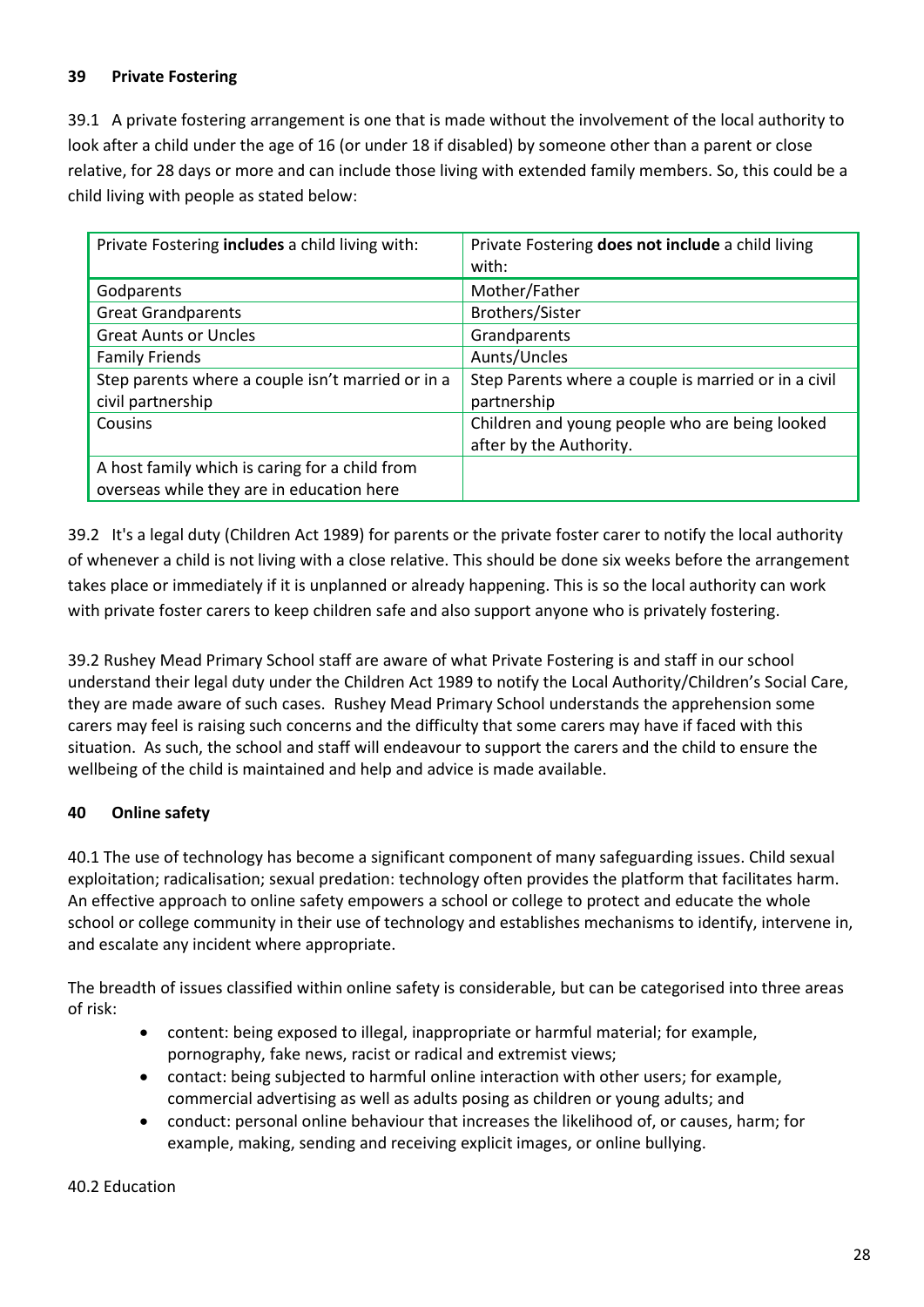The school will do everything that they reasonably can to limit children's exposure to the above risks from the school's or college's IT system As part of this process, the school will teach children how to safe online using the government guidance<sup>24</sup> and other resources.

#### 40.3 Filtering and monitoring

The school will ensure we have appropriate filters and monitoring systems in place.

The appropriateness of any filters and monitoring systems and will be informed in part, by the risk assessment required by the Prevent Duty. The UK Safer Internet Centre has published guidance as to what "appropriate" filtering and monitoring might look like

Guidance on e-security is available from the National Education Network.

Whilst filtering and monitoring is an important part of the online safety picture, it is only one part.

The school will consider a whole school approach to online safety. This will include a clear policy on the use of mobile technology in the school. Many children have unlimited and unrestricted access to the internet via 3G and 4G in particular and the school will carefully consider how this is managed on our premises.

#### 40.4 Staff training

The school will ensure that online safety training for staff is integrated, aligned and considered as part of the overarching safeguarding approach.

#### **41 What we do when we are concerned about a child?**

41.1 Where risk factors are present but there is no evidence of a particular risk, then our DSL/SLT advises us on preventative work that can be done within school to engage the student into mainstream activities and social groups. The DSL/SLT may well be the person who talks to and has conversations with the student's family, sharing the school's concern about the young person's vulnerability and how the family and school can work together to reduce the risk.

41.2 In this situation, depending on how worried we are and what we agree with the parent and the young person (as far as possible)

41.3 The DSL can decide to notify Duty and Advice, Early Help or Family Support Services so that a strategic overview can be maintained and any themes or common factors can be recognised; and The school will review the situation after taking appropriate action to address the concerns.

41.4 The DSL will also offer and seek advice about undertaking an Early Help assessment and/or making a referral to Early Help services.

41.5 In addition to the above, our School staff will refer to Appendix 2 'Procedure to follow in cases of possible, alleged or suspected abuse, or serious cause for concern about a child' when dealing with a child Disclosure or an allegation of abuse.

#### **42 Policy review**

**.** 

The Governing Body of our school will review the Safeguarding and Child Protection Policy annually.

#### **43 Other Relevant Policies**

<sup>24</sup> https://assets.publishing.service.gov.uk/government/uploads/system/uploads/attachment\_data/file/811796/Teaching\_online\_safety\_in\_school.pdf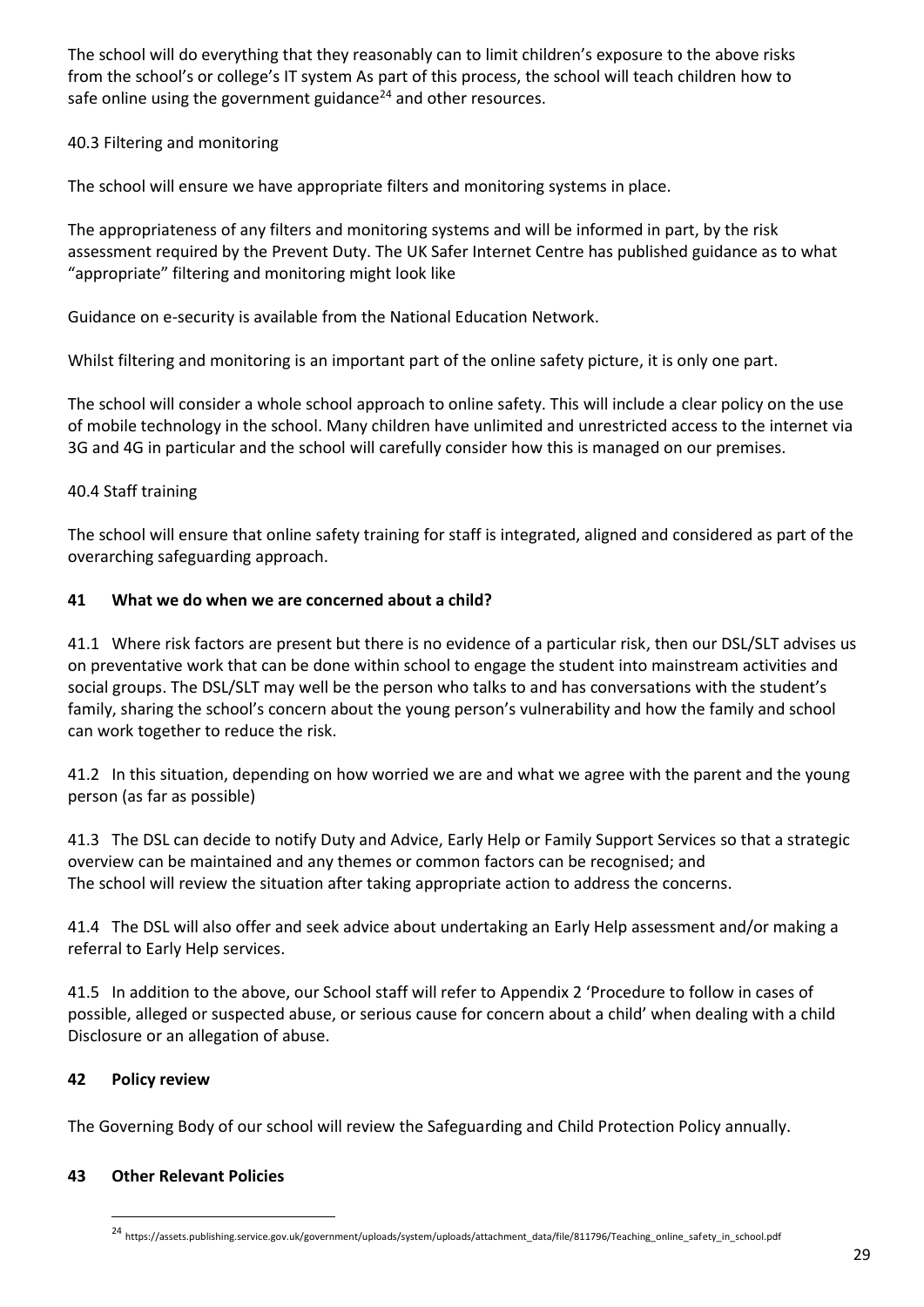Rushey Mead Primary School's Governing Body's legal responsibility for safeguarding the welfare of the children goes beyond child protection. Their duty is to ensure that safeguarding permeates all activity and functions. This policy therefore complements and supports a range of other policies, for instance:

- Children's behaviour management, including drug/alcohol use
- Staff behaviour and management (Code of Conduct; Safer Working Practice)
- Parents behaviour and management (Code of conduct when in school)
- Racist incidents and Homophobic Behaviour
- Anti-bullying including Peer Abuse and Children Using Sexually Abusive behaviour
- Sexual Violence and Sexual Harassment between children in schools and colleges
- Physical interventions/restraint
- Special Educational Needs, Mental Health Issues and Disabled Children
- Trips and visits
- Work experience and work related learning placements
- First aid and the administration of medicines
- Health and safety & Site security
- Sex and Relationship Education/Underage Sexual Activity (Healthy Relationships and Domestic Violence in Young People)
- Equal opportunities
- ICT and E-safety, including on and offline and acceptable usage
- Extended School Activities
- Mobile phone and camera use (digital equipment)
- LAC Policy
- Visitor Policy
- Whistleblowing Procedures (Appendix 6)

The above list is not exhaustive and when undertaking development or planning of any kind, Rushey Mead Primary School and our Governors will consider the best interest of our children and any implications for safeguarding children and promoting their welfare.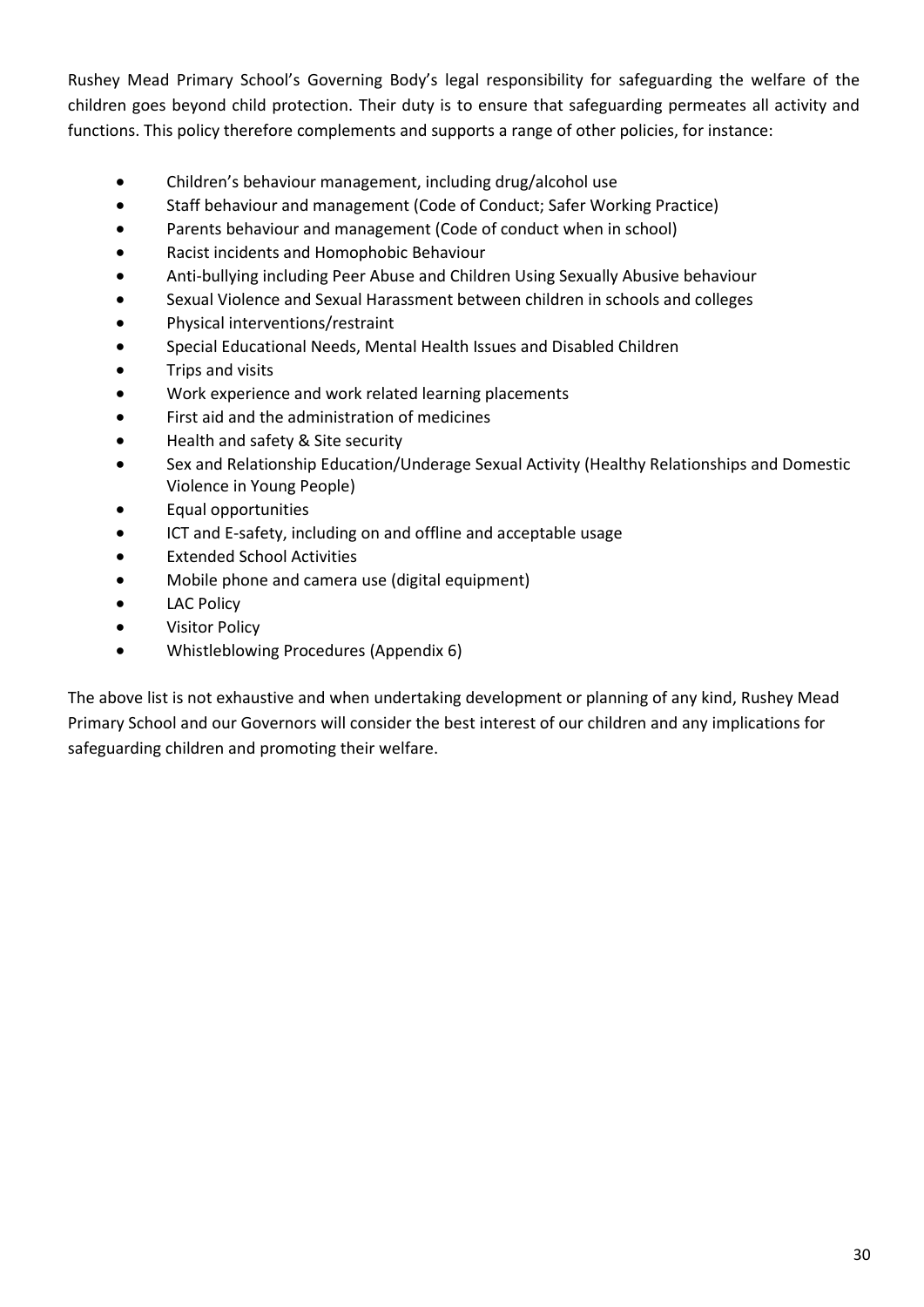#### **44. Useful contact numbers and links**

| Leicestershire Police                                                                                                                               | 999 / 0116 2222222 |
|-----------------------------------------------------------------------------------------------------------------------------------------------------|--------------------|
| One Front Door<br>Duty & Advice (Includes out of hours) das.team@leicester.gov.uk<br>Early Help & Support/early-help@leicester.gov.uk               | 0116 454 1004      |
| <b>Children's Safeguarding Unit</b>                                                                                                                 | 0116 454 2440      |
| Safeguarding in Education<br>Julie Chapaneri & Mohammed Patel<br>Safeguardingineducation@leicester.gov.uk                                           | 0116 454 2440      |
| Local Authority Designated Officer (LADO)<br>Jude Atkinson                                                                                          | 0116 454 2440      |
| Leicester Safeguarding Partnership Board                                                                                                            | 0116 454 6520      |
| Prevent (Advice / Referral)                                                                                                                         | 01164 546923       |
| City: Ailsa Coull - Ailsa.coull@leicester.gov.uk                                                                                                    | 07519 069833       |
| UAVA - United against violence and abuse<br>(Domestic Violence, Abuse between Teenagers and Domestic Violence<br>in BME community) info@uava.org.uk | 0808 80 200 28     |
| <b>Forced Marriage Unit</b><br>fmu@fco.gov.uk                                                                                                       | 020 7008 0151      |
| Female Genital Mutilation Helpline<br>fgmhelp@nscpcc.org                                                                                            | 0800 028 3550      |
| NSPCC Whistleblowing Advice Line<br>help@nspcc.org.uk                                                                                               | 0800 0280285       |

| Useful websites and links                                                            |
|--------------------------------------------------------------------------------------|
|                                                                                      |
| www.thinkuknow.co.uk                                                                 |
| www.disrespectnobody.co.uk                                                           |
| www.saferinternet.org.uk                                                             |
| www.internetmatters.org                                                              |
| www.pshe-association.org.uk                                                          |
| www.educateagainsthate.com                                                           |
| www.gov.uk/government/publications/the-use-of-social-media-for-online-radicalisation |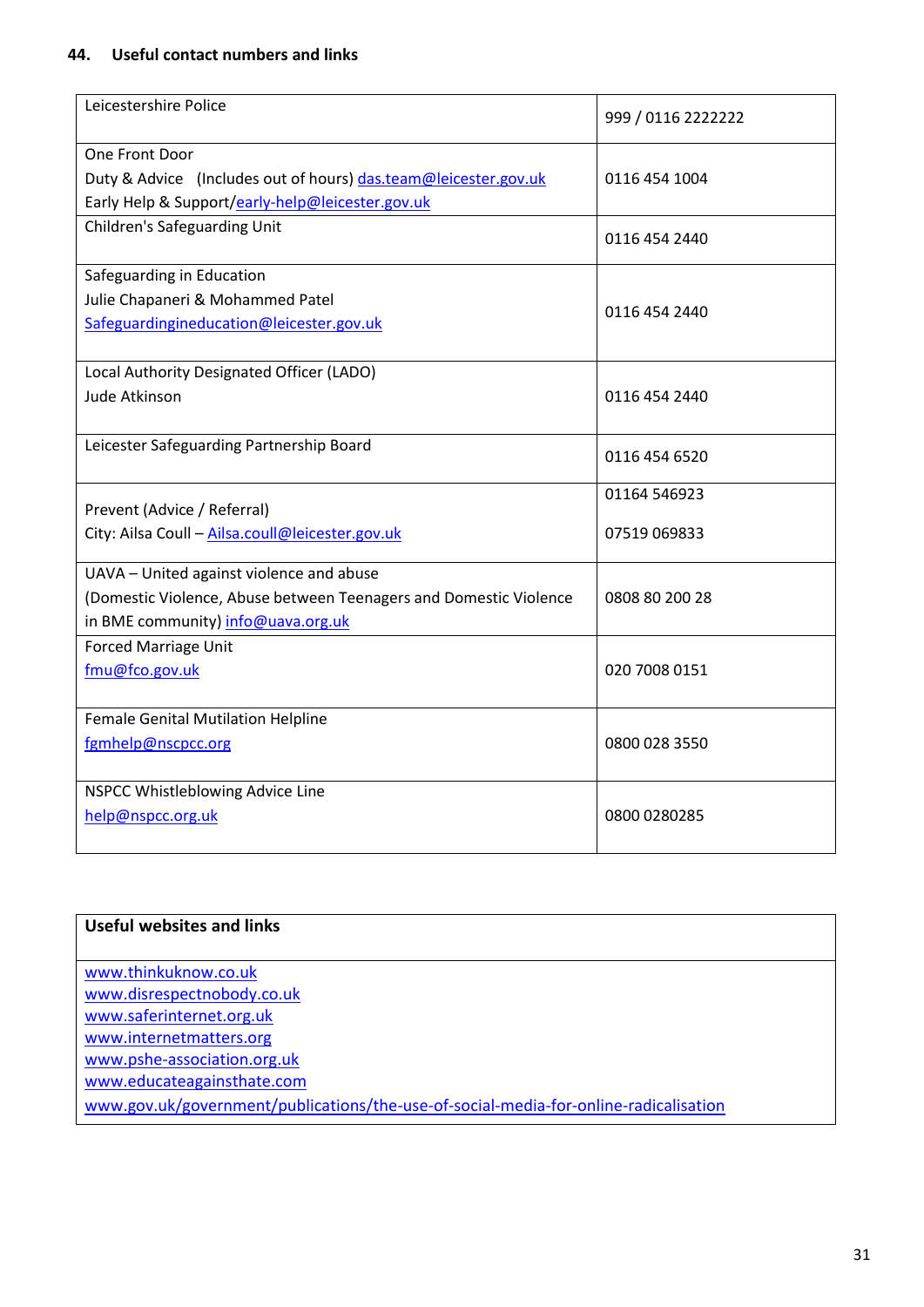## **APPENDIX 1 - DEFINITION AND INDICATORS OF ABUSE**

### **1. NEGLECT**

Neglect is the persistent failure to meet a child's basic physical and/or psychological needs, likely to result in the serious impairment of the child's health or development. Neglect may occur during pregnancy as a result of maternal substance abuse. Once a child is born, neglect may involve a parent or carer failing to:

Provide adequate food, clothing and shelter (including exclusion from home or abandonment); Protect a child from physical and emotional harm or danger; Ensure adequate supervision (including the use of inadequate care-givers); or Ensure access to appropriate medical care or treatment.

It may also include neglect of, or unresponsiveness to, a child's basic emotional needs. The following may be indicators of neglect (this is not designed to be used as a checklist):

- Constant hunger;
- Fabricated or Induced Illnesses (Munchausen Syndrome by Proxy)
- Stealing, scavenging and/or hoarding food;
- Frequent tiredness or listlessness;
- Frequently dirty or unkempt;
- Often poorly or inappropriately clad for the weather;
- Poor school attendance or often late for school;
- Poor concentration;
- Affection or attention seeking behaviour;
- Illnesses or injuries that are left untreated;
- Failure to achieve developmental milestones, for example growth, weight;
- Failure to develop intellectually or socially;
- Responsibility for activity that is not age appropriate such as cooking, ironing, caring for siblings;
- The child is regularly not collected or received from school; or
- The child is left at home alone or with inappropriate carers

Neglect is a priority for Leicester, Leicestershire & Rutland Leicester Safeguarding Partnership Board . Neglect has been identified as a feature in national & local Serious Case Reviews (SCR's), local learning reviews and multi-agency audits. Our local Leicester Safeguarding Partnership Board have developed a *Neglect Toolkit* to support practitioners identify neglect earlier in families. Key staff members and DSL's in our school are versed with this document and understand when to use it. <http://lrsb.org.uk/uploads/llr-lscb-neglect-toolkit-2016.pdf>

## **2. PHYSICAL ABUSE**

Physical abuse may involve hitting, shaking, throwing, poisoning, burning or scalding, drowning, suffocating or otherwise causing physical harm to a child. Physical harm may also be caused when a parent or carer fabricates the symptoms of, or deliberately induces, illness in a child.

The following may be indicators of physical abuse (this is not designed to be used as a checklist):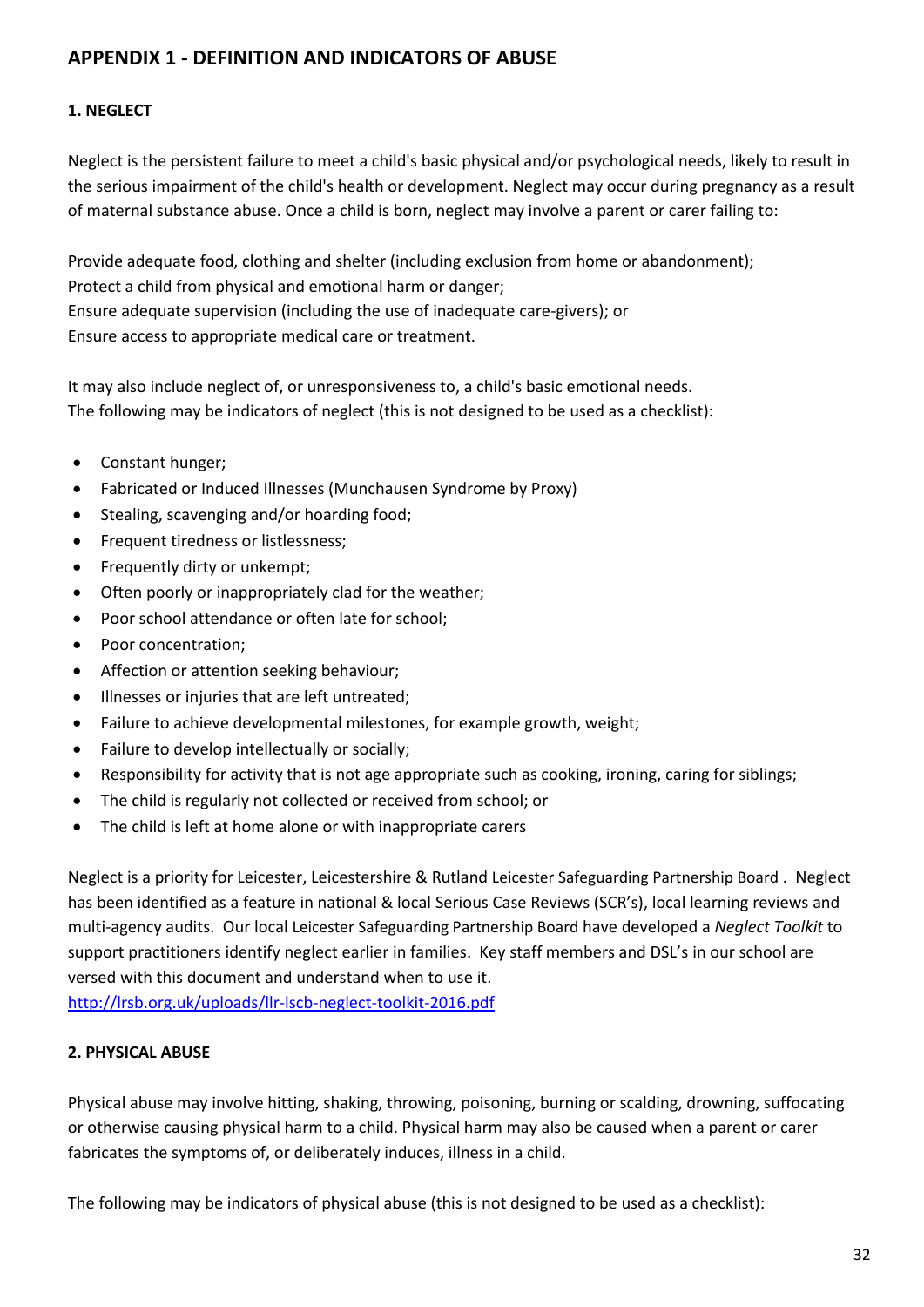- Multiple bruises in clusters, or of uniform shape;
- Bruises that carry an imprint, such as a hand or a belt;
- Bite marks;
- Round burn marks;
- Multiple burn marks and burns on unusual areas of the body such as the back, shoulders or buttocks;
- An injury that is not consistent with the account given;
- Changing or different accounts of how an injury occurred;
- Bald patches;
- Symptoms of drug or alcohol intoxication or poisoning;
- Unaccountable covering of limbs, even in hot weather;
- Fabricated or Induced Illnesses (Munchausen Syndrome by Proxy)
- Fear of going home or parents being contacted;
- Fear of medical help;
- Fear of changing for PE;
- Inexplicable fear of adults or over-compliance;
- Violence or aggression towards others including bullying; or
- Isolation from peers.

#### **3. SEXUAL ABUSE**

Sexual abuse involves forcing or enticing a child or young person to take part in sexual activities, not necessarily involving a high level of violence, whether or not the child is aware of what is happening. The activities may involve physical contact, including assault by penetration (for example, rape or oral sex) or non-penetrative acts such as masturbation, kissing, rubbing and touching outside of clothing. They may also include non-contact activities, such as involving children in looking at, or in the production of, sexual images, watching sexual activities, encouraging children to behave in sexually inappropriate ways, or grooming a child in preparation for abuse (including via the internet). Sexual abuse is not solely perpetrated by adult males. Women can also commit act of sexual abuse, as can other children.

The following may be indicators of sexual abuse (this is not designed to be used as a checklist):

- Sexually explicit play or behaviour or age-inappropriate knowledge;
- Anal or vaginal discharge, soreness or scratching;
- Reluctance to go home;
- Inability to concentrate, tiredness;
- Refusal to communicate;
- Thrush, persistent complaints of stomach disorders or pains;
- Eating disorders, for example anorexia nervosa and bulimia;
- Attention seeking behaviour, self-mutilation, substance abuse;
- Aggressive behaviour including sexual harassment or molestation;
- Unusual compliance;
- Regressive behaviour, enuresis, soiling;
- Frequent or open masturbation, touching others inappropriately;
- Depression, withdrawal, isolation from peer group;
- Reluctance to undress for PE or swimming; or
- Bruises or scratches in the genital area.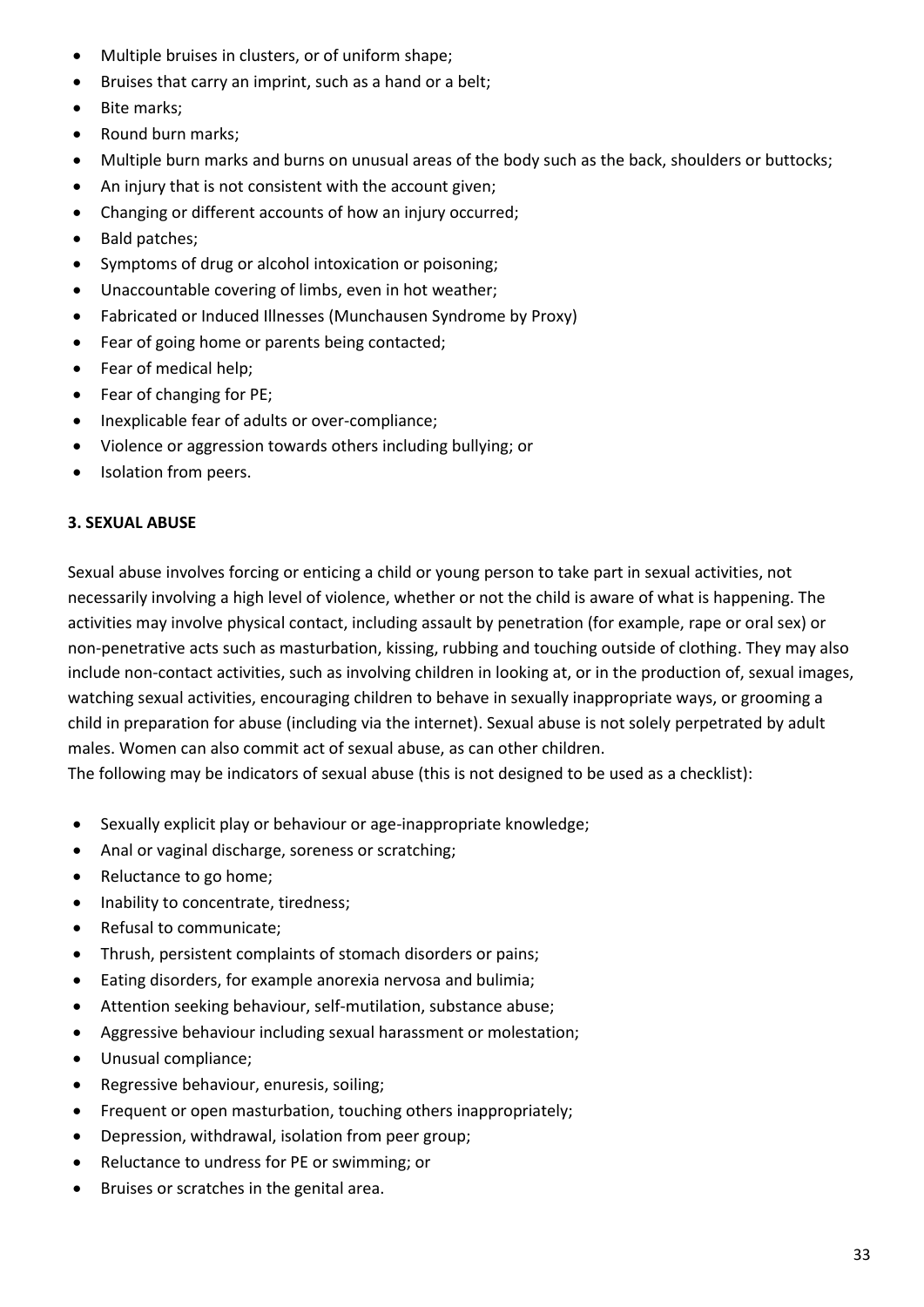#### **3a SEXUAL EXPLOITATION**

Child sexual exploitation occurs when a child or young person, or another person, receives "something" (for example food, accommodation, drugs, alcohol, cigarettes, affection, gifts, money) as a result of the child/young person performing sexual activities, or another person performing sexual activities on the child/young person. Sexual Exploitation can also include Grooming and Sexting.

The presence of any significant indicator for sexual exploitation should trigger a referral to children's social care. The significant indicators are: (no an exhaustive list)

- Having a relationship of concern with a controlling adult or young person (this may involve physical and/or emotional abuse and/or gang activity);
- Entering and/or leaving vehicles driven by unknown adults;
- Possessing unexplained amounts of money, expensive clothes or other items;
- Frequenting areas known for risky activities;
- Being groomed or abused via the Internet and mobile technology; and
- Having unexplained contact with hotels, taxi companies or fast food outlets.

#### **5. EMOTIONAL ABUSE**

Emotional abuse is the persistent emotional maltreatment of a child such as to cause severe and persistent adverse effects on the child's emotional development. It may involve conveying to children that they are worthless or unloved, inadequate, or valued only insofar as they meet the needs of another person. It may include not giving the child opportunities to express their views, deliberately silencing them or 'making fun' of what they say or how they communicate. It may feature age or developmentally inappropriate expectations being imposed on children. These may include interactions that are beyond the child's developmental capability, as well as overprotection and limitation of exploration and learning, or preventing the child participating in normal social interaction. It may also involve seeing or hearing the ill-treatment of another person. It may involve serious bullying (including cyber bullying), causing children frequently to feel frightened or in danger, or the exploitation or corruption of children. Some level of emotional abuse is involved in all types of maltreatment. The following may be indicators of emotional abuse (this is not designed to be used as a checklist):

- The child consistently describes him/herself in very negative ways as stupid, naughty, hopeless, ugly;
- Over-reaction to mistakes;
- Delayed physical, mental or emotional development;
- Sudden speech or sensory disorders;
- Inappropriate emotional responses, fantasies;
- Neurotic behaviour: rocking, banging head, regression, tics and twitches;
- Self-harming, drug or solvent abuse;
- Fear of parents being contacted;
- Running away;
- Compulsive stealing;
- Appetite disorders anorexia nervosa, bulimia; or
- Soiling, smearing faeces, enuresis.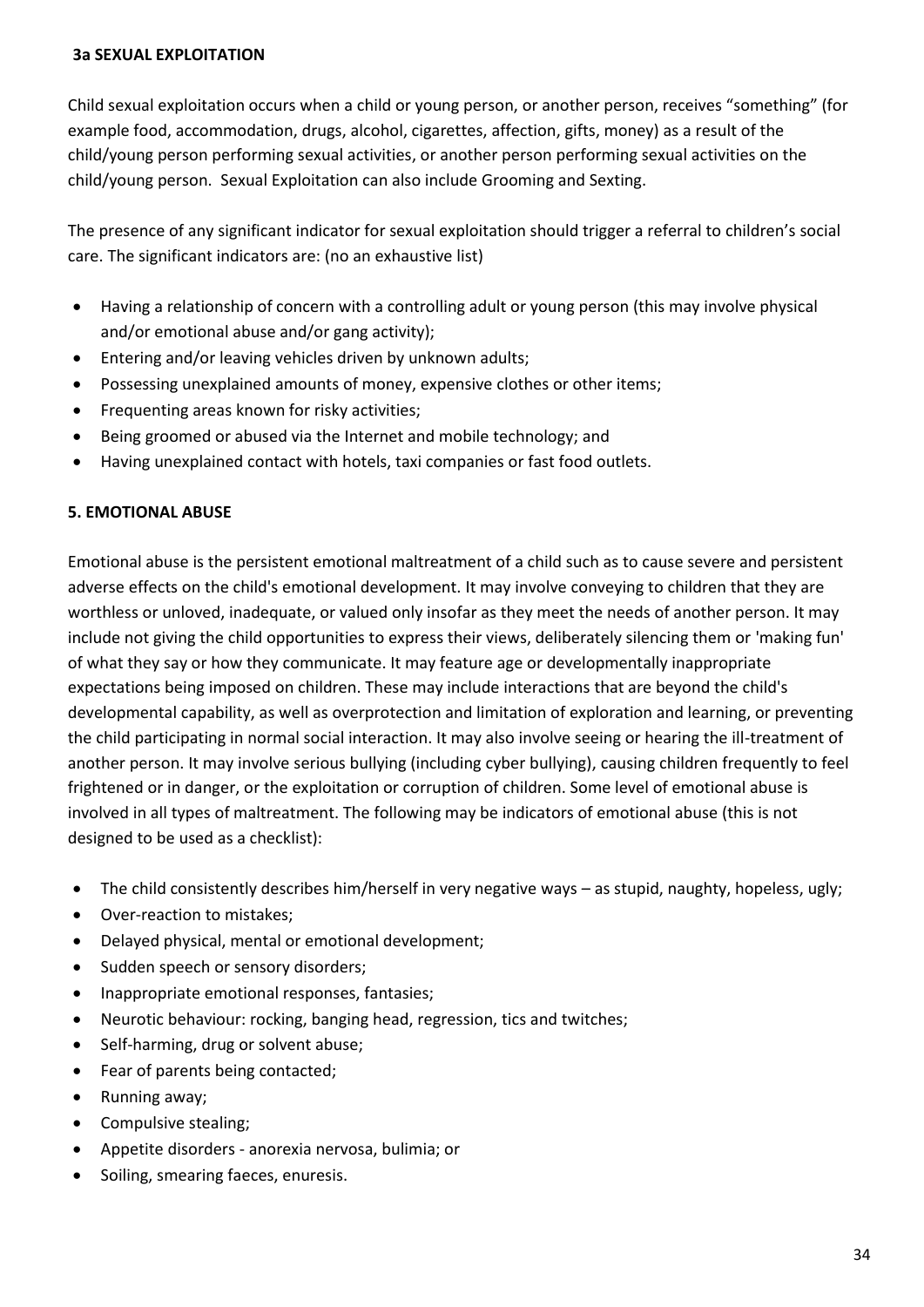N.B.: Some situations where children stop communication suddenly (known as "traumatic mutism") can indicate maltreatment

### **6. Sexual Harassment and Sexual Violence<sup>25</sup>**

### **Sexual violence**

It is important that school and college staff are aware of sexual violence and the fact children can, and sometimes do, abuse their peers in this way. When referring to sexual violence we are referring to sexual offences under the Sexual Offences Act 2003105 as described below:

**Rape:** A person (A) commits an offence of rape if: he intentionally penetrates the vagina, anus or mouth of another person (B) with his penis, B does not consent to the penetration and A does not reasonably believe that B consents.

**Assault by Penetration:** A person (A) commits an offence if: s/he intentionally penetrates the vagina or anus of another person (B) with a part of her/his body or anything else, the penetration is sexual, B does not consent to the penetration and A does not reasonably believe that B consents.

**Sexual Assault:** A person (A) commits an offence of sexual assault if: s/he intentionally touches another person (B), the touching is sexual, B does not consent to the touching and A does not reasonably believe that B consents.

**What is consent?** Consent is about having the freedom and capacity to choose. Consent to sexual activity may be given to one sort of sexual activity but not another, e.g.to vaginal but not anal sex or penetration with conditions, such as wearing a condom. Consent can be withdrawn at any time during sexual activity and each time activity occurs. Someone consents to vaginal, anal or oral penetration only if s/he agrees by choice to that penetration and has the freedom and capacity to make that choice.

#### **Sexual harassment**

When referring to sexual harassment we mean 'unwanted conduct of a sexual nature' that can occur online and offline. When we reference sexual harassment, we do so in the context of child on child sexual harassment. Sexual harassment is likely to: violate a child's dignity, and/or make them feel intimidated, degraded or humiliated and/or create a hostile, offensive or sexualised environment.

Whilst not intended to be an exhaustive list, sexual harassment can include:

- sexual comments, such as: telling sexual stories, making lewd comments, making sexual remarks about clothes and appearance and calling someone sexualised names;
- Sexual "jokes" or taunting;
- Physical behaviour, such as: deliberately brushing against someone, interfering with someone's clothes (schools and colleges should be considering when any of this crosses a line into sexual violence - it is important to talk to and consider the experience of the victim) and displaying pictures, photos or drawings of a sexual nature; and
- Online sexual harassment. This may be standalone, or part of a wider pattern of sexual harassment and/or sexual violence.108 It may include:
- Non-consensual sharing of sexual images and videos;
- Sexualised online bullying;

**.** 

- Unwanted sexual comments and messages, including, on social media; and
- Sexual exploitation; coercion and threats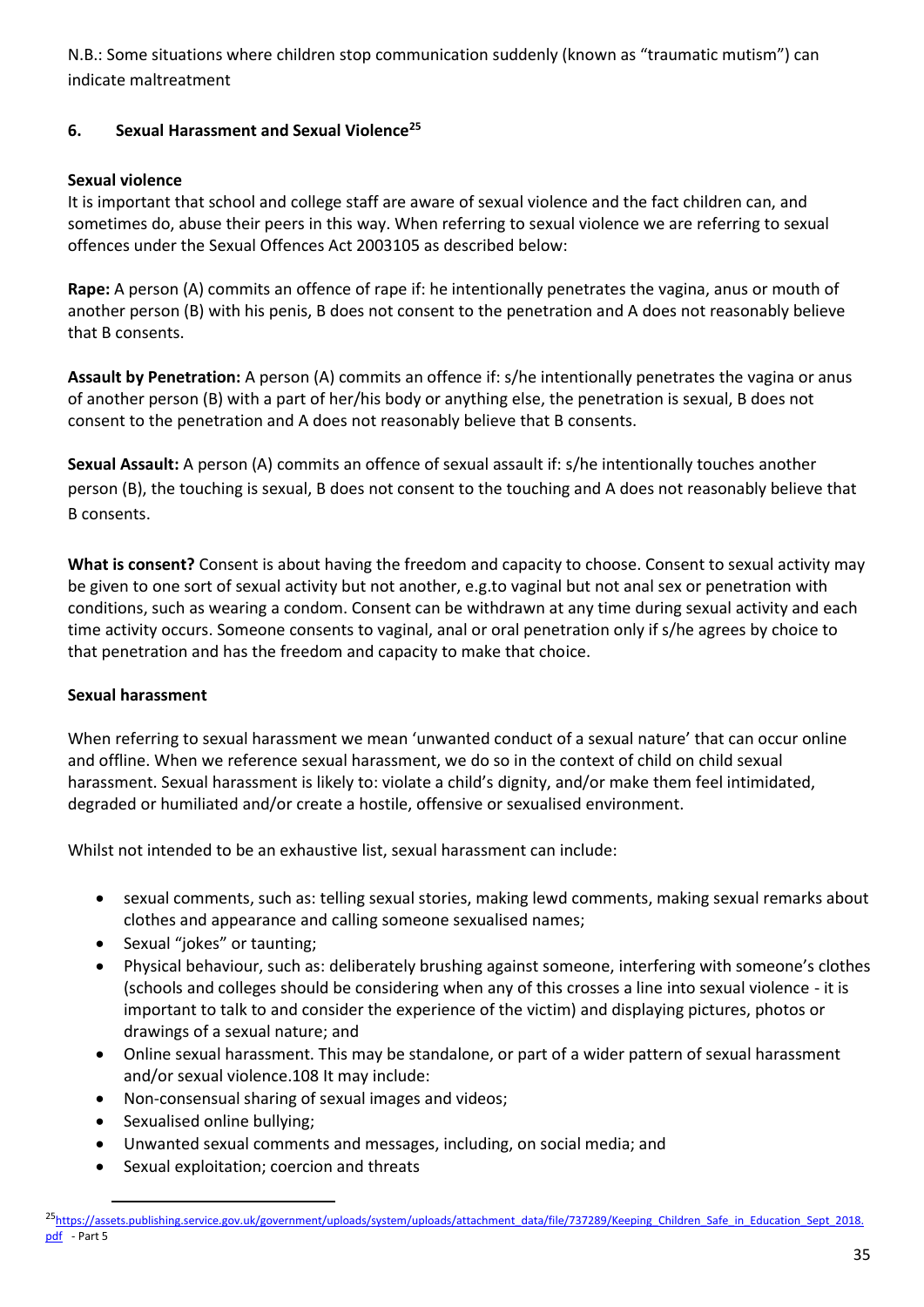#### **The response to a report of sexual violence or sexual harassment**

The initial response to a report from a child is important. It is essential that all victims are reassured that they are being taken seriously and that they will be supported and kept safe. A victim should never be given the impression that they are creating a problem by reporting sexual violence or sexual harassment. Nor should a victim ever be made to feel ashamed for making a report.

### **6. RESPONSES FROM PARENTS**

Research and experience indicates that the following responses from parents may suggest a cause for concern across all four categories:

- Delay in seeking treatment that is obviously needed;
- Unawareness or denial of any injury, pain or loss of function (for example, a fractured limb);
- Incompatible explanations offered, several different explanations or the child is said to have acted in a way that is inappropriate to her/his age and development;
- Reluctance to give information or failure to mention other known relevant injuries;
- Frequent presentation of minor injuries;
- A persistently negative attitude towards the child;
- Unrealistic expectations or constant complaints about the child;
- Alcohol misuse or other drug/substance misuse;
- Severe chastisement of a child including withholding food and using food as a form of punishment;
- Parents request removal of the child from home; or
- Violence between adults in the household.

#### **7. SEND CHILDREN (Special Educational Needs and Disabilities)**

Rushey Mead Primary School is an inclusive school and welcomes all pupils including those with SEND. We believe in providing every possible opportunity to enable our pupils to develop their full potential whilst promoting their self-esteem and valuing their individuality.

Some children have barriers to learning that mean they have special needs and require particular action by the school. Our dedicated SENCO and teachers take account of these requirements and make provision, where necessary, to support individuals or groups of children and thus enable them to participate effectively in curriculum and assessment activities.

#### **Key issues for safeguarding children with disabilities include:**

- Social isolation
- Reliance on others for personal care
- Impaired capacity to resist or report abusive behaviour
- Reduced access to someone to tell
- Especially vulnerable to bullying and intimidation
- More frequently away from home, eg. in hospital, respite care or residential living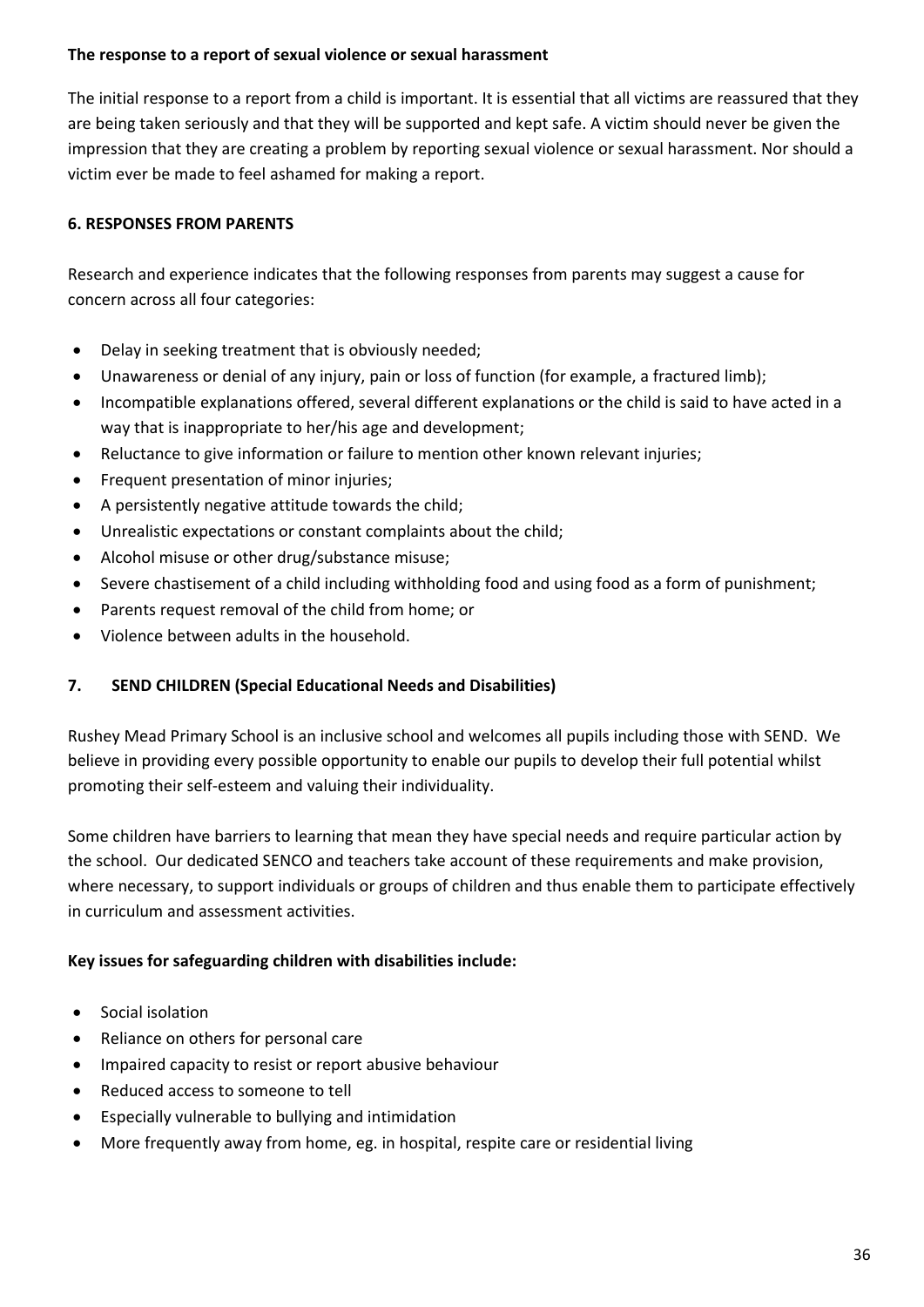Our SENCO and teachers have attended appropriate training as part of their CPD; whole school safeguarding training, understand the vulnerability of SEND children and understand that SEND children may be at higher risk of abuse or neglect.

### **Some indicators concerns could include:**

- A bruise in a site that might not be of concern on an ambulant child, such as the shin, might be of concern on a non-mobile child
- Not getting enough help with feeding leading to malnourishment
- Poor toileting arrangements
- Lack of stimulation
- Unjustified and/or excessive use of restraint
- Rough handling, extreme behaviour modification e.g. deprivation of liquid, medication, food or clothing
- Unwillingness to try to learn a child's means of communication
- Ill-fitting equipment e.g. callipers, sleep boards, inappropriate splinting; misappropriation of a child's finances
- Invasive procedures which are unnecessary or are carried out against the child's will
- A lack of knowledge about the impact of disability on the child
- A lack of knowledge about the child, e.g. not knowing the child's usual behaviour
- Not being able to understand the child's method of communication
- Confusing behaviours that may indicate the child is being abused with those associated with the child's disability
- Denial of the child's sexuality
- Behaviour, including sexually harmful behaviour or self-injury may be indicative of abuse
- Being aware that certain health/medical complications may influence the way symptoms present or are interpreted.

Rushey Mead Primary School has a specific SEND Policy. All our staff have access to this policy and key staff members are are also aware of the Leicester Safeguarding Partnership Board Procedures<sup>26</sup> on line. As best practice our school will ensure we:

- Provide starting points for the development of an appropriate curriculum
- Identify and focus attention on action to support the child within the class
- Use the assessment processes to identify any learning difficulties
- Ensure ongoing observation and assessments provide regular feedback about the child's achievements and experiences to form the basis for planning the next steps of the child's learning
- Help disabled children make their wishes and feelings known in respect of their care and treatment;
- Ensure that disabled children receive appropriate personal, health, and social education (including sex education);
- Make sure that all disabled children know how to raise concerns, and giving them access to a range of adults with whom they can communicate.
- Those disabled children with communication impairments should have available to them at all times a means of being heard;
- Close contact with families, and a culture of openness on the part of services;

**<sup>.</sup>** <sup>26</sup> [http://llrscb.proceduresonline.com/chapters/p\\_abuse\\_disabld.html?zoom\\_highlight=Disabled](http://llrscb.proceduresonline.com/chapters/p_abuse_disabld.html?zoom_highlight=Disabled)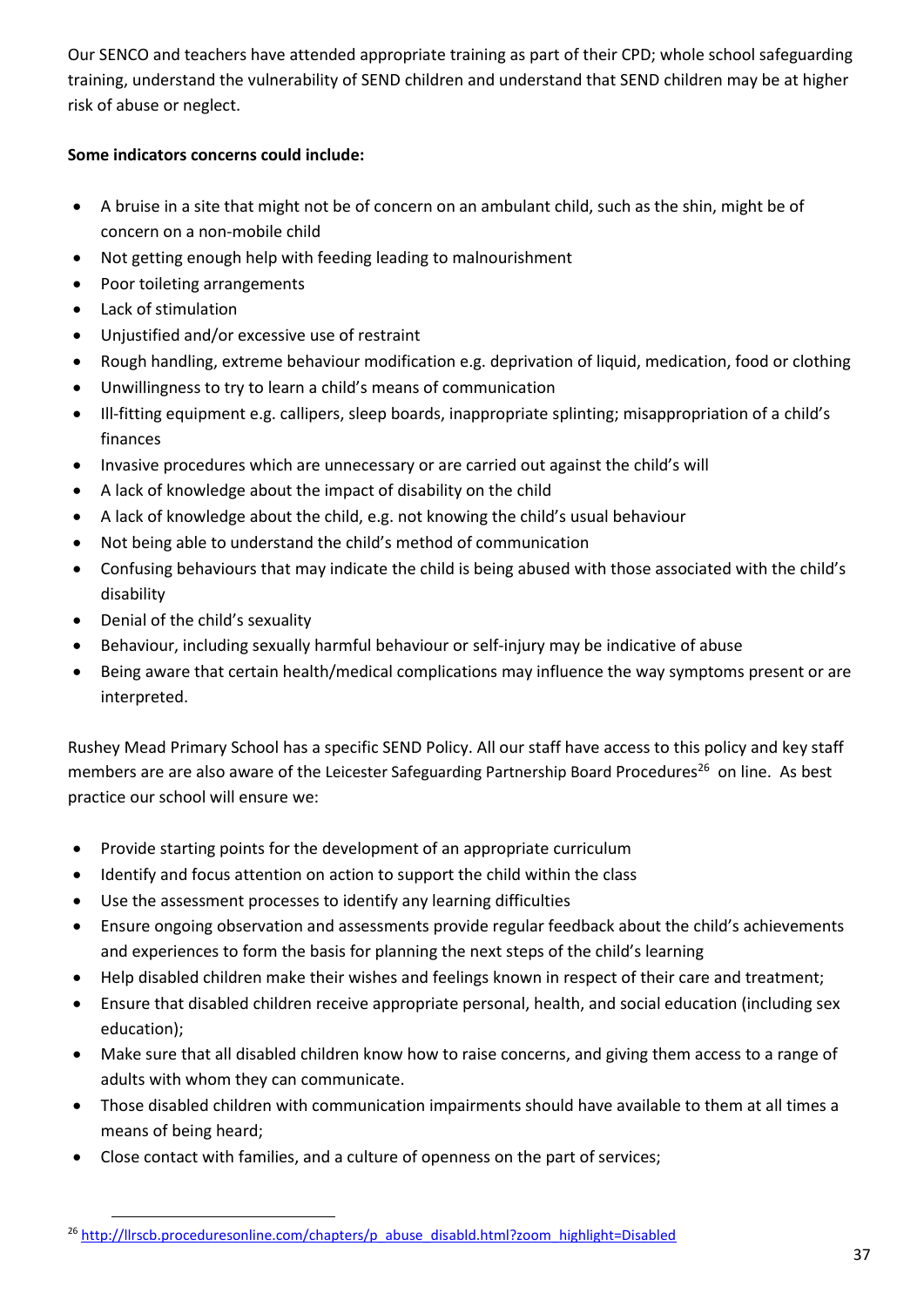- Guidelines and training for staff on good practice in intimate care; handling difficult behaviour; consent to treatment; anti-bullying strategies; and sexuality and sexual behaviour among young people;
- Guidelines and training for staff working with disabled children aged 16 and over to ensure that decisions about disabled children who lack capacity will be governed by the Mental Health Capacity Act once they reach the age of 16.
- Use specialist service needs/multi-agency approach if as a school we feel additional, support resources and interventions are required.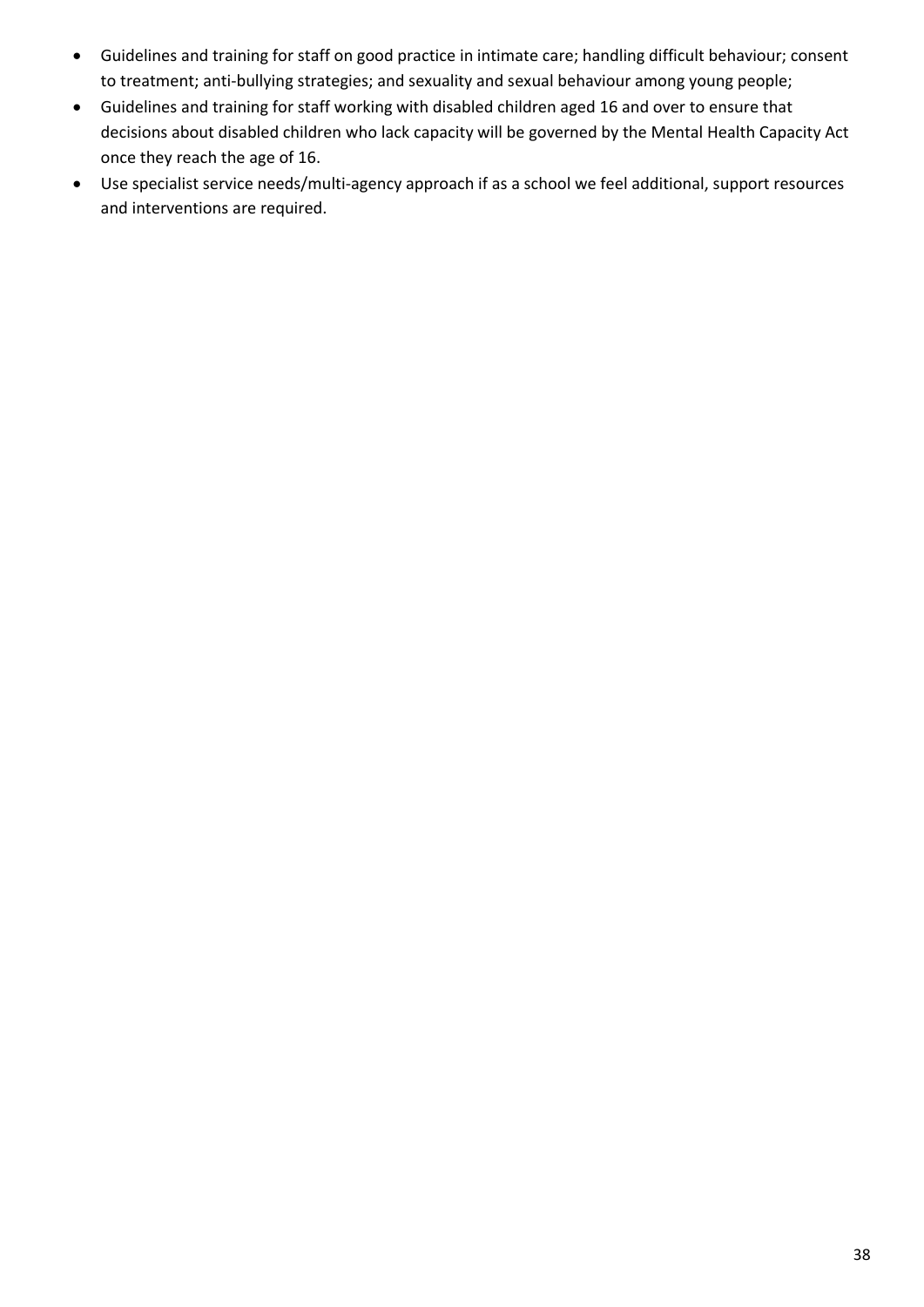# **APPENDIX 2 - PROCEDURE TO FOLLOW IN CASES OF POSSIBLE, ALLEGED OR SUSPECTED ABUSE, OR SERIOUS CAUSE FOR CONCERN ABOUT A CHILD: FOR ALL STAFF MEMBERS**

Teachers are in a unique position to identify and help children who may be being abused. Although all schools are required to have a named designated teacher with responsibility for co-ordinating child protection, this should not diminish the role all teachers have in protecting children. Child abuse usually comes to the attention of teachers in one of four ways:

- a direct allegation from the child being abused,
- a third party (e.g. friend, classmate) report,
- through the child's behaviour
- or through observation of an injury to the child.

When a child makes a disclosure, or when concerns are received from other sources, do not investigate, ask leading questions, examine children, or promise confidentiality. You may ask questions of a clarifying nature – such as 'who, what, where, when, how?' or use the acronym TED – 'Tell me, 'Explain it to me', Describe it to me.'

Remember, the way in which you talk to the child may have an effect on any subsequent legal proceedings. You need to be open and non-judgemental. Children making disclosures should be reassured and, if possible at this stage, should be informed what action will be taken next.

As soon as possible write a dated and timed note of what has been disclosed or noticed, said or done and report to the Designated Safeguarding Lead (DSL). It is important to act swiftly to avoid delays.

As a general guide, it is important to remember the following:

**SECRETS** - A child's trust can place a heavy responsibility on teachers, particularly if they want the abuse to remain a secret. You should tell the child that if he or she is being hurt you will need to tell other people. The child may need to be reassured that you will only speak to those who need to know and that they will treat the matter confidentially.

**LISTEN** - Listen carefully to the child. Take what he or she says seriously as it is rare for a child to make entirely false allegations.

**REASSURE** - Reassure the child that he or she was right to tell and is not to blame for what happened, but do not promise confidentiality.

**RECORD** - As soon as possible after talking with the child, make a written record of what was said at the time, when and where the conversation took place and who was present. This must be accurate and not interpretation or assumption. Note any colloquial/slang words used by students and any language/behaviour inappropriate for the child's age – do not convert them into proper terms. Remember this may be used in any subsequent legal proceedings so note down too, how the child was behaving and the way in which they told you what was happening. This may indicate how the child was feeling.

For injuries in specific areas, record the location accurately – DO NOT take photographs or examine the child yourself.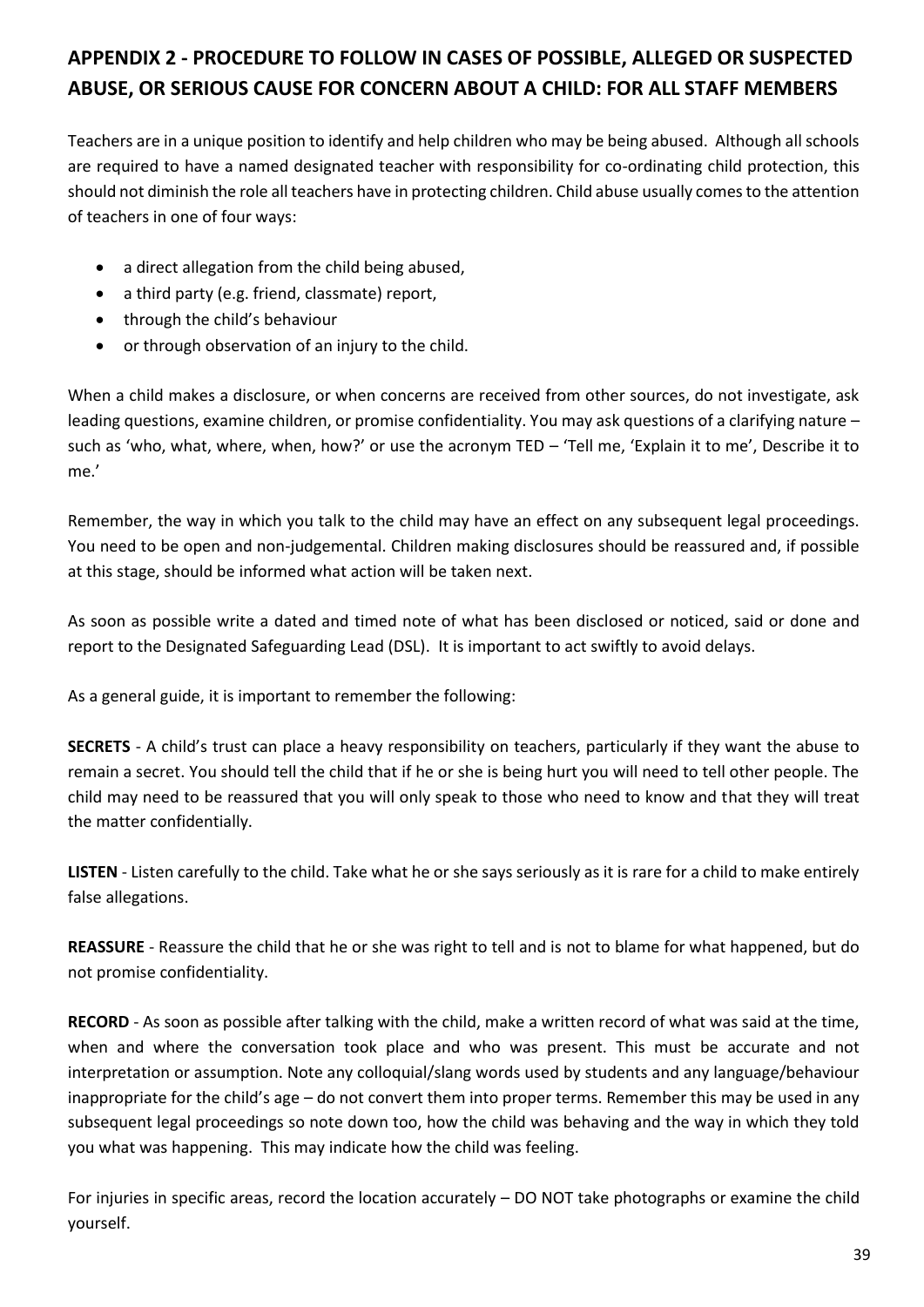**SUPPORT** - Get support for yourself. Listening to abused children can be very upsetting, and giving the child help may be difficult, if you are not given support yourself. Experience of working with children is not, in itself, preparation for the distress abuse can raise.

**REMEMBER** - It takes courage and determination for a child to tell an adult that they are being, or have been, abused. When they do tell someone, it is usually a person who they feel they can trust and whom they feel is reliable. For reasons of confidentiality, only those people who need to know about the abuse should be told, and conversations about the child should always be held in private.

If the concern involves the conduct of a member of staff or volunteer, a visitor, a governor, a trainee or another young person or child, the DSL/Headteacher must be informed asap; if the concern is in reaction to your Headteacher, you must speak to your Governor. If you feel you cannot speak with your Governors, you must use you whistleblowing procedure and contact Duty & Advice/LADO for advice and support. (Appendix 6)

**NB** It is not education staff's role to seek disclosures. Their role is to observe that something may be wrong, ask about it, listen, be available and try to make time to talk.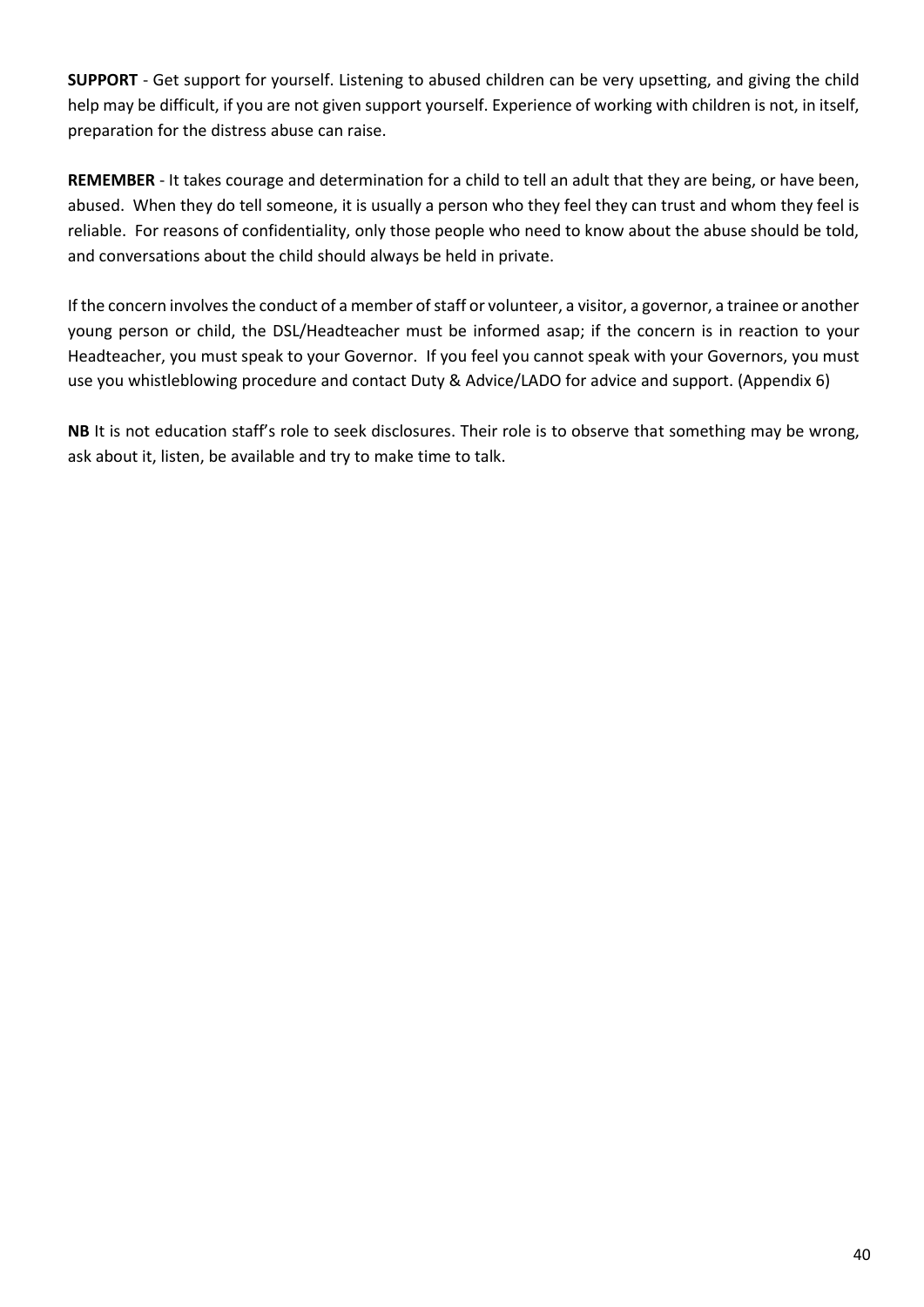## **APPENDIX 3 - ALLEGATIONS ABOUT A MEMBER OF STAFF/VOLUNTEERS**

1. Inappropriate behaviour by staff/volunteers could take the following forms:

• **Physical** 

For example, the intentional use of force as a punishment, slapping, use of objects to hit with, throwing objects or rough physical handling.

• **Emotional** 

For example, intimidation, belittling, scapegoating, sarcasm, lack of respect for children's rights, and attitudes that discriminate on the grounds of race, gender, disability or sexuality.

• **Sexual** 

For example, sexualised behaviour towards students, sexual harassment, sexual assault and rape.

• **Neglect** 

For example, failing to act to protect a child or children, failing to seek medical attention or failure to carry out an appropriate risk assessment.

2. If a child makes an allegation about a member of staff, governor, visitor or volunteer the Headteacher should be informed immediately. The Headteacher should carry out an urgent initial consideration in order to establish whether there is substance to the allegation. The Headteacher should not carry out the investigation him/herself or interview students.

3. The Headteacher must exercise, and be accountable for, their professional judgement on the action to be taken, as follows –

- If the actions of the member of staff, and the consequences of the actions, raise credible child protection concerns the Headteacher will notify the Local Authority Designated Officer (LADO) Team.
- The LADO Team will liaise with the Chair of Governors and advise about action to be taken, and may initiate internal referrals within children's social care to address the needs of children likely to have been affected.
- If the actions of the member of staff, and the consequences of the actions, do not raise credible child protection concerns, but do raise other issues in relation to the conduct of the member of staff or the student (s), these should be addressed through the school's own internal procedures.
- If the Headteacher decides that the allegation is without foundation and no further formal action is necessary, all those involved should be informed of this conclusion, and the reasons for the decision should be recorded on the child protection file.

4. Where an allegation has been made against the Headteacher, then the Chair of the Governing Body takes on the role of liaising with the LADO team in determining the appropriate way forward. For details of the procedure, please refer to the Leicester Safeguarding Partnership Board Website and refer to your Whistleblowing Procedures (Appendix.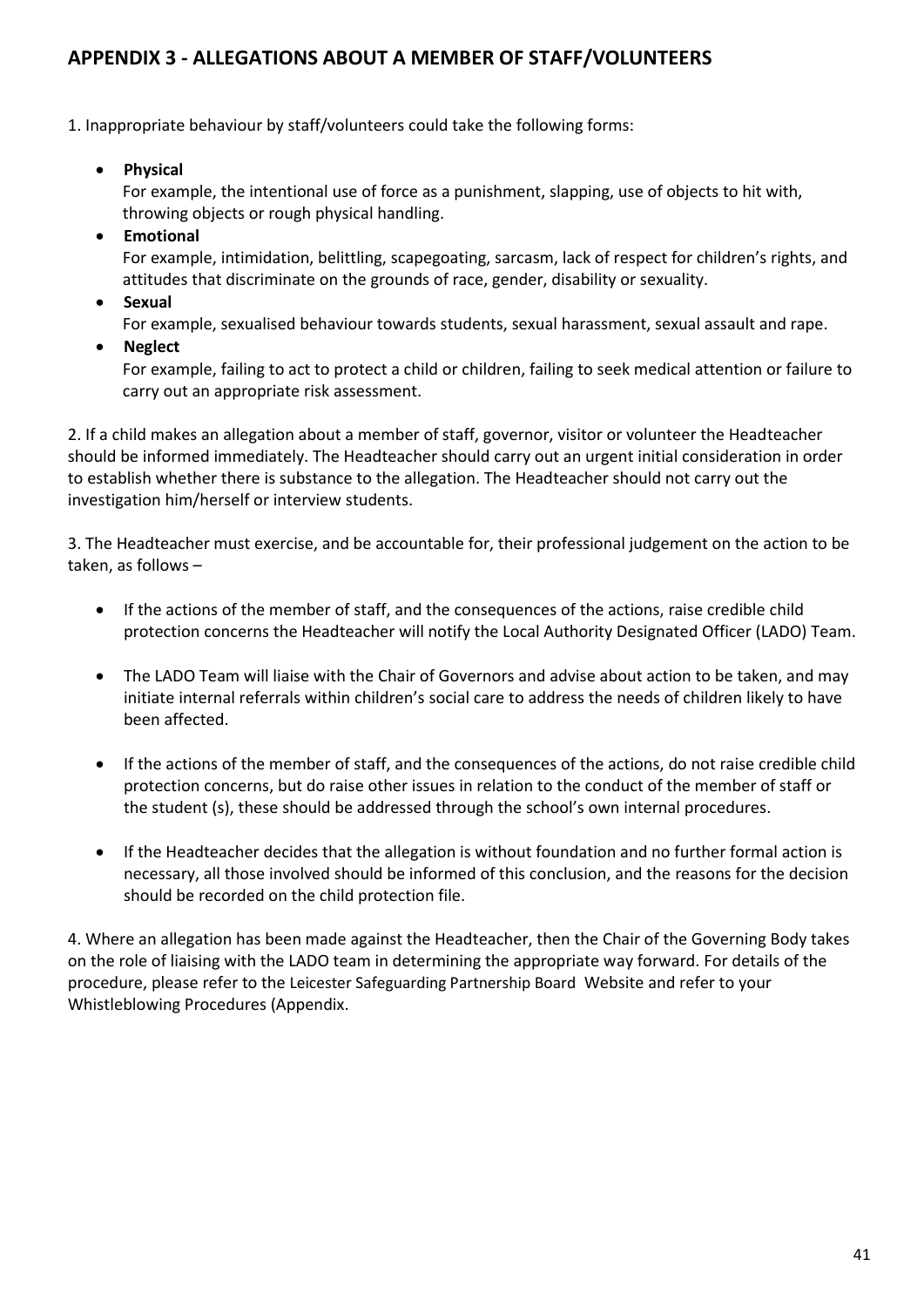# **APPENDIX 4 - GUIDELINES FOR AVOIDING ALLEGATIONS OF ABUSE: FOR ALL STAFF MEMBERS**

Whilst they may in common law be regarded as acting in loco parentis, teachers and carers in school should remember that they are not able to take the place of parents in providing physical comfort. This is not to say that all physical contact is inappropriate, rather that the professional context demands circumspection and a sense of fitness for purpose.

Teachers of very young children of nursery and Key stage 1 age will naturally need to engage in more physical contact than teachers of older children. Comforting a distressed child who may just have started school will not be an unusual occurrence. Similarly, in the special school setting, some children may tend towards demanding physical attention. In such circumstances, the contact by the adult will be for re-assurance and may involve physical closeness (e.g. holding the child's hand or placing hands on the child's shoulders). Hugging and kissing would be inappropriate for other than the parent, even though the child may want to initiate it.

Administration of medicines and first aid requires careful codes of conduct and procedures. These should be laid down by local authority or health authority or in individual school guidelines and followed meticulously. As a rule of thumb, teachers should not administer medicines. If the child had an adverse reaction to a medicine given by a teacher, the teacher could be held liable and charged with negligence.

Administration of first aid should be undertaken by a qualified first aider. Where none is available, the minimum steps should be taken to ensure the child's safety and the emergency services should be called.

Teachers may sometimes be called upon to intervene physically if a child or children are in danger of injuring themselves or others - as in a fight in the school yard. It is important that in such circumstances the minimum possible reasonable force is used. Where possible another colleague should be called upon to assist, both to minimise the risk of injury to the teacher intervening and to act as witness that reasonable force and no more was used. After such an event a clear record of what took place should be made, including where possible statements from witnesses. The Headteacher should be informed.

One-to-one situations with pupils need to be carefully and consciously managed. Some teaching, as with peripatetic music staff, may often suggest one-to-one organisation. Where pupils can be paired for such lessons, it is preferable. Where this is not possible and in other situations of individual interviews with pupils, it is advisable to use a room with a window where others can see in or to leave the door open. If confidentiality makes this difficult, then another member of staff should be informed that the interview is taking place.

If a child becomes distressed, support and re-assurance should be offered through calming words rather than through physical contact. Teachers should not become involved with children's personal problems beyond listening and being sensitive to them in order to refer the child to the most appropriate source of help or counselling.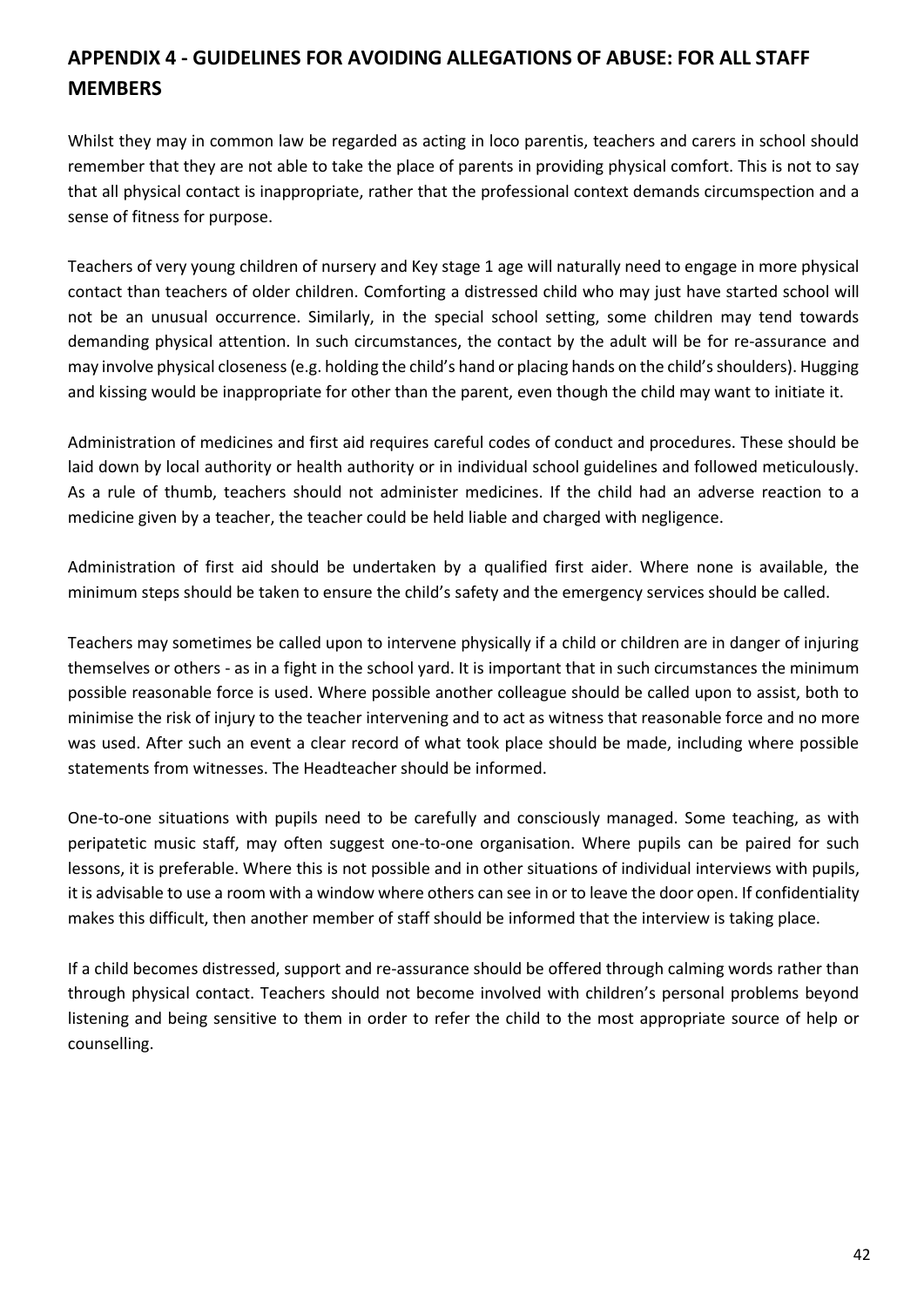## **APPENDIX 5 - INDICATORS OF VULNERABILITY TO RADICALISATION**

- 1. Radicalisation refers to the process by which a person comes to support terrorism and forms of extremism leading to terrorism.
- 2. Extremism is defined by the Government in the Prevent Strategy as:

Vocal or active opposition to fundamental British values, including democracy, the rule of law, individual liberty and mutual respect and tolerance of different faiths and beliefs. We also include in our definition of extremism calls for the death of members of our armed forces, whether in this country or overseas.

3. Extremism is defined by the Crown Prosecution Service as:

The demonstration of unacceptable behaviour by using any means or medium to express views which:

- Encourage, justify or glorify terrorist violence in furtherance of particular beliefs;
- Seek to provoke others to terrorist acts;
- Encourage other serious criminal activity or seek to provoke others to serious criminal acts; or
- Foster hatred which might lead to inter-community violence in the UK.
- 4. There is no such thing as a "typical extremist": those who become involved in extremist actions come from a range of backgrounds and experiences, and most individuals, even those who hold radical views, do not become involved in violent extremist activity.
- 5. Students may become susceptible to radicalisation through a range of social, personal and environmental factors - it is known that violent extremists exploit vulnerabilities in individuals to drive a wedge between them and their families and communities. It is vital that school staff are able to recognise those vulnerabilities.
- 6. Indicators of vulnerability include:
	- Identity Crisis the student is distanced from their cultural / religious heritage and experiences discomfort about their place in society;
	- Personal Crisis the student may be experiencing family tensions; a sense of isolation; and low selfesteem; they may have dissociated from their existing friendship group and become involved with a new and different group of friends; they may be searching for answers to questions about identity, faith and belonging;
	- Personal Circumstances migration; local community tensions; and events affecting the student's country or region of origin may contribute to a sense of grievance that is triggered by personal experience of racism or discrimination or aspects of Government policy;
	- Unmet Aspirations the student may have perceptions of injustice; a feeling of failure; rejection of civic life;
	- Experiences of Criminality which may include involvement with criminal groups, imprisonment, and poor resettlement/reintegration; and
	- Special Educational Need students may experience difficulties with social interaction, empathy with others, understanding the consequences of their actions and awareness of the motivations of others.
- 7. However, this list is not exhaustive, nor does it mean that all young people experiencing the above are at risk of radicalisation for the purposes of violent extremism.
- 8. More critical risk factors could include:
	- Being in contact with extremist recruiters;
	- Accessing violent extremist websites, especially those with a social networking element;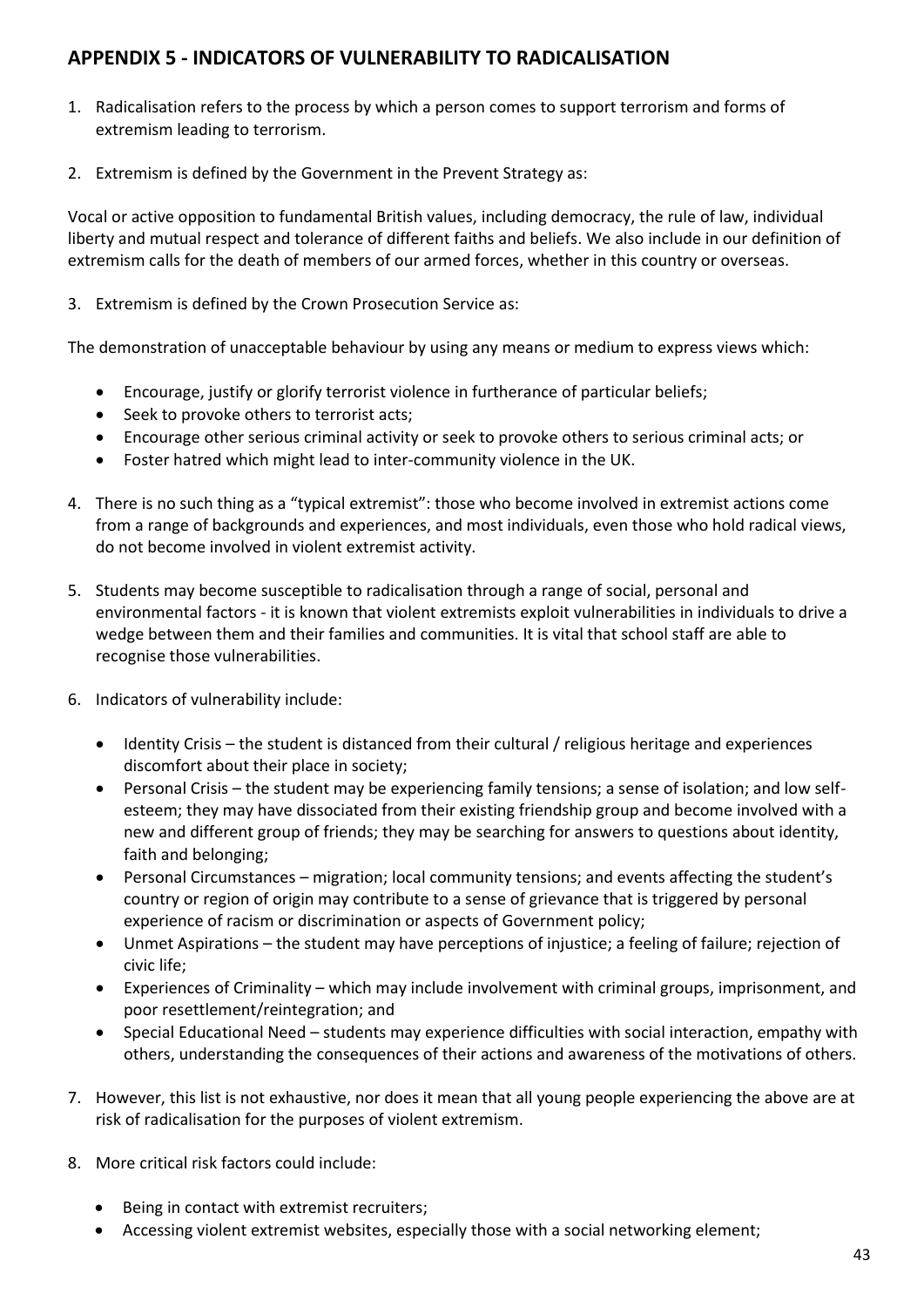- Possessing or accessing violent extremist literature;
- Using extremist narratives and a global ideology to explain personal disadvantage;
- Justifying the use of violence to solve societal issues; and
- Joining or seeking to join extremist organisations; and
- Significant changes to appearance and/or behaviour;
- Experiencing a high level of social isolation resulting in issues of identity crisis and/or personal crisis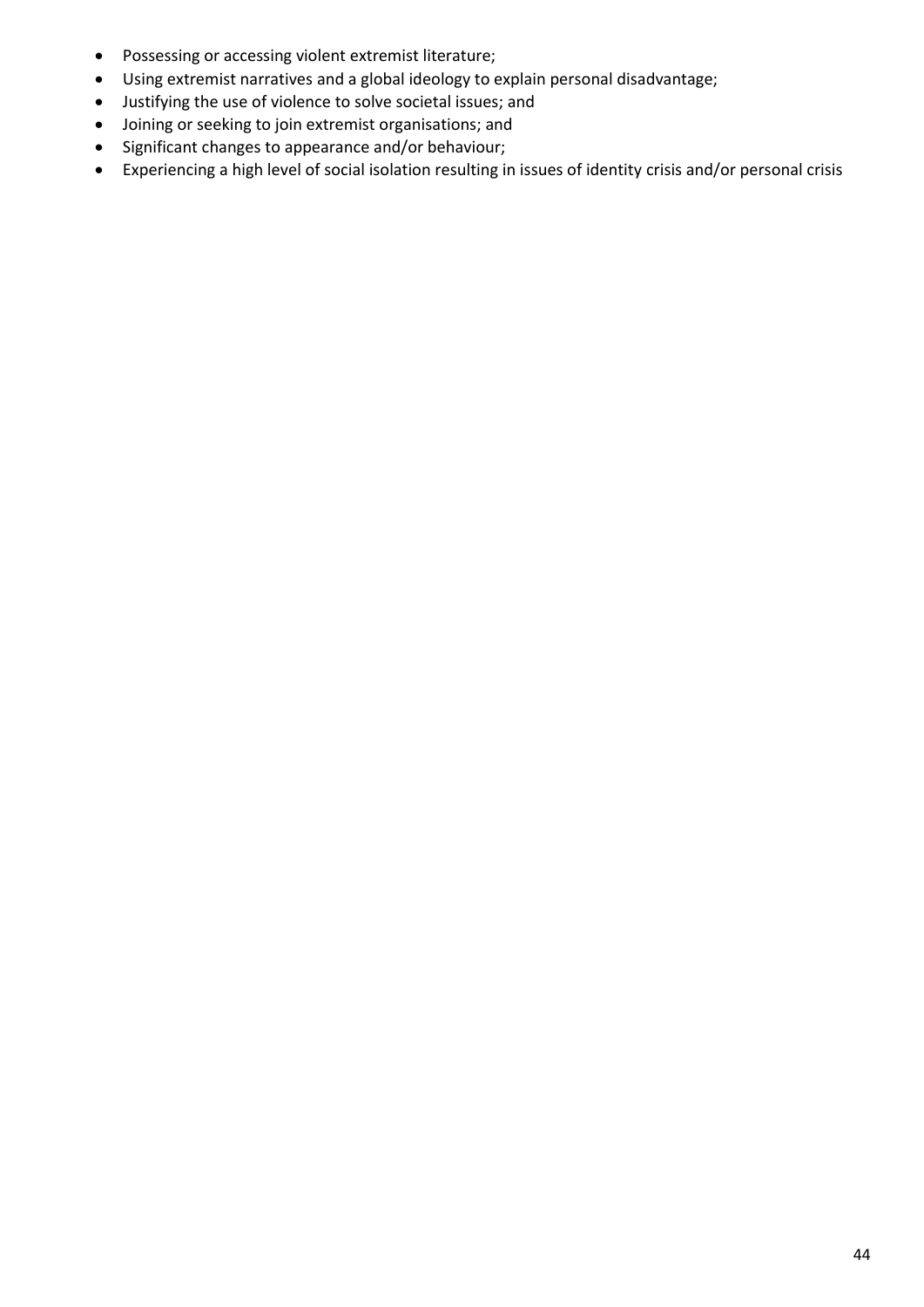### **1 Introduction**

This policy applies to all employees and governors. Other individuals performing functions in relation to the organisation, such as agency workers and contractors, should have a copy or have read a copy of this policy.

It is important to Rushey Mead Primary School that any fraud, misconduct or wrongdoing by employees or governors of the school is reported and properly dealt with. The Governing Body will, therefore, respond to all individuals who raise any genuine concerns that they may have about the conduct of others in the school, **which are in the public interest**. This policy sets out the way in which individuals may raise any concerns that they have and how those concerns will be dealt with.

**1.1** Rushey Mead Primary School expects the highest standards of conduct from all employees and governors and will treat seriously any concern raised about illegal or improper conduct.

**1.2** Any individual covered by this policy will be expected, through agreed procedures and without fear of recrimination, to bring to the attention of the Headteacher (or the Chair of Governors if the concerns relate to the Headteacher) any serious impropriety or breach of procedure.

**1.3** Employees who do not follow the steps identified in this procedure or other agreed internal procedures, and take their concerns to other outside sources (e.g. the press), may be subject to a formal disciplinary investigation.

## **2 Background**

The law provides protection for employees who raise legitimate concerns about specified matters. These are called 'qualifying disclosures. A qualifying disclosure is one made in the public interest by the employee who has a reasonable belief that:

- A criminal offence
- A miscarriage of justice
- An act creating risk to health and safety
- An act causing damage to the environment
- Corruptly receiving any gift or advantage, thus failing to comply with the Bribery Act 2010
- Allowing private interests to override the interests of the school
- A breach of any legal obligation; or
- concealment of any of the above

is being, has been, or is likely to be, committed. It is not necessary for the employee to have proof that such an act is being, has been, or is likely to be committed, a reasonable belief is sufficient. The employee has no responsibility for investigating the matter; it is the school's responsibility to ensure that an investigation takes place.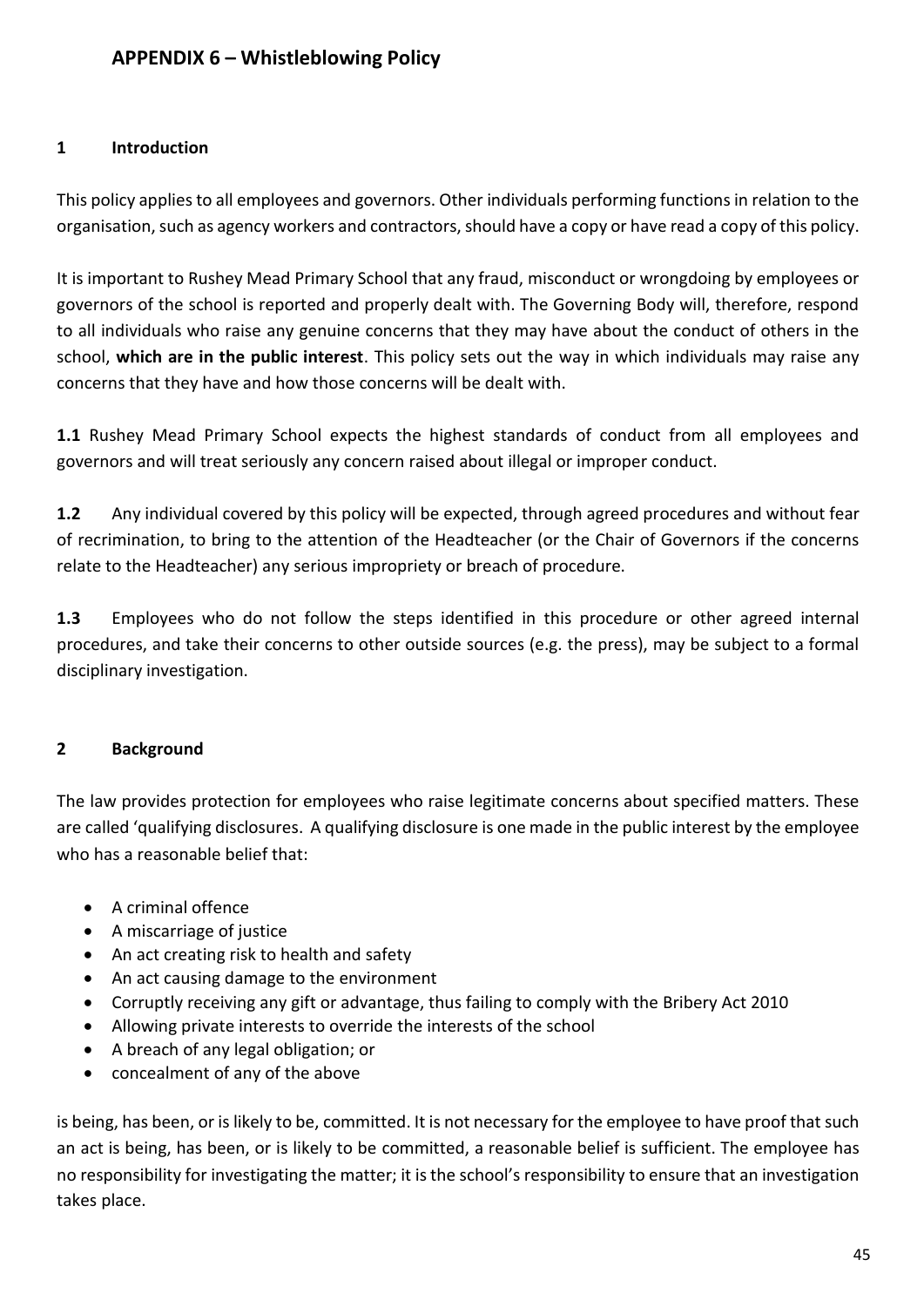**2.1** Where the concerns are about **safeguarding children or young people**, the school's Designated Safeguarding Lead for Child Protection should be notified.

**2.2** It is a procedure in which the Headteacher or Chair of Governors will be expected to act swiftly and constructively in the investigation of any concerns in accordance with the school's disciplinary procedure.

**2.3** Concerns about a colleague's professional capability should **not** be dealt with using this procedure (but see section 7 below).

## **3 When should it be used?**

This procedure is for disclosures about matters other than a breach of an employee's own contract of employment. If an employee is concerned that his/her own contract has been, or is likely to be, broken he/she should use the school's Grievance Procedures.

**Where a disclosure is merely an expression of opinion** that fails to show that a legal obligation has been or is likely to be breached, it **cannot** amount to a protected or qualifying disclosure for the purposes of the whistle blowing legislation

**3.1** This procedure is not designed to replace or be used as an alternative to the grievance procedure, which should be used where an employee is only aggrieved about his/her own situation. Nor should this policy apply where the employee simply disagrees with the way the school is run.

**3.2** Employees must have reasonable grounds for believing the information they have is accurate and not just idle gossip or rumour.

**3.3** An employee who makes such a protected disclosure has the right not to be dismissed, subject to any other detriment, or victimised, because he/she has made a disclosure, provided it has not been made maliciously. Any employee who uses this procedure will not be penalised for doing so. The employer will not tolerate harassment and/or victimisation of any employee raising concerns.

**3.4** An employee who is not sure whether the conduct he/she is concerned about does constitute illegal or improper conduct or is unsure about how to proceed may contact the Leicester City Council HR Department – 0116 454 4310 or email: [hrpolicy@leicester.gov.uk](mailto:hrpolicy@leicester.gov.uk) or their Professional Association/Trade Union.

**3.5** Financial regulations require that any suspicion of fraud, corruption or other financial irregularity is reported to Internal Audit for possible investigation. Normally, an employee must first report any suspicion of such an irregularity to the Headteacher or Chair of Governors (but see 5), who will in turn report it to Internal Audit at the Local Authority. Similar principles apply to academies where the funding agency must be informed.

## **4. Principles**

**4.1** Any matter raised under this procedure will be investigated thoroughly, promptly and confidentially, and the outcome of the investigation reported back to the employee who raised the issue.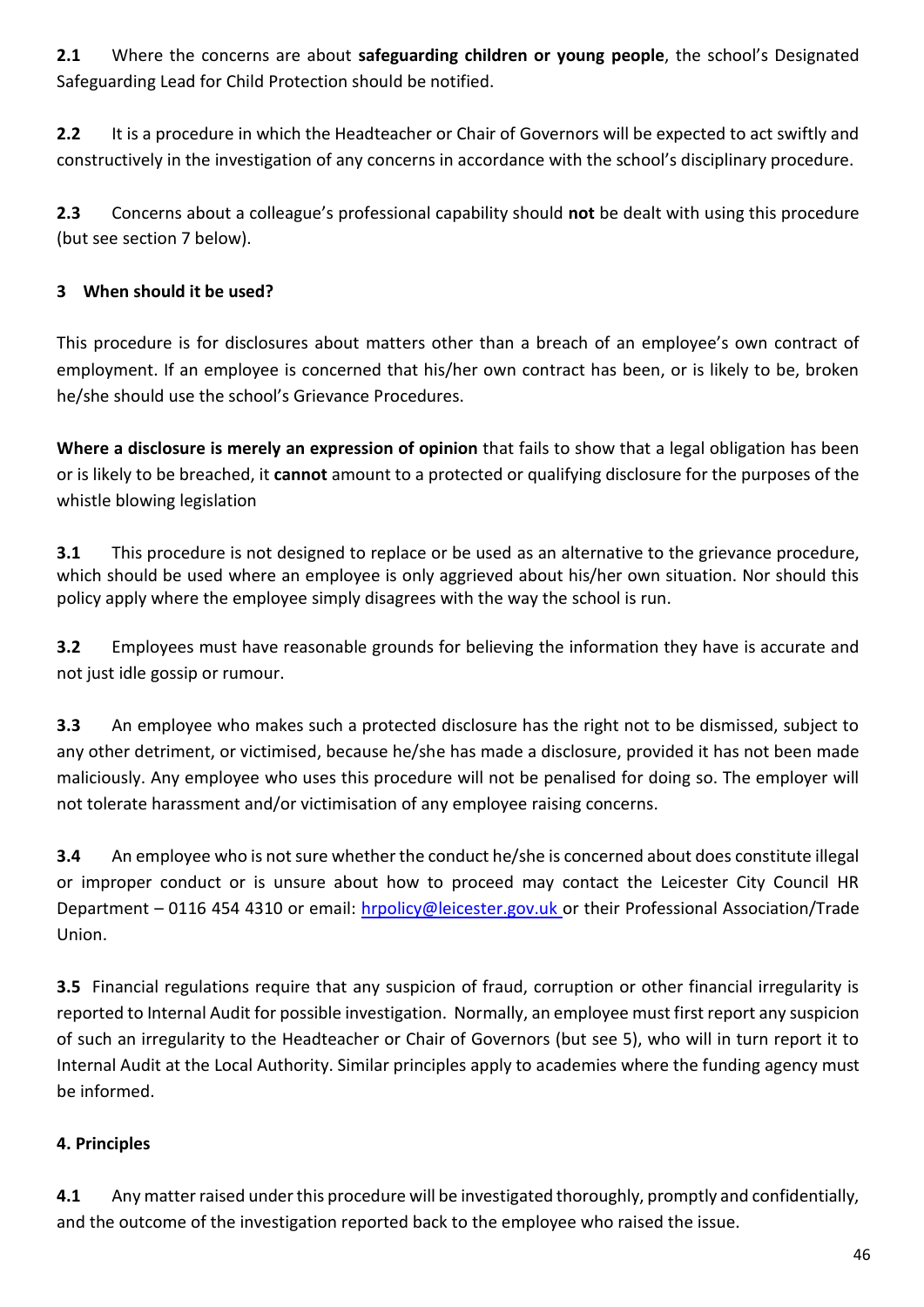**4.2** No employee will be victimised for raising a matter under this procedure. This means that the continued employment and opportunities for future promotion or training of the employee will not be prejudiced because he/she has raised a legitimate concern.

**4.3** Victimisation of a worker for raising a qualified disclosure will be a disciplinary offence.

**4.4** If misconduct is discovered as a result of any investigation under this procedure the matter will be considered under the disciplinary procedure, in addition to any appropriate external measures.

**4.5** Maliciously making a false allegation is a disciplinary offence.

**4.6** An instruction to cover up wrongdoing is in itself a disciplinary offence. If told not to raise or pursue any concern, even by a person in authority, employees should not agree to remain silent.

## **5. Procedure**

**5.1** In the first instance, unless the employee reasonably believes his/her Headteacher to be involved in the wrongdoing, any concerns should be raised with the employee's Headteacher. If he/she believes the Headteacher to be involved, then the employee should proceed straight to the Governing Body or point 5.3 below.

**5.2** The Headteacher/Chair of Governors will arrange an investigation into the matter (either by investigating the matter himself/herself or immediately passing the issue to someone in a senior position). The investigation may involve the employee and others involved giving written statements. Any investigation will be carried out in accordance with the principles set out above. The employee's statement will be taken into account and he/she will be asked to comment on any additional evidence obtained.

Employees who want to use the procedure but feel uneasy about it may wish to consult their Professional Association/Trade Union initially and bring a colleague or Professional Association/Trade Union Representative along to any discussions, so long as the third party is not involved in the issue.

Where anonymity is requested efforts will be made to meet the request where appropriate but that might not always be possible. The earlier and more open the expression of concern the easier it will be to take appropriate action.

**5.3** The Headteacher (or the person who carried out the investigation) will then report to the Chair of Governors/Governing Body who will take the necessary action, including reporting the matter to any appropriate department or regulatory agency. If disciplinary action is required, this will be taken forward by the Headteacher/Chair of Governors/Governing body in consultation with the School's HR Advisory Team. On conclusion of any investigation, the employee will be told the outcome of the investigation and what the next steps will be. If no action is to be taken, the reason for this will be explained.

If the employee is concerned that his/her Headteacher is involved in the wrongdoing, has failed to make a proper investigation or has failed to report the outcome of the investigation, he/she should inform the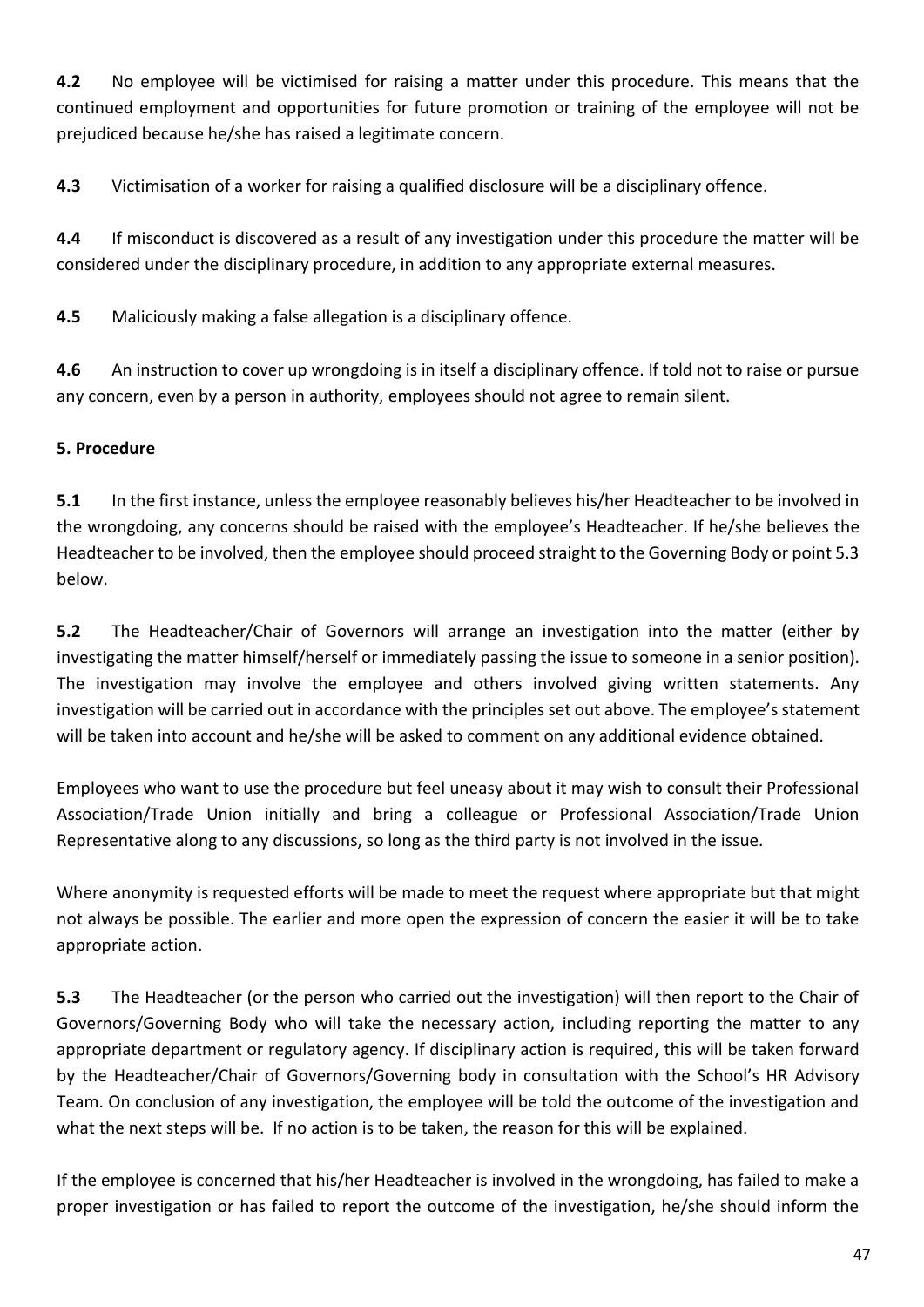Leicester City Council, HR Department. Employees who feel unable to follow this route, for whatever reason, have the option of contacting one of the following:

- HM Revenue and Customs
- The Financial Services Authority
- The Office of Fair Trading
- The Health and Safety Executive
- The Environment Agency
- The Director of Public Prosecutions
- The Serious Fraud Office
- The Education Funding Agency
- The Department for Education
- The National College for Teaching and Leadership

## **6 What should be done if an issue is raised with a member of staff?**

**6.1** If a member of staff, other than the Headteacher, is approached by a colleague on a matter of concern as defined in this document, he/she is advised to take the matter to the Headteacher as above point 5.

## **7 Safeguarding Children and Young People**

**7.1** All employees have a duty to report concerns about the safety and welfare of pupils/students.

**7.2** Concerns about any of the following should be reported to the Designated Safeguarding Lead for Child Protection (DSL):

- physical abuse of a pupil/student
- sexual abuse of a pupil/student
- emotional abuse of a pupil/student
- neglect of a pupil/student
- issues relating to Female Genital Mutilation, Child Missing form Education, Child Sexual Exploitation & Radicalisation
- an intimate or improper relationship between an adult and a pupil/student
- improper behaviour or conduct of staff towards children

Rushey Mead Primary School's DSP is the Headteacher

**7.3** The reason for the concern may be the actions of a colleague (including a more senior colleague), a Governor, another pupil/student or someone outside the school. Whatever the reason, concerns must be reported. Failure to report a Child Protection related allegation will be in itself, a disciplinary matter.

## **Law Relating to This Document**

Employment Rights Act 1996 Public Interest Disclosures Act 1998 (Whistleblowing) Human Rights Act 1998 (Duty of care)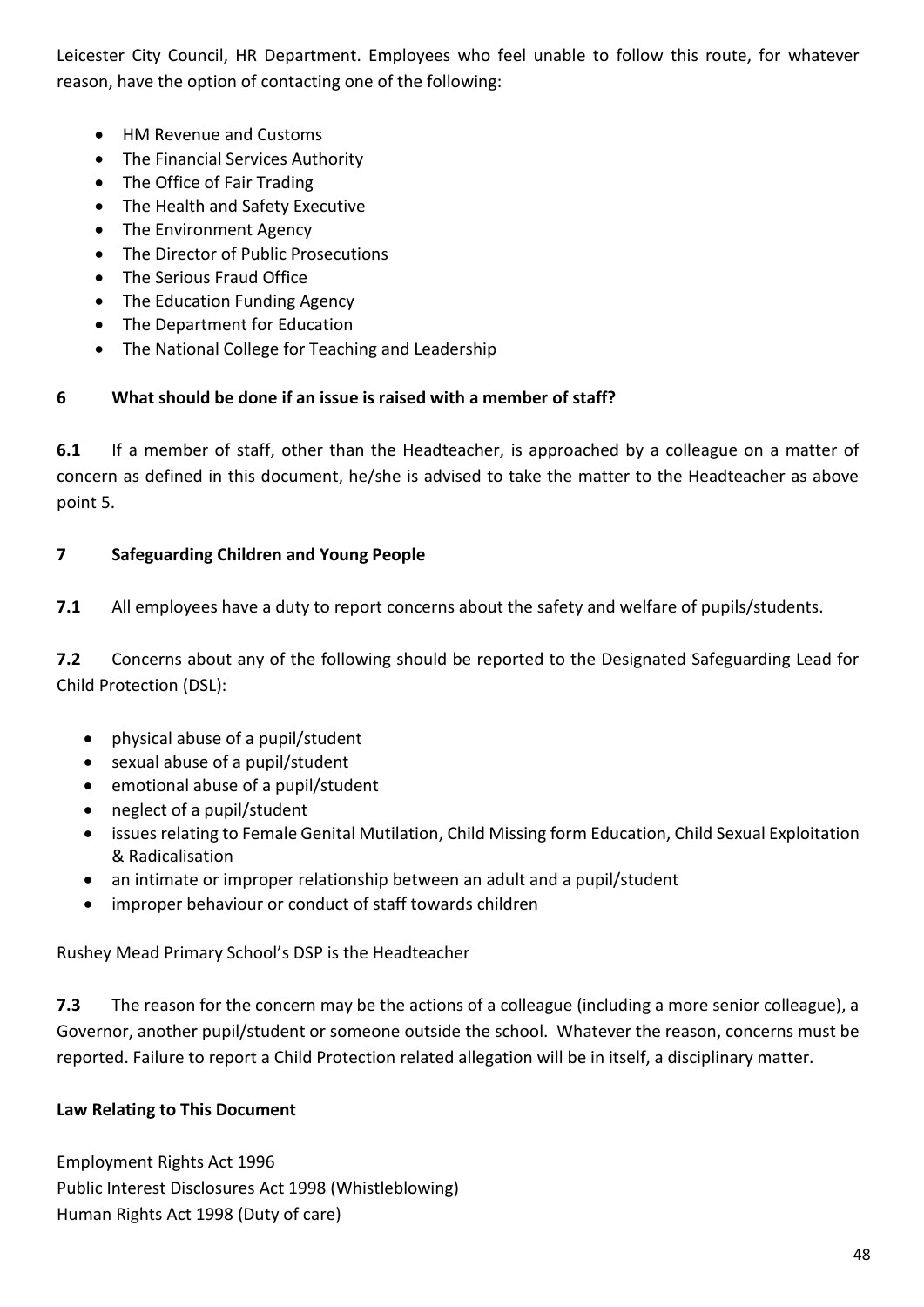The legislation protecting individuals who makes a protected disclosure applies not only to employees, but also to any person who undertakes to do or perform personally (or otherwise) any work or service for the employer, regardless of the nature of the contractual relationship between them.

A Whistleblowing Policy should establish the procedure for an employee to follow if he/she has a genuine concern about a colleague's conduct or the organisation's practices. The Whistleblowing Policy should make clear what sort of allegations will count as a protected disclosure and should allow for the employee to raise these concerns with a nominated person and set out the steps that the employer will take in response.

A qualifying disclosure means any disclosure of information that in the reasonable belief of the worker is made in the public interest. The requirement that a whistle-blower make a qualifying disclosure 'in good faith' has been removed. Therefore, while the employer can seek a declaration from the whistle-blower that he or she is not knowingly making a false allegation, disciplinary action is likely to be appropriate only where there is clear evidence that the employee has misused the whistle blowing procedure. A consequence of the requirement that a disclosure be made in the public interest is that an employee will generally be precluded from being able to 'blow the whistle' about breaches of his or her employment contract.

Section 43J of the Employment Rights Act 1996 provides that a Settlement Agreement made between an employee and employer cannot prevent future protected disclosures.

Any confidentiality obligations in contracts of employment that would prevent an employee making a protected disclosure will be void.